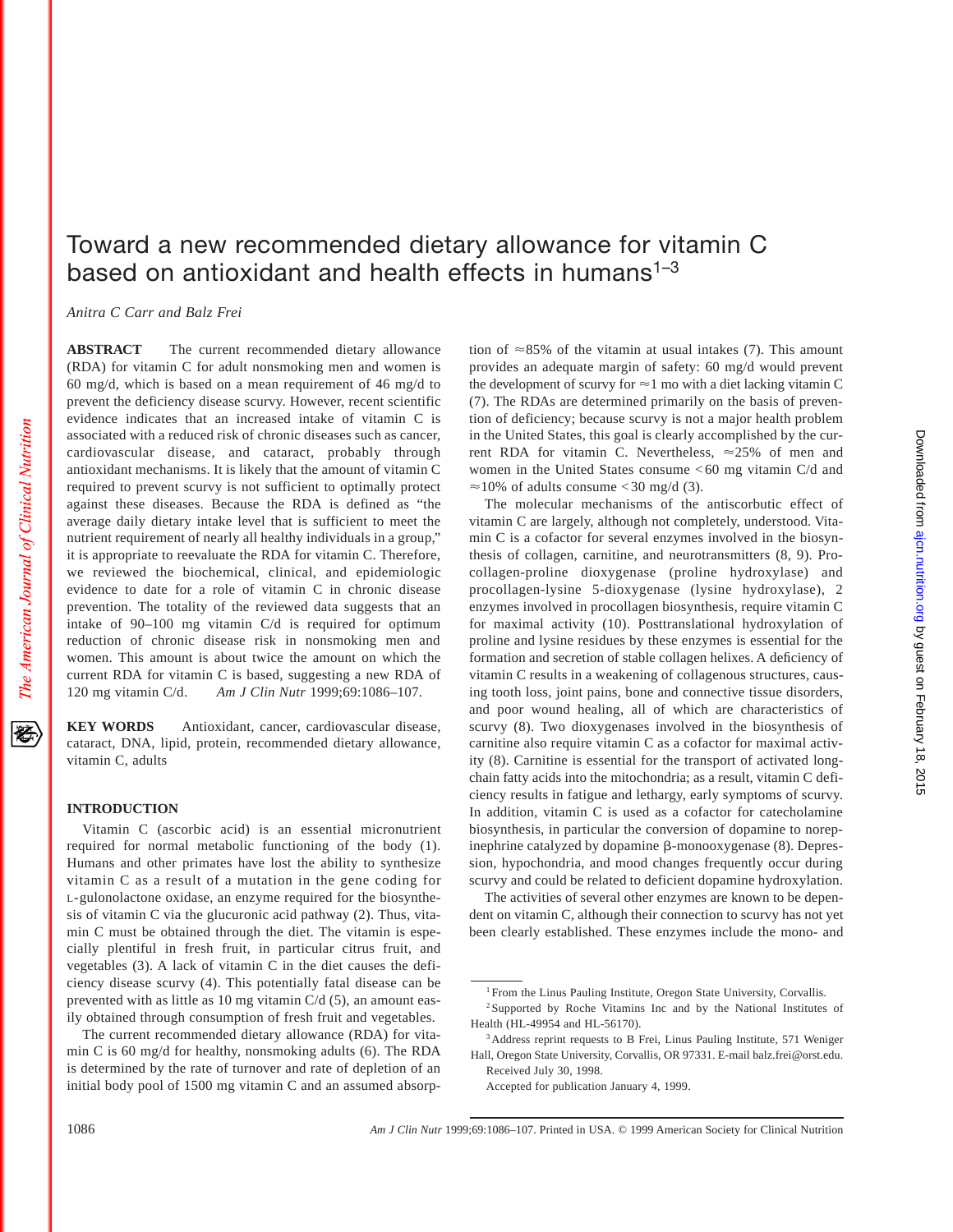dioxygenases involved in peptide amidation and tyrosine metabolism (8, 9). Vitamin C has also been implicated in the metabolism of cholesterol to bile acids via the enzyme cholesterol  $7\alpha$ -monooxygenase and in steroid metabolism in the adrenals  $(8, 1)$ 9). Hydroxylation of aromatic drugs and carcinogens by hepatic cytochrome P450 is also enhanced by reducing agents such as vitamin C (9).

The role of vitamin C in the above metabolic pathways is to reduce the active center metal ion of the various mono- and dioxygenases (8, 9). Unlike other water-soluble vitamins, vitamin C acts as a cosubstrate in these reactions, not as a coenzyme. The ability to maintain metal ions in a reduced state is related to the redox potential of vitamin  $C(11)$ . Reduction of iron by vitamin C has also been implicated in enhanced gastrointestinal absorption of dietary nonheme iron (8, 12). Other proposed activities of vitamin C include maintenance of enzyme thiols in a reduced state and sparing of glutathione, an important intracellular antioxidant and enzyme cofactor (13), and tetrahydrofolate, a cofactor required for catecholamine biosynthesis (9).

Many biochemical, clinical, and epidemiologic studies have indicated that vitamin C may be of benefit in chronic diseases such as cardiovascular disease, cancer, and cataract (5, 14, 15). The amount of vitamin C required to prevent scurvy may be less than the amount necessary to maintain optimal health and reduce the incidence of chronic disease morbidity and mortality. The Food and Nutrition Board of the US National Academy of Sciences has changed the criteria for establishing RDAs from prevention of deficiency disease to prevention of chronic diseases. Therefore, in this review we address whether the current RDA of 60 mg vitamin C/d is sufficient for optimally reducing the risk of chronic diseases such as cardiovascular disease and cancer, as well as cataract. We also address whether the activity of vitamin C in these conditions is due to its antioxidant properties or to other proposed mechanisms.

## **VITAMIN C AS AN ANTIOXIDANT**

The American Journal of Clinical Nutrition

经

Vitamin C is an important water-soluble antioxidant in biological fluids (16, 17). An antioxidant has been defined as "any substance that, when present at low concentrations compared to those of an oxidizable substrate (e.g., proteins, lipids, carbohydrates and nucleic acids), significantly delays or prevents oxidation of that substrate" (11). The definition proposed by the Panel on Dietary Antioxidants and Related Compounds of the Food and Nutrition Board is that "a dietary antioxidant is a substance in foods that significantly decreases the adverse effects of reactive oxygen species, reactive nitrogen species, or both on normal physiological function in humans" (18). Vitamin C readily scavenges reactive oxygen and nitrogen species, such as superoxide and hydroperoxyl radicals, aqueous peroxyl radicals, singlet oxygen, ozone, peroxynitrite, nitrogen dioxide, nitroxide radicals, and hypochlorous acid (11), thereby effectively protecting other substrates from oxidative damage. Although vitamin C also reacts rapidly with hydroxyl radicals (rate constant  $>10^9$  L·mol<sup>-1</sup>·s<sup>-1</sup>), it is nevertheless unable to preferentially scavenge this radical over other substrates (19). The reason for this is that hydroxyl radicals are extremely reactive and will combine indiscriminately with any substrate in their immediate environment at a diffusion-limited rate. Vitamin C can also act as a coantioxidant by regenerating  $\alpha$ -tocopherol (vitamin E) from the a-tocopheroxyl radical, produced via scavenging of lipid-soluble

radicals (20, 21). This is a potentially important function because in vitro experiments have shown that  $\alpha$ -tocopherol can act as a prooxidant in the absence of coantioxidants such as vitamin C (21, 22). However, the in vivo relevance of the interaction between vitamin C and vitamin E is unclear. Vitamin C has also been shown to regenerate urate, glutathione, and  $\beta$ -carotene in vitro from their respective one-electron oxidation products, ie, urate radicals, glutathiyl radicals, and  $\beta$ -carotene radical cations (11, 23).

Two major properties of vitamin C make it an ideal antioxidant. First is the low one-electron reduction potentials of both ascorbate (282 mV) and its one-electron oxidation product, the ascorbyl radical  $(-174 \text{ mV})$ , which is derived from the ene-diol functional group in the molecule (11). These low reduction potentials enable ascorbate and the ascorbyl radical to react with and reduce basically all physiologically relevant radicals and oxidants. For this reason, vitamin C has been said to be "at the bottom of the pecking order" and "to act as the terminal water-soluble small molecule antioxidant" in biological systems (24). The second major property that makes vitamin C such an effective antioxidant is the stability and low reactivity of the ascorbyl radical formed when ascorbate scavenges a reactive oxygen or nitrogen species (Eq *1*). The ascorbyl radical readily dismutates to form ascorbate and dehydroascorbic acid (Eqs *1* and *2*), or is reduced back to ascorbate by an NADH-dependent semidehydroascorbate reductase (9, 20, 25). The 2-electron oxidation product of ascorbate, dehydroascorbic acid, can itself be reduced back to ascorbate by glutathione, the glutathione-dependent enzyme glutathione:dehydroascorbate oxidoreductase [glutathione dehydrogenase (ascorbate), or glutaredoxin], or the NADPH-dependent selenoenzyme thioredoxin reductase (9, 20, 25). Alternatively, dehydroascorbic acid is rapidly and irreversibly hydrolyzed to 2,3 diketogulonic acid (DKG) (Eq *3*) (11).

$$
AH^{-} \leftrightarrow A^{\bullet -} \leftrightarrow A \tag{1}
$$

$$
A^{\bullet -} + A^{\bullet -} \to AH^- + A \tag{2}
$$

$$
A \to DKG \to \text{oxalate, the} (3)
$$

where equation *1* shows the reversible 1- and 2-electron oxidation of ascorbate  $(AH^{-})$  to the ascorbyl radical  $(A^{*-})$  and dehydroascorbic acid (A), respectively; equation *2* shows the dismutation of the ascorbyl radical to form ascorbate and dehydroascorbic acid; and equation *3* shows the hydrolysis of dehydroascorbic acid to DKG, which then decomposes to oxalate, threonate, and many other products.

Vitamin C has been recognized and accepted by the US Food and Drug Administration (FDA) as one of 4 dietary antioxidants, the other 3 being vitamin E, the vitamin A precursor  $\beta$ -carotene, and selenium, an essential component of the antioxidant enzymes glutathione peroxidase and thioredoxin reductase. The Panel on Dietary Antioxidants and Related Compounds of the Food and Nutrition Board (26) has, in principle, concurred with this definition, and in addition will consider other carotenoids. New regulations were recently published in which the FDA stated that vitamin C serves as an effective free radical scavenger to protect cells from damage by reactive oxygen molecules (27). Statements of the antioxidant properties of vitamin C are also appearing on food labels and in nutrient content claims throughout the United States.

Although substantial scientific evidence exists regarding the antioxidant and health effects of vitamin C in humans, further investigations of the role of vitamin C both in vitro and in vivo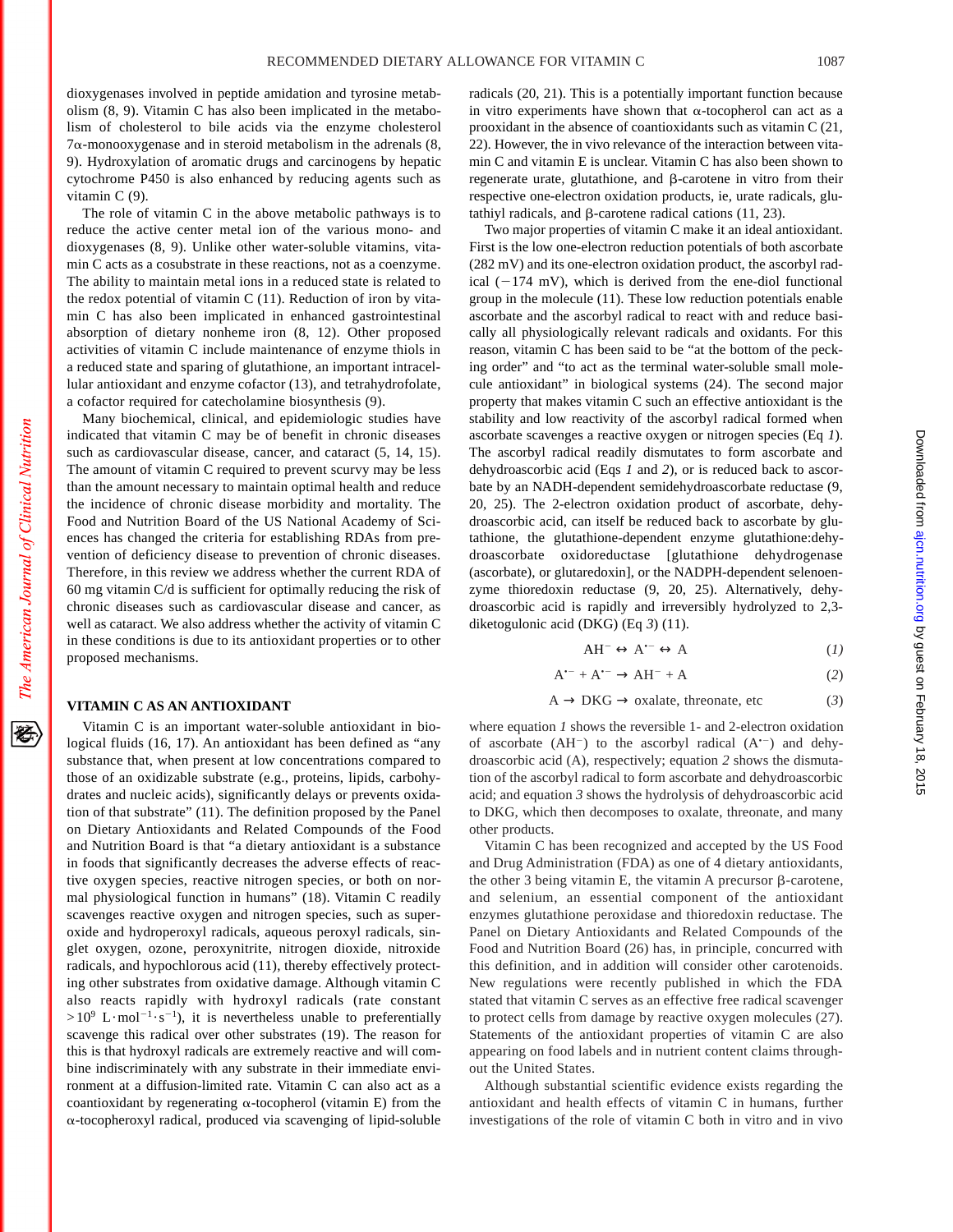are warranted, particularly because vitamin C, being a redoxactive compound, can act not only as an antioxidant, but also as a prooxidant in the presence of redox-active transition metal ions (11). Reduction of metal ions such as iron or copper by vitamin C in vitro (Eq *4*) can result in the formation of highly reactive hydroxyl radicals via reaction of the reduced metal ions with hydrogen peroxide, a process known as Fenton chemistry (Eq *5*). Lipid hydroperoxides may also be broken down by the reduced metal ions, resulting in the formation of lipid alkoxyl radicals (Eq *6*) that can initiate and propagate the chain reactions of lipid peroxidation (28). The mechanism shown in equation *5*, however, requires the availability of free, redox-active metal ions and a low ratio of vitamin C to metal ion, conditions unlikely to occur in vivo under normal circumstances (11, 15, 28). Furthermore, it was shown recently that in biological fluids such as plasma, vitamin C acts as an antioxidant toward lipids even in the presence of free, redox-active iron (29).

$$
AH^{-} + M^{(n+1)} \rightarrow A^{\bullet -} + M^{n} + H^{+}
$$
 (4)

$$
H_2O_2 + M^n \to \text{`OH} + OH^- + M^{(n+1)} \tag{5}
$$

$$
LOOH + Mn \rightarrow LO+ + OH- + M(n+1)
$$
 (6)

where equation *4* shows the reduction of redox-active metal ions  $[M<sup>(n+1)</sup>]$  by ascorbate to form the ascorbyl radical and the reduced metal (M*<sup>n</sup>* ), equation *5* shows the production of highly reactive hydroxyl radicals (• OH) from the reaction of hydrogen peroxide  $(H<sub>2</sub>O<sub>2</sub>)$  with the reduced metal ions, and equation 6 shows the reaction of lipid hydroperoxides (LOOH) with reduced metal ions to form alkoxyl radicals (LO• ).

Although there is no convincing evidence for a prooxidant effect of vitamin C in humans, there is substantial evidence for vitamin C's antioxidant activity. Interestingly, the antioxidant activity of vitamin C is not directly related to its antiscorbutic effect. Therefore, if the antioxidant activity of vitamin C is accepted as occurring in vivo and considered to be relevant to human health by the Panel on Dietary Antioxidants and Related Compounds of the Food and Nutrition Board, then scurvy should not be used as the sole criterion for nutritional adequacy or to determine the required or optimal amount of vitamin C. In this section of the review, therefore, we address the following questions: *1*) Is oxidative damage to biological macromolecules relevant to human chronic diseases? *2*) What is the evidence that vitamin C acts as an antioxidant in humans? *3*) Are there other mechanisms, besides those directly related to the antiscorbutic and antioxidant activities of vitamin C, by which vitamin C could affect chronic disease incidence, mortality, or both? and *4*) Does vitamin C lower chronic disease incidence, mortality, or both?

# **Is oxidative damage to biological macromolecules relevant to human chronic diseases?**

Oxidative damage to biomolecules, such as lipids, DNA, and proteins, has been implicated in many chronic diseases, in particular, cardiovascular disease, cancer, and cataract, respectively (30).

#### *LDL oxidation and cardiovascular disease*

Oxidative processes have been strongly implicated in atherosclerosis, myocardial infarction, and stroke (31). The oxidative modification hypothesis of atherosclerosis is currently the most widely accepted model of atherogenesis. LDL, the major carrier of cholesterol and lipids in the blood (32), infiltrates the intima of lesion-prone arterial sites, where it is oxidized over time by oxidants generated by local vascular cells or enzymes (33) to a form that exhibits atherogenic properties. Minimally oxidized LDL and cytokines can activate endothelial cells to express surface adhesion molecules, primarily vascular cell adhesion molecule 1 and intercellular adhesion molecule 1 as well as monocyte chemotactic protein 1, which cause circulating monocytes to adhere to the endothelium and migrate into the artery wall (31). The monocytes subsequently differentiate into macrophages in response to macrophage colony stimulating factor, the expression of which by vascular cells also is enhanced by modified LDL. The oxidized LDL further inhibits the egress of macrophages from the artery wall, where the cells recognize and readily take up the oxidized LDL through a process mediated by scavenger receptors (31). Unlike the normal apolipoprotein B/E LDL receptor recognizing native LDL, the scavenger receptors on macrophages that recognize modified LDL are not tightly regulated; as a result, the macrophages are converted into foam cells, a component of fatty streaks and the hallmark of atherosclerosis.

It is still uncertain which factors are responsible for the oxidation of LDL in vivo. LDL can be oxidized into a potentially atherogenic form in vitro through metal-ion-dependent oxidation of its lipid component with subsequent modification of apolipoprotein B-100 by reactive aldehyde products of lipid peroxidation, particularly malondialdehyde and 4-hydroxynonenal (34). Whether catalytic metal ions are available in the early lesion in vivo remains a matter of debate (28). Several metal-ion-independent mechanisms that are primarily enzymatic in nature have been proposed; these include mechanisms involving 15-lipoxygenase and myeloperoxidase (33, 35). The problems of comparing LDL oxidation in vitro with LDL oxidation in vivo were discussed in 2 recent reviews (36, 37).

Several lines of direct evidence point to the formation and existence of oxidized LDL in vivo. Antibodies to aldehydemodified LDL recognize epitopes in human plaques (38) and LDL extracted from these lesions reacts with antibodies to oxidized LDL and has characteristics identical to those of LDL oxidized in vitro. Aldehyde-modified LDL has also been detected in plasma, as have autoantibodies to oxidized LDL (31). Antibodies to hypochlorous acid–modified protein have detected epitopes in lesions, suggesting an alternative or additional mechanism of LDL oxidation (39).  $F_2$ -isoprostanes, stable markers of lipid oxidation, have been detected in lesions (40, 41). Other oxidized lipids also increase with age and severity of atherosclerosis (42). Indirect evidence for in vivo oxidation has come from antioxidant supplementation studies in animals that show reduced lesion formation and reduced LDL oxidation (43, 44). In addition, numerous epidemiologic studies have indicated that dietary antioxidants reduce the incidence of cardiovascular disease in humans, as discussed below.

#### *DNA oxidation and mutagenesis and carcinogenesis*

Carcinogenesis is a multistage process. Free radicals and oxidative processes have been implicated in both the initiation and the promotion of carcinogenesis (5, 45). The oxidative hypothesis of carcinogenesis asserts that many carcinogens can generate free radicals that damage cells, predisposing these cells to malignant changes (46). Antioxidants, by neutralizing free radicals and oxidants, can prevent cell damage and subsequent development of cancer. DNA contains reactive groups in its bases that are highly susceptible to free radical attack (47) and oxidative DNA damage

The American Journal of Clinical Nutrition

移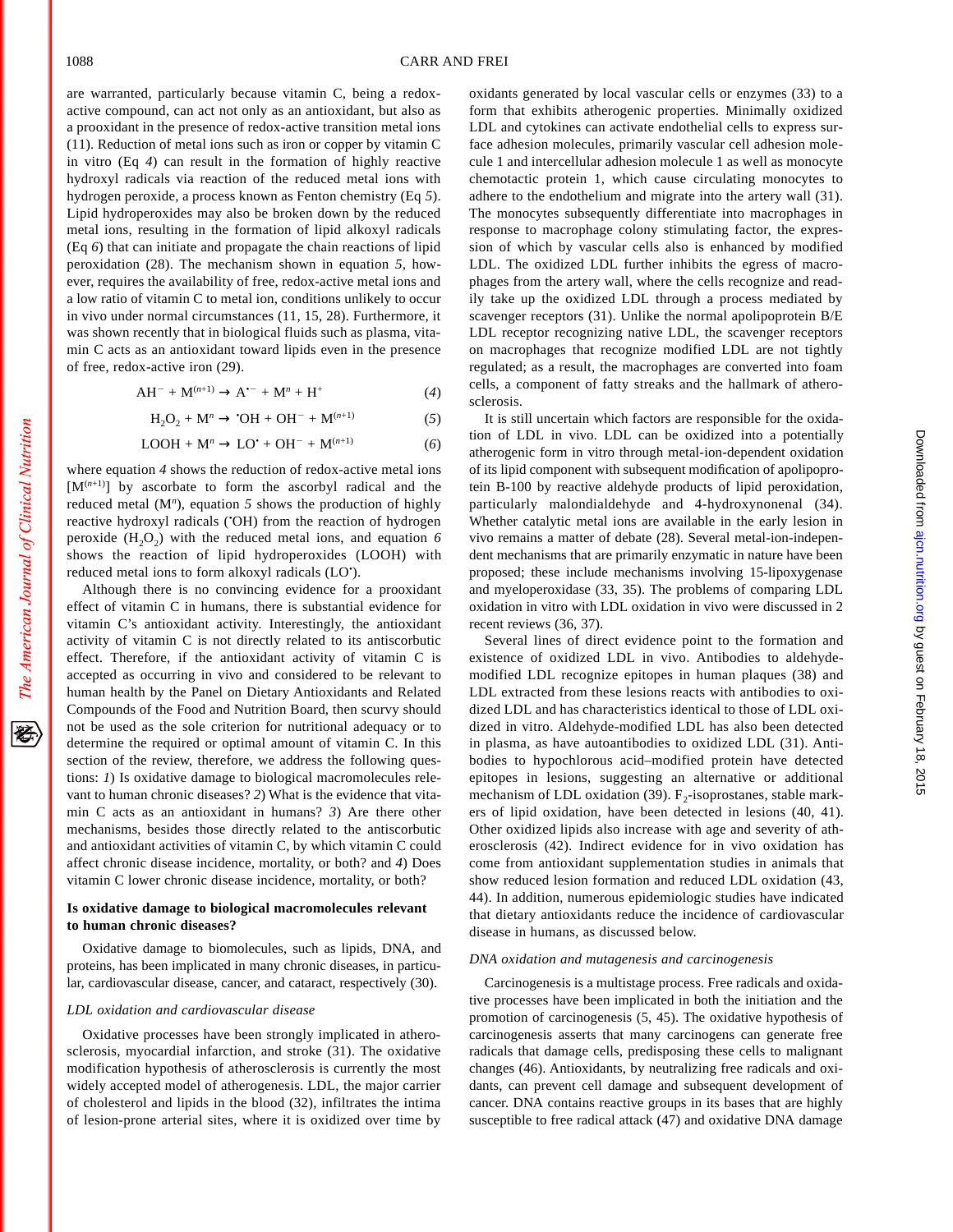can lead to deleterious mutations (2). It has been proposed that oxidative damage to DNA occurs continuously in vivo at a rate of  $\approx$ 10<sup>4</sup> oxidative hits per cell per day (2). Most oxidative lesions are efficiently repaired by specific DNA glycosylases, but repair is not 100% efficient and the number of lesions accumulates with age. When the cells divide, the lesions become fixated and mutations and cancer may result (2). The existence of numerous DNA glycosylases specific for oxidized bases (47) indicates that the latter are deleterious to human survival and therefore must be repaired.

There are >20 different oxidative DNA lesions, of which 8-oxoguanine is one of the most abundant and best studied (2). 8-Oxoguanine is formed by hydroxyl radical, peroxynitrite, or singlet oxygen attack of guanine in the C-8 position and is highly mutagenic (2). Normally guanine forms a base pair with cytosine, but 8-oxoguanine tends to pair with adenine. After replication, a transverse mutation occurs whereby G-C base pairs are replaced by A-T base pairs. This may contribute to the formation of cancer if the lesion occurs at a critical position in an important gene, such as a tumor suppressor or growth factor gene (2). Smokers, who have a higher risk of lung cancer than nonsmokers, have elevated concentrations of 8-oxo-2'-deoxyguanosine  $(8-oxodG)$   $(48-50)$ . 8-Oxoguanine has also been detected in women with breast cancer (51, 52). Although direct evidence for the link between DNA oxidation and cancer is still lacking (53), many epidemiologic studies have suggested that dietary intake of antioxidant vitamins, mainly from fruit and vegetables, protects against different types of cancer.

#### *Protein oxidation and cataract*

Cataract is a dysfunction of the lens resulting from opacification, which impedes the transmission of light (54). About 98% of the solid mass of the lens is protein, predominantly crystallins. These proteins are long lived and undergo minimal turnover; as a result, cataract formation is primarily age related. Oxidation of the lens proteins as a result of chronic exposure to ultraviolet light and oxygen has been implicated in this process (54, 55). Smoking, which is known to produce oxidative stress, is also associated with enhanced cataract risk (56, 57). Evidence of lens protein oxidation includes loss of sulfhydryl and tryptophan residues with age as well as formation of disulfides and other covalent cross-linkages. Deamination and acidification also occur, as well as formation of advanced glycation end products, particularly in persons with diabetes (54, 58). The oxidized proteins accumulate, aggregate, and eventually precipitate, producing the sequelae of cataract.

The lens contains multiple antioxidant defenses, such as high concentrations of vitamin C and glutathione, and antioxidant enzymes such as superoxide dismutase, catalase, and the glutathione peroxidase-reductase system (54, 55). Secondary defenses include proteolytic enzymes that selectively degrade damaged proteins. With aging, however, antioxidant concentrations in the lens, including concentrations of vitamin C, may be reduced (54) and the antioxidant enzymes are prone to inactivation, resulting in increased protein oxidation in older lenses. Proteolytic activity is also reduced in older lenses, resulting in accumulation of damaged proteins (54). Therefore, supplementation with antioxidants such as vitamin C may reduce the risk of cataract.

# **What is the evidence that vitamin C acts as an antioxidant in humans?**

The most conclusive evidence that vitamin C acts as an antioxidant in humans has come from supplementation studies using specific biomarkers of oxidative damage to lipids, DNA, and proteins.

Because these specific oxidative biomarkers have only recently been developed and continue to be evaluated, only relatively few studies have investigated the effects on these biomarkers of supplementation with antioxidant micronutrients, including vitamin C.

# *Lipid oxidation*

The most commonly used assay for lipid oxidation, although perhaps the least specific, measures the aldehyde peroxidation product malondialdehyde and other aldehydes by reaction with thiobarbituric acid (the so-called thiobarbituric acid–reactive substances, or TBARS, assay) (59, 60). Other products of lipid peroxidation, such as conjugated dienes and lipid hydroperoxides, are often measured (61, 62). TBARS and conjugated dienes are also commonly used to measure the oxidizability, or susceptibility to oxidation, of LDL (63). The oxidizability of LDL is determined by measuring the lag time and propagation rate of lipid peroxidation in LDL exposed in vitro to copper ions or other oxidants and is dependent on the antioxidant content and lipid composition of LDL (32, 63). Specific biomarkers of lipid peroxidation are the  $F<sub>2</sub>$ -isoprostanes [in particular 8-*epi*-prostaglandin  $F_{2\alpha}$  (8-*epi*-PGF<sub>2 $\alpha$ </sub>)], which are formed from nonenzymatic, radical-mediated oxidation of arachidonyl-containing lipids (59). Increased concentrations of  $F_2$ -isoprostanes have been detected in persons with diabetes, in smokers, in persons with hypercholesterolemia (64, 65), and in LDL exposed in vitro to various types of oxidative stress (66).

Numerous studies in humans have investigated the effects on the oxidizability of LDL of vitamin C supplementation in combination with vitamin E or  $\beta$ -carotene or both (67). Studies have been carried out in smokers (68–70), nonsmokers (71, 72), and persons with hypercholesterolemia or cardiovascular disease (73, 74). In all cases, a significant reduction in LDL oxidizability was observed. It is, however, difficult to determine the relative contribution of vitamin C in these studies because of the presence of the cosupplements, of which vitamin E appears to be the major contributor to protection of LDL. This is because vitamin E is the most abundant lipid-soluble antioxidant associated with LDL (32).

Several studies of LDL oxidizability have also been carried out with vitamin C as the only supplement (**Table 1**). Although 2 studies found no effects (80, 81), 2 other studies (76, 84) found a significant reduction in the oxidizability of LDL obtained from persons supplemented with vitamin C. It is difficult to rationalize these findings, however, because vitamin C, being water soluble, is removed from the LDL during isolation from plasma. One possible explanation is the postulated role of vitamin C in either sparing or recycling vitamin E (15, 84). As mentioned above, this activity is readily observed in vitro, but evidence for sparing or recycling of vitamin E by vitamin C in vivo is inconclusive (15, 83, 87).

Several studies investigated the effects of vitamin C supplementation on lipid oxidation markers in smokers (Table 1). Smokers have higher concentrations of lipid oxidation products (65, 77) and lower plasma concentrations of vitamin C than do nonsmokers (88, 89). It has therefore been proposed that supplementation with antioxidant vitamins may inhibit smokingrelated lipid oxidation. Three of 6 studies in smokers reported a reduction in the markers of lipid oxidation with vitamin C supplementation (75–77). The study by Reilly et al (77) is particularly noteworthy because it measured lipid oxidation with the specific biomarker  $8$ -epi-PGF<sub>2 $\alpha$ </sub>. Reilly et al found that supplementation of heavy smokers with 2000 mg vitamin C/d for only 5 d significantly reduced the urinary excretion of  $8$ -epi-PGF<sub>2 $\alpha$ </sub>.

移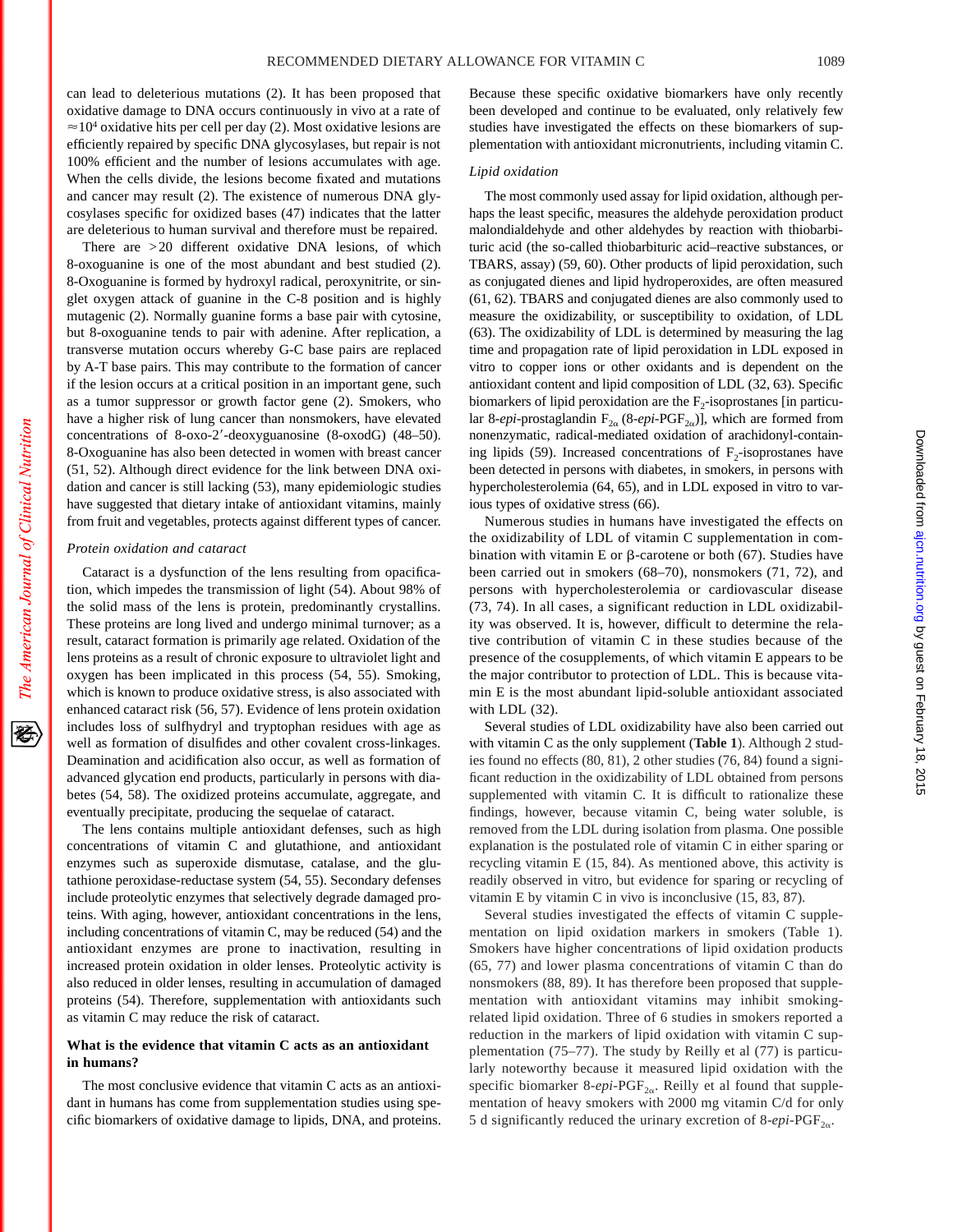石

Vitamin C supplementation and biomarkers of lipid oxidation in humans*<sup>1</sup>*

| Reference                   | Subjects                      | Vitamin C dose                     | Duration                           | Plasma change              | Findings                                                                   |
|-----------------------------|-------------------------------|------------------------------------|------------------------------------|----------------------------|----------------------------------------------------------------------------|
| Harats et al, 1990 (75)     | 17 Smokers                    | $1000$ mg/d<br>$1500$ mg/d         | 2 wk<br>4 wk                       | $2.0$ -fold<br>$2.3$ -fold | $\downarrow$ Plasma and LDL TBARS<br>$\downarrow$ Plasma and LDL TBARS     |
| Fuller et al, 1996 (76)     | 19 Smokers (9 Placebo)        | $(30 \text{ mg/d})1000 mg/d$       | $(2 \text{ wk})$<br>4 wk           | (Baseline)<br>$3.9-fold$   | $\downarrow$ LDL oxidizability <sup>2</sup> (TBARS, CD)                    |
| Reilly et al, 1996 (77)     | 5 Heavy smokers               | $2000$ mg/d                        | 5 d                                | ND                         | $\downarrow$ Urine 8-epi-PFG <sub>20</sub>                                 |
| Mulholland et al, 1996 (78) | 16 Female smokers (8 placebo) | $1000$ mg/d                        | 14 d                               | $3.0$ -fold                | Serum TBARS: no change                                                     |
| Cadenas et al, 1996 (79)    | 21 Healthy males              | $1000$ mg/d                        | 30 d                               | ND                         | Urine TBARS: no change                                                     |
| Nyyssönen et al, 1997 (80)  | 59 Male smokers (19 placebo)  | $500$ mg/d                         | $2 \text{ mo}$                     | $1.3$ -fold                | LDL oxidizability <sup>2</sup> (CD), plasma<br>TBARS: no change            |
|                             |                               | $500 \text{ mg/d}$ (SR)            | $2 \text{ mo}$                     | $1.5$ -fold                | LDL oxidizability <sup>2</sup> (CD): no<br>change; $\uparrow$ plasma TBARS |
| Samman et al, 1997 (81)     | 8 Male smokers                | $(40 \text{ mg/d})$<br>$1000$ mg/d | $(2 \text{ wk})$<br>2 wk           | (Baseline)<br>$2.0$ -fold  | LDL oxidizability <sup>2</sup> (CD): no change                             |
| Anderson et al, 1997 (82)   | 48 Nonsmokers                 | $60$ mg/d<br>$6000$ mg/d           | 14 d<br>14 d                       | $1.2$ -fold<br>$1.8$ -fold | $\downarrow$ Plasma MDA-HNE (NS)<br>$\downarrow$ Plasma MDA-HNE (NS)       |
| Wen et al, 1997 (83)        | 20 Nonsmokers (9 placebo)     | $1000$ mg/d                        | 4 wk                               | $2.2$ -fold                | LDL oxidizability (TBARS):<br>no change; ↓ plasma MDA                      |
| Harats et al, 1998 (84)     | 36 Healthy males              | $(50 \text{ mg/d})$<br>$500$ mg/d  | $(1 \text{ mo})$<br>$2 \text{ mo}$ | (Baseline)<br>$3.8-fold$   | $\downarrow$ LDL oxidizability <sup>2</sup> (CD)                           |
| Naidoo and Lux 1998 (85)    | 15 Volunteers                 | 250-1000 mg/d                      | 8 wk                               | $1.5 - 2.0$ -fold          | $\downarrow$ Plasma MDA                                                    |
| Gokce et al, 1999 (86)      | 46 CAD patients (25 placebo)  | $500$ mg/d                         | 1 mo                               | $2.3$ -fold                | Plasma 8-epi-PGF <sub>2a</sub> : no change                                 |

TBARS, thiobarbituric acid–reactive substrates; CD, conjugated dienes; 8-epi-PFG<sub>2a</sub>, 8-epi-prostaglandin  $F_{2\alpha}$ ; ND, not determined; SR, slow release; MDA, malondialdehyde; HNE, hydroxynonenal; CAD, coronary artery disease.

*<sup>2</sup>*Measured by the lag time and propagation rate of in vitro lipid peroxidation.

An equal number of studies with vitamin C supplementation have been carried out in healthy individuals or nonsmokers. A reduction in lipid oxidation was observed with some markers (83–85), whereas a nonsignificant decrease (82) or no change was observed with others (79, 83). Finally, a recent study in coronary artery disease patients supplemented with 500 mg vitamin C/d for 1 mo found no change in plasma 8- $epi$ -PGF<sub>2a</sub> concentrations (86). With one exception (80), none of the studies listed in Table 1 found an increase in lipid oxidation markers with vitamin C supplementation.

An antioxidant role of vitamin C in vivo is also suggested by animal studies in guinea pigs or genetically scorbutic (Osteogenic Disorder Shionogi, or ODS) rats, which, like humans, are unable to synthesize vitamin C (90–93). Guinea pigs fed a diet marginally deficient in vitamin C have significantly higher concentrations of endogenous malondialdehyde than do animals fed diets supplying 20–40 times the amount of vitamin C required to avoid scurvy (90). Vitamin C–deficient guinea pigs exhale significantly higher amounts of breath ethane when exposed to an oxidative stress than do vitamin C–sufficient animals (92). Note that human smokers supplemented with 600–1000 mg vitamin C/d in combination with vitamin E and  $\beta$ -carotene for 3–8 wk exhaled lower amounts of breath pentane and ethane (68, 94). Genetically scorbutic ODS rats

fed a vitamin C–free diet have higher concentrations of plasma and liver TBARS and lipid peroxides than do rats fed vitamin C–supplemented diets (91). In a more recent study (93), however, supplementation of ODS rats with vitamin C, in contrast with vitamin E, did not protect against the endogenous formation of TBARS.

Finally, in vitro experiments with human plasma have shown that the formation of  $F_2$ -isoprostanes and lipid hydroperoxides by aqueous peroxyl radicals, stimulated neutrophils, gas-phase cigarette smoke, or redox-active iron does not occur until most or all of the endogenous vitamin C has been depleted (29, 66, 95). Vitamin C has also been shown to protect isolated LDL in vitro from oxidation by various radicals and oxidants (31). It is not surprising that vitamin C effectively prevents oxidation of isolated LDL and lipoproteins in plasma because, as explained above, vitamin C effectively scavenges most aqueous reactive oxygen and nitrogen species before they can interact with and oxidize other substrates, including lipids.

# *DNA oxidation*

Of the >20 known oxidative DNA lesions, the most commonly measured markers of in vivo DNA oxidation are 8-oxoguanine and its respective nucleoside 8-oxodG (96). These modified bases have been detected in cells such as lymphocytes and are also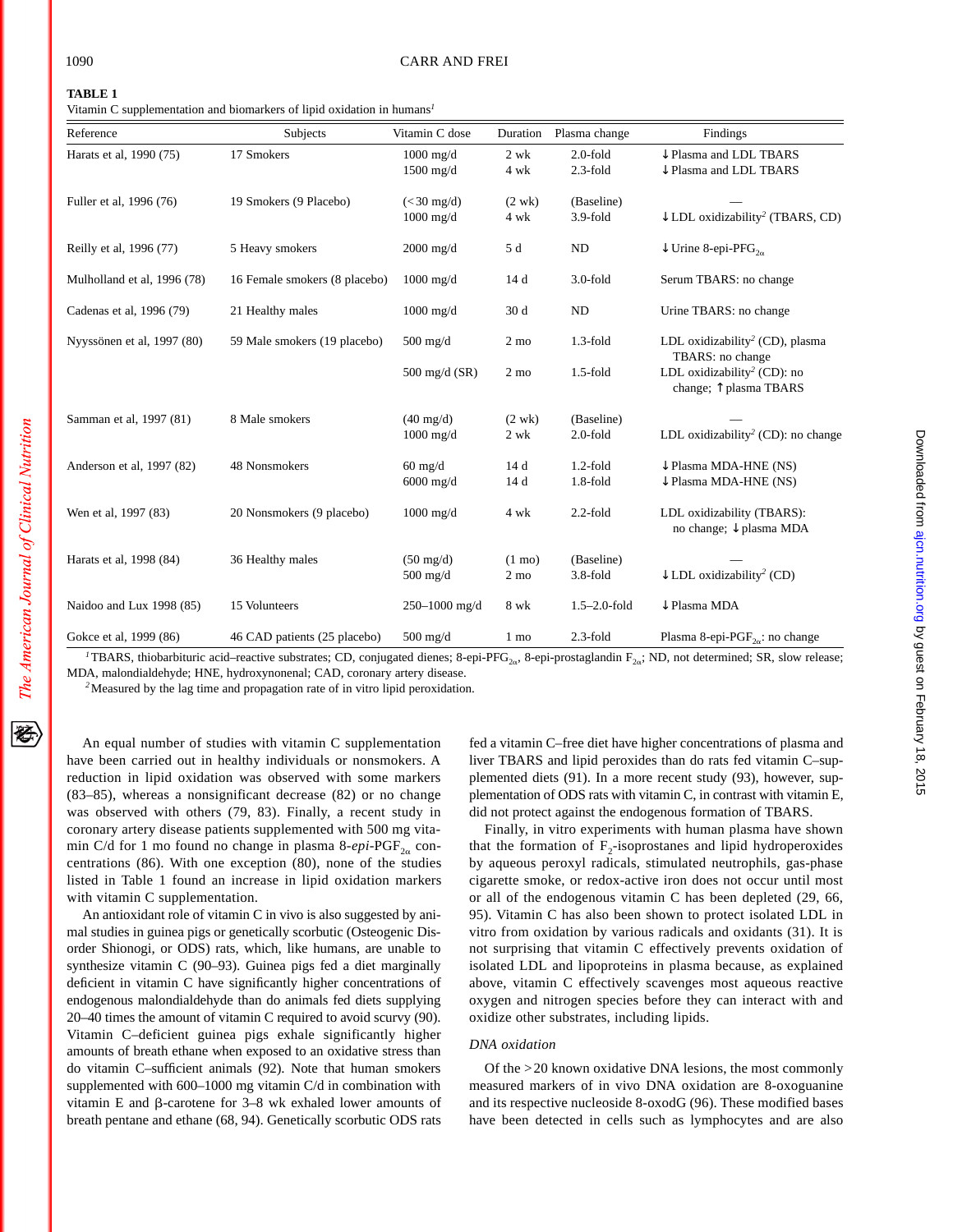Downloaded from [ajcn.nutrition.org](http://ajcn.nutrition.org/) by guest on February 18, 2015

Downloaded from ajon.nutrition.org by guest on February 18, 2015

excreted in urine (96). The tissue pool represents a steady state between oxidation and cellular repair mechanisms, whereas the excreted products represent the total net damage and repair. The 2 methods most commonly used to detect 8-oxoguanine and 8-oxodG are gas chromatography–mass spectroscopy (GC-MS) and HPLC with electrochemical detection (HPLC-EC) (97). These methods, however, can generate artificially high amounts of oxidation products because of lengthy extraction, hydrolysis, and derivatization procedures, especially with GC-MS (97). Indirect methods for measuring DNA damage by using specific repair endonucleases in combination with single-cell gel electrophoresis (the comet assay) have shown baseline concentrations of DNA oxidation products up to 1000-fold lower than those measured by GC-MS (96, 97). Antibodies against 8-oxopurines are another potentially useful method for detecting DNA oxidation (98).

DNA oxidation, as determined by 8-oxodG in cells, is increased in cases of oxidative stress such as smoking and is correlated with reduced plasma concentrations of the antioxidant vitamins C and E (99). It is therefore conceivable that supplementation with vitamin C may ameliorate oxidative damage to DNA. Six of 7 studies shown in **Table 2** (82, 100–102, 104, 105) represent cell measurements, ie, steady state damage. Five of these studies showed a significant reduction in ≥1 marker of oxidative DNA damage in vitamin C–supplemented subjects (100–102, 104, 105).

In one of the more recent studies, a significant decrease in lymphocyte 8-oxoguanine concentrations was observed after vitamin C supplementation with 500 mg/d; in contrast, an increase in the less established marker 8-oxoadenine was observed (104). These authors thus suggested that vitamin C supplementation may have a prooxidant effect. However, lymphocyte 8-oxoguanine concentrations in this study were  $30 \text{ lesions}/10^5 \text{ guanine bases}$ , which is ≥30-fold higher than currently accepted values (97), and 8-oxoadenine concentrations appeared to be extremely high as well. Therefore, the data seem to largely reflect ex vivo oxidation of the DNA before or during GC-MS analysis. In addition, other major problems with this study have been identified (106, 107).

Another recent study using GC-MS showed a significant reduction in both 8-oxoguanine and 8-oxoadenine in healthy persons supplemented for 12 wk with either 60 or 260 mg vitamin C/d in combination with 14 mg Fe/d, although other modified bases were increased, including 5-hydroxycytosine and thymine glycol (105). Once again, however, baseline concentrations of 8-oxoguanine and 8-oxoadenine were high and comparable with those measured by Podmore et al (104). Furthermore, there were no control groups included given iron alone or placebo, and vitamin C supplementation in the study did not always result in significant changes in plasma vitamin C concentrations (105). Therefore, the interpretation of the data from these 2 studies (104, 105) is uncertain.

#### **TABLE 2**

|  | Vitamin C supplementation and biomarkers of oxidative DNA damage in humans <sup>1</sup> |  |  |  |  |  |
|--|-----------------------------------------------------------------------------------------|--|--|--|--|--|
|--|-----------------------------------------------------------------------------------------|--|--|--|--|--|

| Reference                               | Subjects                           | Vitamin C dose                                             | Duration                         | Plasma change                                                          | Findings                                                                                                                                                                                          |
|-----------------------------------------|------------------------------------|------------------------------------------------------------|----------------------------------|------------------------------------------------------------------------|---------------------------------------------------------------------------------------------------------------------------------------------------------------------------------------------------|
| Fraga et al, 1991 (100)                 | 10 Men                             | $(250 \text{ mg/d})$<br>$5 \text{ mg/d}$<br>$10 - 20$ mg/d | $(7-14d)$<br>32 d<br>28 d        | $(Baseline)^2$<br>$0.5$ -fold <sup>2</sup><br>$0.5$ -fold <sup>2</sup> | T Sperm 8-oxodG (HPLC-EC)<br>$\uparrow$ Sperm 8-oxodG (HPLC-EC)                                                                                                                                   |
|                                         |                                    | $60 - 250$ mg/d                                            | 28 d                             | Baseline <sup>2</sup>                                                  | $\downarrow$ Sperm 8-oxodG (HPLC-EC)                                                                                                                                                              |
| Green et al, 1994 (101)                 | 6 Subjects                         | $35 \text{ mg/kg}$                                         | Single dose                      | ND                                                                     | $\downarrow$ Ex vivo <sup>3</sup> lymphocyte DNA damage<br>(comet assay)                                                                                                                          |
| Panayiotidis and Collins,<br>1997 (102) | 6 Smokers,<br>6 nonsmokers         | $1000$ mg                                                  | Single dose                      | ND                                                                     | $\downarrow$ Ex vivo <sup>4</sup> lymphocyte DNA damage<br>(comet assay)                                                                                                                          |
| Anderson et al, 1997 (82)               | 48 Nonsmokers                      | $60 \text{ mg/d}$<br>$6000$ mg/d                           | 14d<br>14 d                      | $1.2$ -fold<br>$1.8$ -fold                                             | Lymphocyte DNA damage, in vivo<br>and $ex$ vivo <sup>4</sup> : no change (comet assay)                                                                                                            |
| Prieme et al, 1997 (103)                | 18 Male smokers<br>20 Male smokers | $500$ mg/d<br>500 mg/d $(SR)$                              | $2 \text{ mo}$<br>$2 \text{ mo}$ | ND<br>ND                                                               | Urine 8-oxodG: no change (HPLC-EC)<br>Urine 8-oxodG: no change (HPLC-EC)                                                                                                                          |
| Podmore et al, 1998 (104)               | 30 Subjects                        | $500$ mg/d                                                 | 6 wk                             | $1.6$ -fold                                                            | $\downarrow$ Lymphocyte 8-oxogua (GC-MS),<br>T lymphocyte 8-oxoade (GC-MS)                                                                                                                        |
| Rehman et al, 1998 (105)                | 10 Healthy subjects                | $60$ mg/d +<br>14 mg Fe/d                                  | $12$ wk                          | $1.1$ -fold                                                            | $\downarrow$ Leukocyte 8-oxogua, 8-oxoade,<br>5-methylhydantoin, 5-hydroxyuracil,<br>and 5-chlorouracil; $\uparrow$ leukocyte<br>thymine glycol, 5-hydroxycytosine,<br>and 5-methyluracil (GC-MS) |
| Rehman et al, 1998 (105)                | 10 Healthy subjects                | $260 \text{ mg/d} +$<br>14 mg Fe/d                         | $12$ wk                          | $1.1$ -fold                                                            | ↓ Leukocyte 8-oxogua, 5-hydroxyuracil,<br>and 5-chlorouracil; $\uparrow$ leukocyte thymine<br>glycol and 5-hydroxycytosine (GC-MS)                                                                |

*<sup>1</sup>* 8-oxodG, 8-oxo-2′-deoxyguanosine; EC, electrochemical detection; ND, not determined, SR, slow release; 8-oxogua, 8-oxoguanine; GC-MS, gas chromatography–mass spectroscopy; 8-oxoade, 8-oxoadenine.

*<sup>2</sup>*Seminal plasma.

*<sup>3</sup>*Ex vivo challenge by ionizing radiation.

*<sup>4</sup>*Ex vivo challenge by hydrogen peroxide.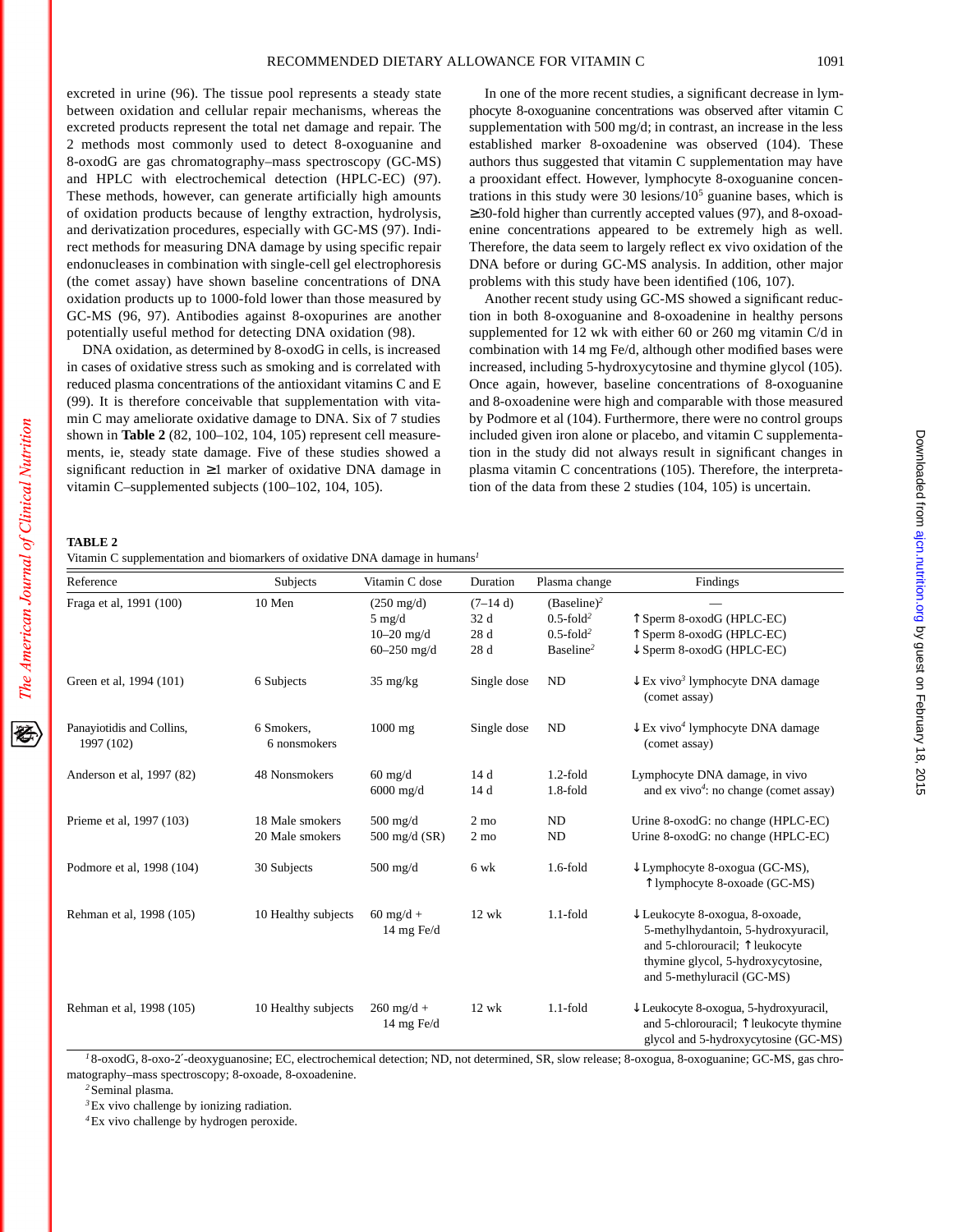The study by Anderson et al (82) indicated no significant change in DNA damage as assessed by the comet assay after 2 wk of supplementation with 60 or 6000 mg vitamin C/d, either before or after an ex vivo challenge by hydrogen peroxide (Table 2). In contrast, 2 other studies in which the comet assay was used showed reduced susceptibility of lymphocytes to ex vivo oxidation of DNA after supplementation with vitamin C (101, 102). Similar findings were reported in another study in which vitamin  $E$  and  $\beta$ -carotene were given as cosupplements (108). Using HPLC-EC, Fraga et al (100) also showed a significant decrease in sperm 8-oxodG after replenishment with vitamin C. A recent animal study of vitamin C (and vitamin E) supplementation of guinea pigs, however, showed no effect on 8-oxodG concentrations in the liver as determined by HPLC-EC (109), despite a 60-fold difference in liver vitamin C concentrations.

The remaining study in Table 2 (103), which represents urinary measurements (ie, the net rate of damage and repair), showed no significant effect of vitamin C supplementation on 8-oxodG concentrations as determined by HPLC-EC. Two other studies in which vitamin C was given in the presence of cosupplements also reported similar findings (49, 110). However, several investigators have questioned the appropriateness of using urinary concentrations of 8-oxoguanosine or 8-oxodG as markers of nucleic acid damage because these products can be derived from nonspecific degradation of RNA or DNA, respectively, from dead cells (47), and the major 8-oxoguanine DNA glycosylase repair product is 8-oxoguanine, not 8-oxodG.

#### *Protein oxidation*

Protein oxidation is most commonly measured by determining carbonyl groups, oxidized amino acids, and advanced glycation end products (111, 112). Protein carbonyls can be formed by direct oxidative cleavage of the peptide chain or by oxidation of specific amino acid residues, such as lysine, arginine, proline, and threonine (111). Carbonyls can also be formed indirectly through modification of lysine, histidine, and cysteine residues by  $\alpha$ , $\beta$ -unsaturated aldehydes such as 4-hydroxynonenal in a process called Michael addition, or via Schiff base formation between lysine residues and dialdehydes such as malondialdehyde (111, 113). A variety of oxidized amino acids have been identified in proteins exposed to oxidizing conditions, including methionine sulfoxide, *o*- and *m*-tyrosine,  $o,o'$ -dityrosine, 3-chlorotyrosine, and 3-nitrotyrosine (112). Advanced glycation end products are generated by reaction of reducing sugars with lysine residues under oxidizing conditions in the Maillard reaction to form carboxymethyl- and carboxyethyllysine (111). Advanced glycation end products have been implicated in diseases such as diabetes and in aging (58, 111). The oxidative products of vitamin C may undergo similar reactions, although whether these occur in vivo is uncertain (114).

Few studies have been carried out to investigate the effects of vitamin C supplementation on the in vivo products of protein oxidation. Two animal studies (90, 115) indicated reduced protein carbonyl formation in guinea pigs supplemented with vitamin C, either with (115) or without (90) an endotoxin challenge. Vitamin C supplementation (2000 mg/d for 4–12 mo) of patients with *Helicobacter pylori* gastritis led to a significant reduction in nitrotyrosine concentrations (116). However, another recent human study found no change in urine  $o, o'$ -dityrosine or  $o$ -tyrosine concentrations in coronary artery disease patients supplemented with 500 mg vitamin C/d for 1 mo (86). Further studies investigating the effect of vitamin C supplementation on the markers of protein oxidation are clearly required.

Taken together, the evidence reviewed above suggests that vitamin C acts as an antioxidant in humans. Biomarker studies showed reduced lipid oxidation after vitamin C supplementation in both smokers and nonsmokers (Table 1). Several studies also showed decreased steady state DNA oxidation after vitamin C supplementation, although other studies showed either no change or mixed results (Table 2). The latter appears to be primarily due to the technical difficulties of accurately measuring DNA oxidation products by GC-MS and HPLC-EC and eliminating ex vivo artifacts. In addition, the effects of vitamin C supplementation on oxidative markers also critically depend on baseline concentrations of the vitamin. In a study by Levine et al (117) of the pharmacokinetics of vitamin C, it was found that in healthy adult men tissue saturation occurred at vitamin C intakes of  $\approx$ 100 mg/d, as assessed by vitamin C concentrations in lymphocytes, monocytes, and neutrophils. Kallner et al (118) also reported that the body pool of vitamin C was saturated by an intake of  $\approx$ 100 mg/d in healthy, nonsmoking men. If tissues are already saturated before vitamin C supplementation because of an intake  $\geq 100$  mg/d, then supplementation with any vitamin C dose cannot further reduce oxidative damage, a fact that likely explains some of the discrepant results of the biomarker studies discussed. More attention to this critical issue and more detailed biomarker studies on vitamin C intakes near tissue-saturating concentrations are warranted.

# **Are there other mechanisms by which vitamin C could affect chronic disease incidence, mortality, or both?**

As discussed above, vitamin C has many functions in the body, such as acting as a cosubstrate for several biosynthetic enzymes (8). Therefore, vitamin C may affect chronic disease incidence, mortality, or both by mechanisms that may not be directly related to its role as an antioxidant.

# *Cardiovascular disease*

Hypercholesterolemia is a significant risk factor for cardiovascular disease (43, 119). The relation between vitamin C supplementation, or plasma vitamin C concentrations, and total serum cholesterol has been investigated in several studies (82, 119–123). In one supplementation study, consumption of 1000 mg vitamin C/d for 4 wk resulted in a reduction in total serum cholesterol (120), whereas in another study, supplementation with 60 or 6000 mg/d for 2 wk had no effect (82). Two observational studies found an inverse correlation between vitamin C status and total serum cholesterol concentrations (122, 123). The mechanism for the possible modulating effect of vitamin C on serum cholesterol concentrations is not entirely certain. One putative pathway is through vitamin C's role as a cofactor for cholesterol 7a-monooxygenase, an enzyme involved in the in vivo hydroxylation of cholesterol to form bile acids (8). Vitamin C may also modulate the activity of hydroxymethylglutaryl-CoA reductase, the rate-limiting enzyme in the biosynthesis of cholesterol (43).

The plasma lipoprotein profile is also an important consideration for cardiovascular disease, with decreased concentrations of HDL and increased concentrations of LDL being significant risk factors (43, 119). Numerous observational studies have found a significant association between elevated plasma vitamin C concentrations and increased concentrations of HDL cholesterol and reduced concentrations of LDL cholesterol (119, 121–125). Findings indicated that with every  $30$ - $\mu$ mol/L increase in plasma vitamin C, HDL was elevated by 4–10% and LDL was reduced by 4%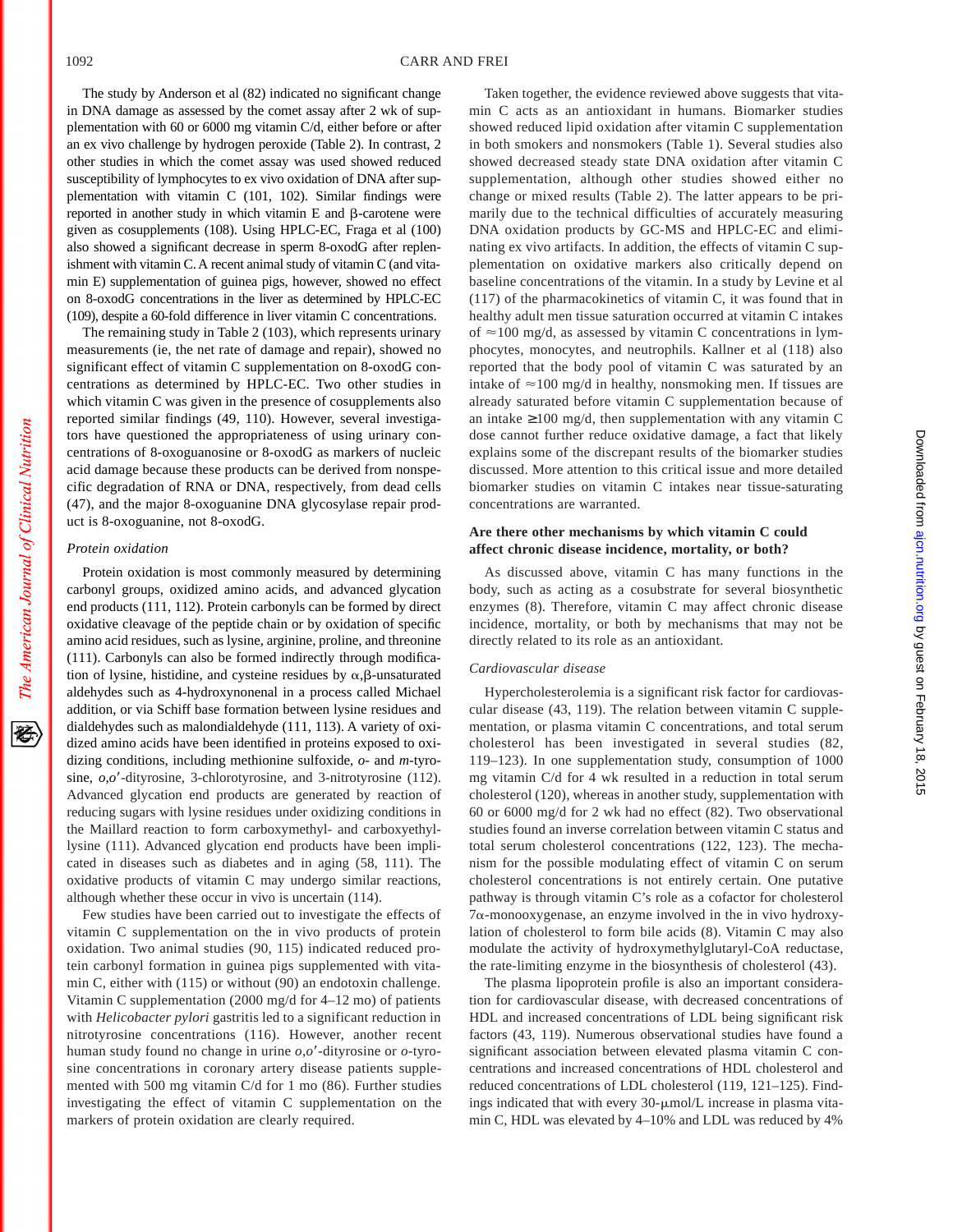(125). Similar modulatory effects were reported after supplementation with 1000 mg vitamin C/d for 4 wk (120). Ness et al (121) also found an inverse correlation between vitamin C status and triacylglycerol concentrations. Vitamin C may modulate the activity of lipoprotein lipase (43), although the mechanism is unknown.

The thrombotic risk of cardiovascular disease is associated with increased concentrations of the coagulation factor fibrinogen (126). Two studies found an inverse association between serum vitamin C concentrations and coagulation factors as well as a positive association between low serum vitamin C and elevated fibrinogen and coagulation activation markers (126, 127). Two early studies indicated that supplementation of heart disease patients with 2000–3000 mg vitamin C/d for 1–6 wk increased fibrinolytic activity and reduced platelet adhesiveness (128, 129). In a more recent study (130), healthy volunteers were supplemented with 250 mg vitamin C/d for 8 wk and a nonsignificant decrease in platelet aggregation and an increased sensitivity to  $PGE<sub>1</sub>$  were reported. In vitro studies showed that physiologic concentrations of vitamin C may increase  $PGE_1$  and  $PGI_1$  (prostacyclin) production, resulting in a reduction in platelet aggregation and thrombus formation (31), although whether this mechanism is relevant in vivo has yet to be established. Low concentrations of vitamin C are also associated with increased concentrations of plasminogen activator inhibitor 1, a protein that inhibits fibrinolysis (131).

Adhesion of leukocytes to the endothelium is an important initiating step in atherogenesis (31). Smokers have lower plasma vitamin C concentrations than do nonsmokers (88), and monocytes isolated from smokers exhibit increased adhesion to endothelial cells (132, 133). Supplementation of smokers with 2000 mg vitamin C/d for 10 d elevated plasma vitamin C concentrations from 48 to 83  $\mu$ mol/L and significantly reduced monocyte adhesion to endothelial cells (132). In another study, however, supplementation of smokers with 2000 mg vitamin C 2 h before serum was collected had no significant effect on ex vivo monocyte or endothelial cell adhesion, despite an increase in vitamin C concentrations from 34 to 115  $\mu$ mol/L (133). Interest-

**TABLE 3**

Vitamin C supplementation and endothelium-dependent vasodilation in humans*<sup>1</sup>*

| Reference                  | Subjects                                                                     | Vitamin C dose                                                                                   | Findings                                                                                                                                         |
|----------------------------|------------------------------------------------------------------------------|--------------------------------------------------------------------------------------------------|--------------------------------------------------------------------------------------------------------------------------------------------------|
| Ting et al, 1996 (140)     | 10 Patients with type 2 diabetes,<br>10 control subjects                     | 24 mg/min (infusion)                                                                             | Forearm blood flow $\uparrow$ by 40%<br>(measured after methacholine infusion)                                                                   |
| Levine et al, 1996 (141)   | 46 CAD patients (20 placebo)                                                 | 2000 mg (oral), 2.5-fold<br>plasma increase                                                      | Brachial artery dilation $\hat{\uparrow}$ by 220%<br>(measured after 2 h)                                                                        |
| Heitzer et al, 1996 (142)  | 10 Chronic smokers, 10 control<br>subjects                                   | 18 mg/min (infusion)                                                                             | Forearm blood flow $\uparrow$ by 60%<br>(measured after acetylcholine infusion)                                                                  |
| Motoyama et al, 1997 (143) | 20 Smokers, 20 nonsmokers                                                    | 10 mg/min (infusion)                                                                             | Brachial artery vasodilation $\uparrow$ by 70%<br>(measured after 20 min)                                                                        |
| Ting et al, 1977 (144)     | 11 Hypercholesterolemic patients,<br>12 healthy control subjects             | 24 mg/min (infusion)                                                                             | Forearm blood flow $\uparrow$ by 30%<br>(measured after methacholine infusion)                                                                   |
| Solzbach et al, 1997 (145) | 22 Hypertensive patients<br>(5 placebo)                                      | 3000 mg (infusion)                                                                               | Coronary artery vasoconstriction $\downarrow$ 160%<br>(measured after acetylcholine infusion)                                                    |
| Hornig et al, 1998 (146)   | 15 Chronic heart failure patients,<br>8 healthy control subjects             | 25 mg/min (infusion)                                                                             | Radial artery dilation $\uparrow$ by 60%<br>(measured after 10 min)                                                                              |
|                            |                                                                              | $2000$ mg (oral)                                                                                 | Radial artery dilation $\uparrow$ by 45%<br>(after 4 wk supplementation)                                                                         |
| Timimi et al, 1998 (147)   | 10 Patients with type 1 diabetes,<br>10 control subjects                     | 24 mg/min (infusion)                                                                             | Forearm blood flow $\uparrow$ by 40%<br>(measured after methacholine infusion)                                                                   |
| Kugiyama et al, 1998 (148) | 32 Coronary spastic angina patients,<br>34 control subjects                  | $10$ mg/min (infusion)                                                                           | Epicardial artery vasoconstriction $\downarrow$ 100%<br>(measured after acetylcholine infusion)                                                  |
| Taddei et al, 1998 (149)   | 14 Essential hypertensive patients,<br>14 healthy control subjects           | $24$ mg $\cdot$ L forearm<br>tissue <sup>-1</sup> · min <sup>-1</sup>                            | Forearm blood flow $\uparrow$ by 26%<br>(measured after acetylcholine infusion)                                                                  |
| Ito et al, 1998 (150)      | 12 Chronic heart failure patients<br>10 CAD patients, 10 control<br>subjects | 1000 mg (infusion)<br>1000 mg (infusion), 10-13-fold<br>plasma increase                          | Brachial artery dilation $\uparrow$ by 27% (NS)<br>Brachial artery dilation $\uparrow$ by 128%<br>(measured after 30 min)                        |
| Gokce et al, 1999 (86)     | 46 CAD patients (25 placebo)                                                 | $2000$ mg (oral), $2.8$ -fold<br>plasma increase<br>500 mg/d (oral), 2.3-fold<br>plasma increase | Brachial artery dilation $\uparrow$ by 50%<br>(measured after 2 h)<br>Brachial artery dilation $\uparrow$ by 40%<br>(after 4 wk supplementation) |

*<sup>1</sup>*CAD, coronary artery disease.

祬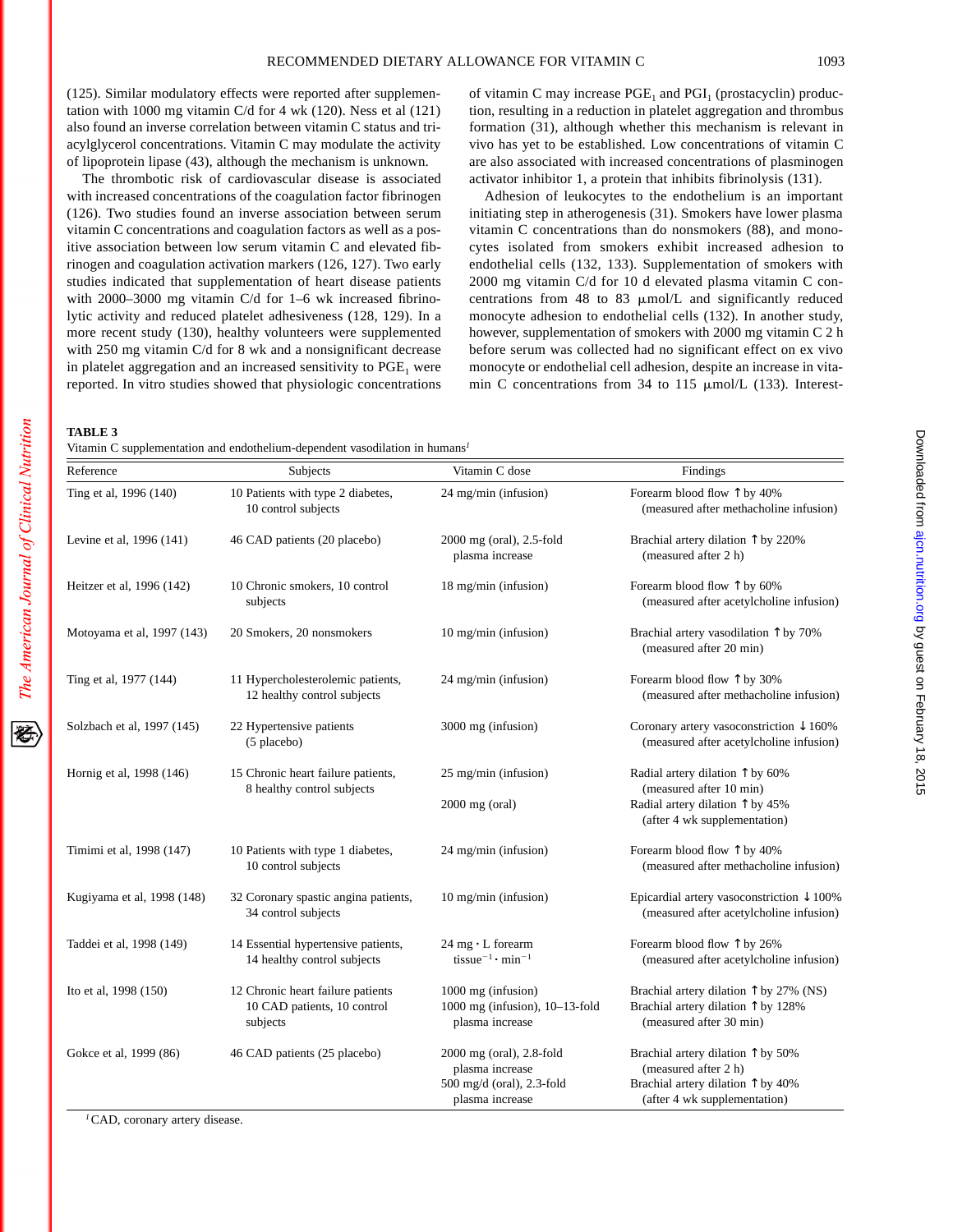经

ingly, supplementation with 7000 mg L-arginine, the physiologic substrate for nitric oxide (NO) synthase, significantly reduced monocyte and endothelial cell adhesion, suggesting an important role for NO. Several in vivo animal studies also suggested an important role for vitamin C in modulating leukocyte and endothelial cell interactions in hamsters exposed to cigarette smoke (134, 135) or injected with oxidized LDL (136).

Impaired vascular function and relaxation are highly relevant to the clinical expression of atherosclerosis, ie, angina pectoris, myocardial infarction, and stroke. Hypertension is a recognized risk factor for cardiovascular disease (43) and low concentrations of plasma vitamin C have been associated with hypertension (122, 125, 137–139). Several studies reported positive effects of high doses of vitamin C, administered either orally or by intraarterial infusion, on vasodilation (**Table 3**). Four studies (86, 141, 146, 150) investigated vasodilation in patients with cardiovascular disease and found increases of 45–220% in vasodilation after administration of vitamin C (1000–2000 mg oral or 25 mg/min infusion). One of these studies found a 128% increase in brachial artery dilation in coronary artery disease patients, but a nonsignificant 27% increase in chronic heart failure patients (150). Kugiyama et al (148) observed a 100% reversal of epicardial artery vasoconstriction in coronary spastic angina patients infused with 10 mg vitamin C/min. Other studies investigated patients with hypercholesterolemia (144) or hypertension (145, 149), both of which are important risk factors for cardiovascular disease. Infusion of 3000 mg (145) or 24 mg/min (144, 149) vitamin C in these patients resulted in increased blood flow and decreased vasoconstriction. Heitzer et al (142) and Motoyama et al (143) observed increased vasodilation in smokers given infusions of 10–18 mg vitamin C/min. Motoyama et al showed a significant positive correlation  $(r = 0.597,$  $P = 0.0001$ ) between serum concentrations of vitamin C and the percentage increase in the brachial arterial diameter of smokers and nonsmokers. Similarly, patients with type 2 and type 1 diabetes had increased blood flow after infusion of 24 mg vitamin C/min (140, 147). Finally, healthy individuals given an oral dose of 1000 mg vitamin C in combination with 800 IU vitamin E had increased vasodilation several hours after a single high-fat meal (151).

Several mechanisms are possible for these positive effects of vitamin C on vasodilation and are most likely related to vitamin C's antioxidant activity. Endothelium-derived relaxing factor, or NO, plays an important role in vasodilation and also inhibits platelet aggregation and leukocyte adhesion (31). NO is rapidly inactivated by reaction with superoxide radicals and release of NO from endothelial cells can be inhibited by oxidized LDL (141). Therefore, vitamin C may spare NO by scavenging superoxide radicals or preventing the formation of oxidized LDL. The latter mechanism is unlikely, however, because of the short time spans involved in the studies listed in Table 3. Furthermore, high concentrations of vitamin C are required to scavenge superoxide radicals in competition with NO because of the large difference in rate constants ( $\approx 10^5$  L·mol<sup>-1</sup>·s<sup>-1</sup> at pH 7.4 for superoxide radicals with ascorbate compared with  $\approx 10^9$  L·mol<sup>-1</sup>·s<sup>-1</sup> for superoxide radicals with NO). Nevertheless, millimolar concentrations of vitamin C can be achieved with infusion (117) and superoxide scavenging may, at least in part, explain the beneficial effects of vitamin C on vasodilation in those studies using infusion (140, 142–150). Vitamin C can also maintain intracellular concentrations of glutathione by a sparing effect or regeneration of thiols from thiyl radicals, which may enhance the synthesis of NO or increase the stabilization of NO through formation of *S*-nitrosothiol species (141). Like vitamin C, administration of a cysteine delivery agent known to increase intracellular glutathione concentrations enhances vasodilation in patients with coronary artery disease (152).

# *Cancer*

Vitamin C may protect against cancer through several mechanisms in addition to inhibition of DNA oxidation. One potential mechanism is chemoprotection against mutagenic compounds such as nitrosamines (153, 154). *N*-Nitroso compounds are formed by reaction of nitrite or nitrate (common in cured food and cigarette smoke) with amines and amides (153). Nitrosating compounds can also be formed from NO generated by inflammatory cells expressing inducible NO synthase (116, 153, 155, 156). *N*-Nitroso compounds undergo activation by cytochrome P450–dependent enzymes and have been implicated in gastric and lung cancer (153). Epidemiologic studies have shown an inverse association between vitamin C intake, mainly from fruit and vegetables, and cancers at these sites (157, 158); additionally, vitamin C reduces in vivo nitrosation by scavenging nitrite and hence preventing its reaction with amines to form nitrosamines (153, 154). Concentrations of fecapentaenes, fecal mutagens that have been implicated in colon cancer (155), are also reduced by vitamin C (159).

In addition, vitamin C may reduce carcinogenesis through stimulation of the immune system. Two of the major functions of the immune system are to fight off infections and to prevent cancer (3). It is hypothesized that the immune system recognizes tumor-forming cells as nonself. Cytotoxic T lymphocytes, macrophages, and natural killer cells can lyse tumor cells (3). Free radicals and oxidative products secreted by immune cells can also lyse tumor cells. Vitamin C can protect host cells against harmful oxidants released into the extracellular medium. Therefore, an optimal immune response requires a balance between free radical generation and antioxidant protection.

Vitamin C is taken up by phagocytes and lymphocytes to concentrations up to 100-fold greater than in plasma, and intracellular concentrations of vitamin C are reduced when phagocytes are activated (3). Many studies have investigated the effects of vitamin C on leukocyte function; however, the data are inconsistent and conflicting (160). Vitamin C may modulate the functions of phagocytes, such as chemotaxis (161–164), as well as the activity of natural killer cells and the functions and proliferation of lymphocytes (160, 165, 166). Vitamin C may also affect the production of immune proteins such as cytokines and antibodies as well as complement components (160, 167, 168). An important measure of overall immune function is the delayed-type hypersensitivity response, which may be modulated by antioxidant micronutrients such as vitamin C (3, 169). Jacob et al (159) showed that vitamin C deficiency in men ingesting 5–20 mg vitamin C/d for 32 d significantly reduced delayed-type hypersensitivity responses, but resulted in no significant change in lymphocyte proliferation. Delayed-type hypersensitivity responses did not return to baseline, even after supplementation with 250 mg vitamin C/d for 4 wk.

# **Does vitamin C lower chronic disease incidence, mortality, or both?**

Many epidemiologic studies and a limited number of clinical trials have indicated that dietary intake of, or supplementation with, antioxidant vitamins is associated with a reduction in the incidence of chronic disease morbidity and mortality (5, 14, 15). Because vitamin C acts as an antioxidant and can ameliorate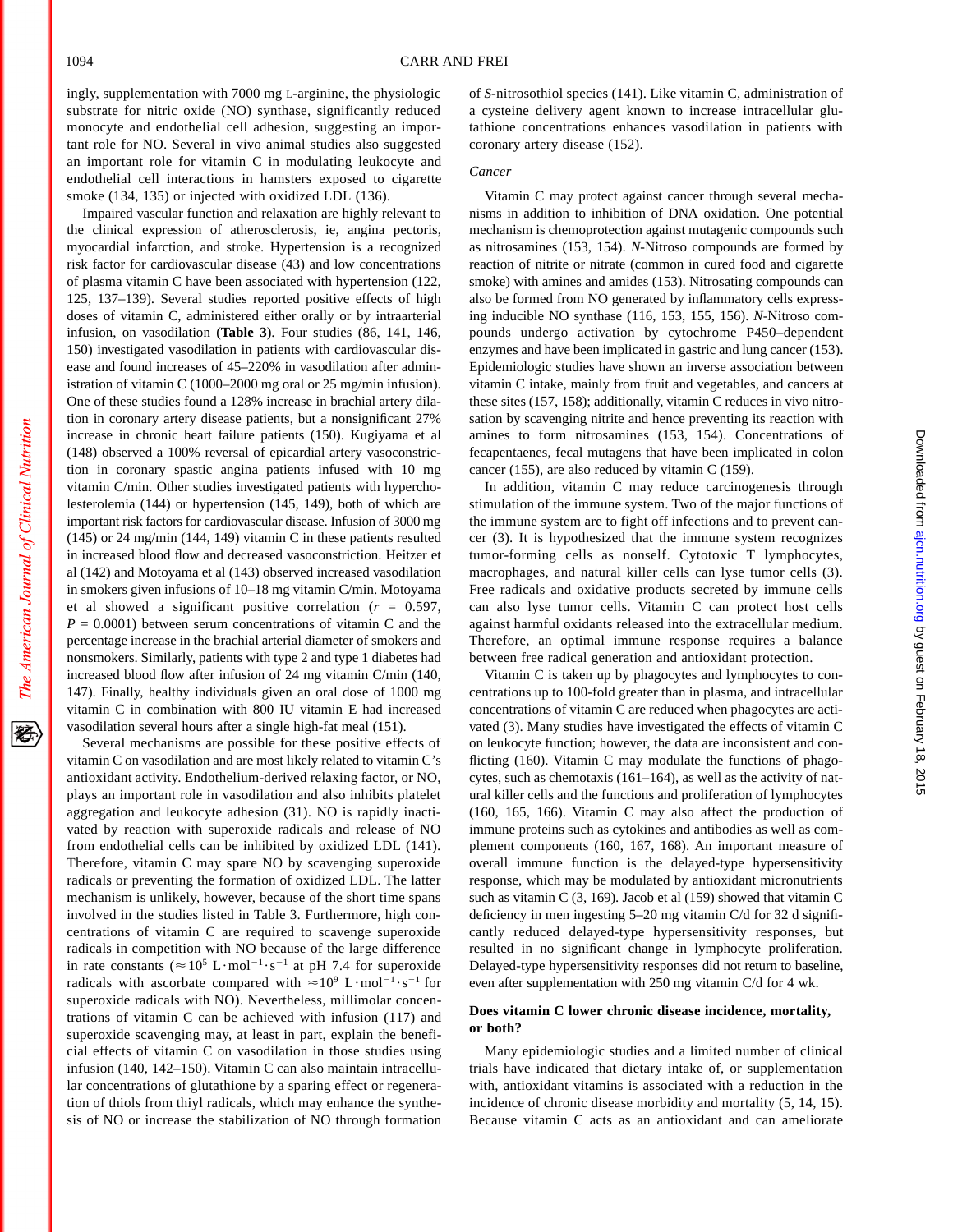oxidative damage to lipids, DNA, and proteins, the association of vitamin C with cardiovascular disease, cancer, and cataract, respectively, is of substantial interest. Much of the evidence discussed in the subsequent sections is derived from epidemiologic studies. As such, observed associations between vitamin C intake or plasma concentrations and disease risk are not proof of cause-effect relations; the observed differences may in part reflect differences in dietary behavior or lifestyle patterns. There also may be confounding of interpretations by unmeasured risk factors or imperfect statistical corrections. Furthermore, most of the epidemiologic data are based on dietary vitamin C intake, mainly from fruit and vegetables, and it is difficult to discern whether an observed inverse association with disease incidence is due to vitamin C itself, vitamin C together with other substances in fruit and vegetables, or these other substances themselves, with vitamin C as a surrogate marker. Finally, estimation of vitamin C intake from food-frequency questionnaires has limited accuracy and measurement of vitamin C plasma concentrations, although more accurate than estimation of dietary intake, also has pitfalls and is dependent on proper handling and storage of the samples. These limitations of epidemiologic studies based

on dietary intake and plasma concentrations of vitamin C have been discussed previously (158, 170).

# *Cardiovascular disease*

Coronary artery disease and stroke are the leading causes of morbidity and mortality in the United States and other westernized populations. Cardiovascular disease is responsible for nearly one million deaths every year in the United States alone, at the cost of >\$15 billion in health care and lost productivity (34). Major risk factors associated with cardiovascular disease are age, male sex, smoking, hypercholesterolemia, hypertension, family history, obesity, and physical inactivity (43, 119). Many epidemiologic studies have shown inverse associations between antioxidant intake, particularly vitamin E, and cardiovascular disease (171). Over the past 15 y, several prospective cohort studies have been published on the association between vitamin C intake and the risk of cardiovascular disease (**Table 4**). Some of these were reviewed previously by Enstrom (14) and Gey (15), as well as by others (5, 43, 171). Because the purpose of this review is to propose an RDA for vitamin C based on chronic disease incidence, only studies that stated actual amounts of vitamin C intake are considered further here.

# **TABLE 4**

|                                                          | Vitamin C intake associated with reduced cardiovascular disease risk (prospective cohort studies) <sup>1</sup> |                                                    |                                                                                                                                                                                                                         |
|----------------------------------------------------------|----------------------------------------------------------------------------------------------------------------|----------------------------------------------------|-------------------------------------------------------------------------------------------------------------------------------------------------------------------------------------------------------------------------|
| Reference                                                | Population (duration)                                                                                          | Endpoint (events)                                  | Risk and associated dietary intake of vitamin C                                                                                                                                                                         |
| Enstrom et al, 1986 (172)                                | 3119 Men and women $(10 y)$                                                                                    | CVD (127 deaths)                                   | >250 compared with <250 mg/d: no $\downarrow$ risk                                                                                                                                                                      |
| Enstrom et al, 1992 (173)<br>and Enstrom, 1993 (174)     | 4479 Men (10 y)<br>6809 Women (10 y)                                                                           | CVD (558 deaths)<br>CVD (371 deaths)               | $>$ 50 mg/d + regular supplement: $\downarrow$ risk by 42%<br>$> 50$ mg/d + regular supplement: $\sqrt{\frac{1}{1}}$ risk by 25%                                                                                        |
| Manson et al, 1992 (175) and<br>Manson et al, 1993 (176) | $87245$ Female nurses $(8 y)$                                                                                  | CAD (552 cases)<br>Stroke (183 cases)              | >359 compared with <93 mg/d: $\downarrow$ risk by 20% (NS)<br>>359 compared with <93 mg/d: $\downarrow$ risk by 24%                                                                                                     |
| Rimm et al, 1993 (177)                                   | 39910 Male health professionals $(4 y)$                                                                        | CAD (667 cases)                                    | 392 compared with 92 mg/d median: no $\downarrow$ risk                                                                                                                                                                  |
| Fehily et al, 1993 (178)                                 | 2512 Men (5 y)                                                                                                 | CVD (148 cases)                                    | >67 compared with <35 mg/d: $\downarrow$ risk 37% (NS)                                                                                                                                                                  |
| Knekt et al, 1994 (179)                                  | 2748 Finnish men $(14 y)$<br>2385 Finnish women $(14 y)$                                                       | CAD (186 deaths)<br>CAD (58 deaths)                | >85 compared with <60 mg/d: no $\downarrow$ risk<br>>91 compared with <61 mg/d: $\downarrow$ risk by 51%                                                                                                                |
| Gale et al, 1995 (180)                                   | 730 UK elderly men and women (20 y)                                                                            | Stroke (125 deaths)<br>CAD (182 deaths)            | >45 compared with <28 mg/d: $\downarrow$ risk by 50%<br>>45 compared with <28 mg/d: $\downarrow$ risk by 20% (NS)                                                                                                       |
| Kritchevsky et al, 1995 (181)                            | 4989 Men (3 y)<br>6318 Women (3 y)                                                                             | Carotid atherosclerosis<br>Carotid atherosclerosis | >982 compared with <56 mg/d: $\downarrow$ intima thickness<br>>728 compared with <64 mg/d: $\downarrow$ intima thickness                                                                                                |
| Pandey et al, 1995 (182)                                 | 1556 Men (24 y)                                                                                                | CAD (231 deaths)                                   | >113 compared with <82 mg/d: $\downarrow$ risk by 25%                                                                                                                                                                   |
| Kushi et al, 1996 (183)                                  | 34486 Women (7 y)                                                                                              | CAD (242 deaths)                                   | >391 compared with <112 mg/d (total) <sup>2</sup> : no $\downarrow$ risk;<br>$>$ 196 compared with <87 mg/d (dietary): no<br>$\downarrow$ risk; regular supplement compared with no<br>supplement: no $\downarrow$ risk |
| Losconczy et al, 1996 (184)                              | 11 178 Elderly men and women $(6 y)$                                                                           | CAD (1101 deaths)                                  | Regular supplement compared with no supplement:<br>$no \downarrow$ risk                                                                                                                                                 |
| Sahyoun et al, 1996 (185)                                | 725 Eldery men and women $(10 y)$                                                                              | CVD (101 deaths)                                   | >388 compared with <90 mg/d: $\downarrow$ risk by 62% (NS)                                                                                                                                                              |
| Mark et al, 1998 (186) <sup>3</sup>                      | 29584 Chinese men $(5 y)$                                                                                      | Stroke                                             | 180 mg/d supplement: no $\downarrow$ risk (+ 30 µg Mo/d<br>cosupplement)                                                                                                                                                |

*<sup>1</sup>*CVD, cardiovascular disease; CAD, coronary artery disease.

*<sup>2</sup>* Intake from diet plus supplements.

*<sup>3</sup>*Trial (not prospective cohort study).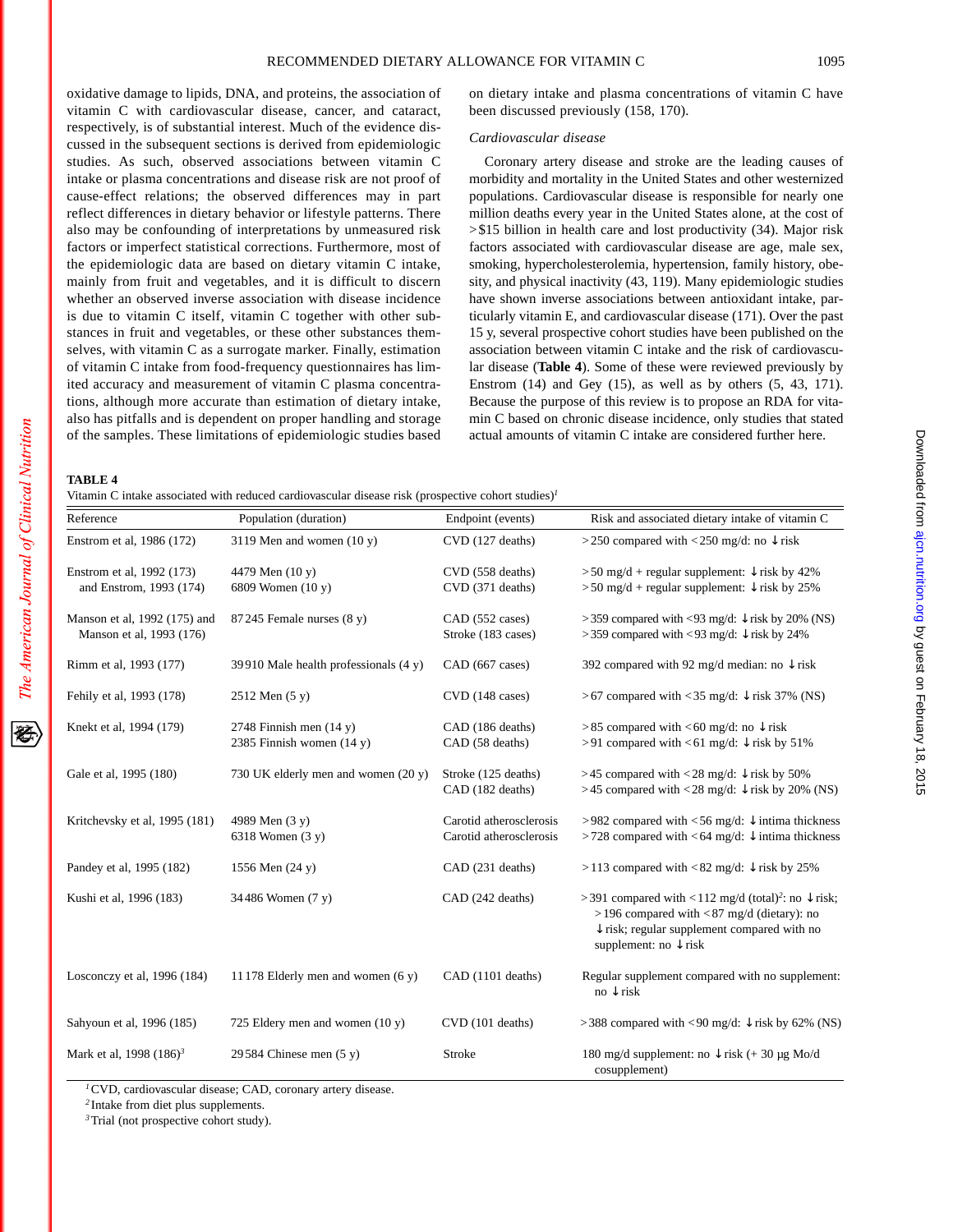Seven of the 12 prospective cohort studies listed in Table 4 showed a significant inverse association between vitamin C intake and cardiovascular or cerebrovascular disease risk (173–176, 179–182, 185). Several studies observed a reduced risk with moderate intakes of vitamin C between 45 and 113 mg/d (178–180, 182). Knekt et al (179) reported a 51% lower risk of coronary artery disease in women consuming >91 mg vitamin C/d than in those consuming <61 mg/d, although no association was observed in men consuming similar amounts. Daily intakes >91 mg had no additional protective effect in this study. In a population of elderly men and women, Gale et al (180) found that daily intakes of >45 mg vitamin C were associated with a 50% lower risk of stroke than were intakes <28 mg/d, although there was only a nonsignificant 20% reduction in coronary artery disease in this study. Pandey et al (182) observed a moderate but significant 25% lower risk of coronary artery disease in men consuming > 113 mg vitamin C/d than in those consuming  $<82$  mg/d. Finally, Fehily et al (178) observed a nonsignificant 37% lower risk of cardiovascular disease in men or women consuming moderate amounts of  $>67$  mg vitamin C/d than in those consuming < 35 mg/d.

Numerous studies reported a reduced risk of cardiovascular disease with vitamin C intakes considerably higher than those in the above-mentioned studies (173–176, 181, 185, 187). Enstrom et al (173) showed a risk reduction in cardiovascular disease of 42% in men and 25% in women consuming >50 mg vitamin C/d from the diet plus regular supplements, corresponding to  $\approx$ 300 mg total vitamin C/d (174). An earlier study by Enstrom et al (172) indicated that intakes of vitamin  $C > 250$  mg/d were not associated with an additional risk reduction for cardiovascular disease, although subsequent reanalysis of the data indicated that intakes >750 mg/d were associated with a reduction in overall mortality (173). Sahyoun et al (185) reported a significant 62% lower risk of cardiovascular disease in a population of elderly men and women consuming >388 mg vitamin C/d than in those consuming <90 mg/d. Similar intakes were reported by Manson et al (175, 176, 187) in a cohort of female nurses, although only a moderate risk reduction of 24% was observed for stroke, whereas the risk reduction for coronary artery disease was nonsignificant. Finally, Kritchevsky et al (181) measured carotid artery wall thickness as a measure of atherosclerosis and found significantly decreased intima thickness in men and women aged >55 y consuming, respectively, >982 or >728 mg vitamin C/d than in those consuming <56 or <64 mg/d.

Interestingly, several epidemiologic studies indicated no association between vitamin C intake or supplementation and risk of cardiovascular disease (177, 183, 184, 186). Losconczy et al (184) and Kushi et al (183) observed no effect on coronary artery disease risk with regular vitamin C supplementation. Kushi et al (183) and Rimm et al (177), in 2 large epidemiologic studies, also reported no additional reduction in risk of coronary artery disease with vitamin C intakes of  $\approx$  200 and 400 mg/d, respectively, compared with intakes of  $\approx 90$  mg/d. One intervention trial found no reduction in risk of stroke or hypertension in a population of Chinese men and women supplemented with 180 mg vitamin C/d and 30  $\mu$ g Mo/d for 5 years (186).

The study by Levine et al (117), which found that tissue saturation in healthy men occurred at vitamin C intakes of  $\approx$  100 mg/d, may explain why several of the above-mentioned studies showed no protective effect of dietary vitamin C intakes >90 mg/d (177, 179, 183) or vitamin C supplementation (183, 184, 186). Because an intake of 90 mg vitamin C/d results in near tissue saturation, increasing vitamin C intake over this amount may have only a small or no additional effect on tissue concentrations and hence disease risk. Thus, the totality of evidence from prospective cohort studies to date suggests that there is only a minimal intake requirement for vitamin C to optimally reduce the risk of cardiovascular disease, and that there is little or no additional benefit from vitamin C intakes > 90–100 mg/d, likely because of tissue saturation at this level (117).

Several investigators studying cardiovascular disease have measured plasma concentrations of vitamin C (**Table 5**), which is a considerably more accurate and reliable measure of body vitamin C status than dietary intake estimated from questionnaires. One prospective cohort study indicated that plasma vitamin C concentrations  $>$  23  $\mu$ mol/L are associated with moderate, statistically nonsignificant reductions of 20% and 22%, respectively, in the risk of coronary artery disease and stroke (189, 190). Similarly, Gale et al (180) observed a statistically significant 30% lower risk of death from stroke in subjects with plasma vitamin C concentrations > 28  $\mu$ mol/L than in those with concentrations <12  $\mu$ mol/L; however, no association was observed with coronary artery disease risk. Larger risk reductions of 39–60% were observed for coronary artery disease, myocardial infarction, and angina pectoris with vitamin C concentrations  $>11-57$   $\mu$ mol/L (188, 191, 193). Furthermore, patients with these conditions were found to have significantly lower plasma vitamin C concentrations than control subjects or survivors (188, 191, 192, 194). Interestingly, in the studies reporting an inverse association between plasma vitamin C concentrations and angina pectoris (188) and coronary artery disease (191), the association was substantially reduced after adjustment for smoking. This finding is to be expected given the known effect of smoking on plasma vitamin C concentrations (196) and suggests that smoking may increase cardiovascular disease risk in part by lowering vitamin C concentrations.

Another study observed a risk reduction of 47% for cardiovascular disease mortality with plasma concentrations  $>89 \mu$ mol/L compared with <52  $\mu$ mol/L (185). A large study by Simon et al (195), comprising 6624 men and women enrolled in the second National Health and Nutrition Examination Survey, showed 26% and 27% risk reductions for stroke and coronary artery disease, respectively, with saturating serum vitamin C concentrations of  $63-153 \mu$ mol/L compared with low to marginal concentrations of  $6-23 \mu$ mol/L. In a comprehensive recent review article, Gey (15) proposed that plasma vitamin C concentrations  $\geq$  50  $\mu$ mol/L provide optimal benefit with regard to cardiovascular disease, and this number seems to be in good agreement with most of the studies listed in Table 5. Most interestingly, a plasma vitamin C concentration of 50  $\mu$ mol/L is achieved by a dietary intake of  $\approx$  100 mg vitamin C/d (117), in good agreement with the suggested protective intake of 90–100 mg/d derived from diet-based prospective cohort studies (Table 4) and the amount required for tissue saturation (117).

# *Cancer*

More than half a million deaths occur annually from cancer in the United States (197). Lung cancer resulting from smoking causes 30% of all US cancer deaths; colon-rectum, breast, and prostate cancers account for another 25% of deaths (197). The major risk factors for cancer are smoking, chronic inflammation, and an unbalanced diet. A multitude of epidemiologic studies have shown that increased consumption of fresh fruit and vegetables is associated with a reduced risk of most types of cancer (157, 158). Fruit and vegetables contain many constituents that may contribute to protection against cancer, including antioxidant vitamins. Over the years, numerous

The American Journal of Clinical Nutrition

移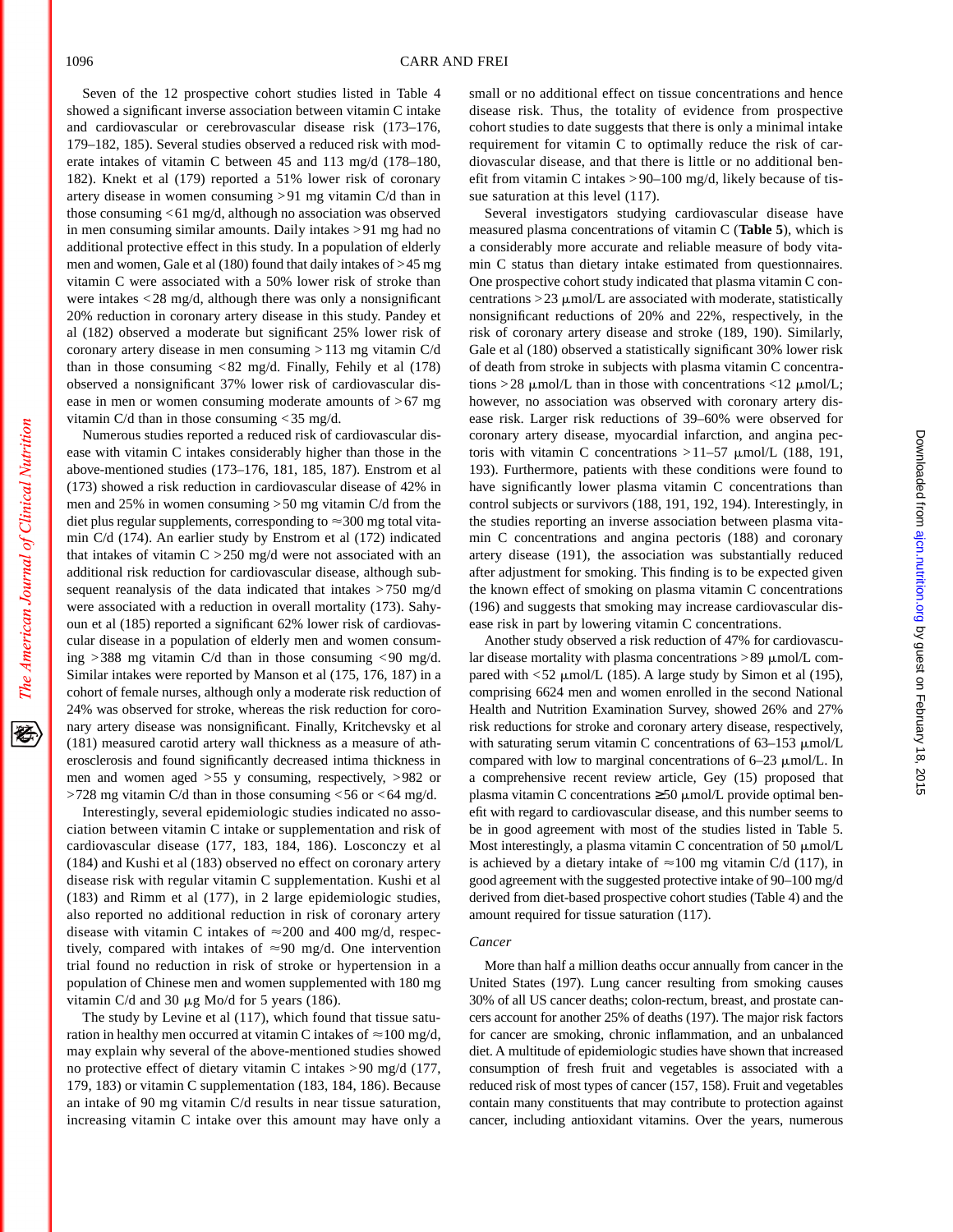石

Plasma concentration of vitamin C associated with reduced cardiovascular disease risk*<sup>1</sup>*

|                                                                                  |                                          |                                        | Risk and associated plasma                                                                                                           |                                                  |
|----------------------------------------------------------------------------------|------------------------------------------|----------------------------------------|--------------------------------------------------------------------------------------------------------------------------------------|--------------------------------------------------|
| Reference and type of study                                                      | Population (duration)                    | Endpoint (events)                      | concentration of vitamin C                                                                                                           | Estimated intake <sup>2</sup>                    |
| Riemersma et al, 1991 (188):<br>case-control                                     | 110 Men, 394 control<br>subjects         | Angina pectoris                        | $>57.4$ compared with <13.1 $\mu$ mol/L:<br>$\downarrow$ risk by 39%                                                                 | 100 compared with 35 mg/d                        |
|                                                                                  |                                          |                                        | 35.3 µmol/L in controls compared<br>with $28.1 \mu$ mol/L in cases                                                                   | 75 compared with 65 mg/d                         |
| Eichholzer et al, 1992 (189)<br>and Gey et al, 1993 (190):<br>prospective cohort | 2974 Swiss men $(12 y)$                  | CAD (132 deaths)<br>Stroke (31 deaths) | >22.7 $\mu$ mol/L: $\downarrow$ risk by 20% (NS)<br>>22.7 $\mu$ mol/L: $\downarrow$ risk by 22% (NS)                                 | $55$ mg/d<br>$55$ mg/d                           |
| Gale et al, 1995 (180):<br>prospective cohort                                    | 730 UK elderly men<br>and women $(20 y)$ | Stroke (117 deaths)                    | $>$ 27.8 compared with <11.9 $\mu$ mol/L:<br>$\downarrow$ risk by 30%                                                                | 65 compared with 35 mg/d                         |
|                                                                                  |                                          | CAD (170 deaths)                       | $>$ 27.8 compared with <11.9 $\mu$ mol/L:<br>$no \downarrow$ risk                                                                    | 65 compared with 35 mg/d                         |
| Singh et al, 1995 (191):<br>cross-sectional                                      | 595 Indian men and<br>women              | CAD (72 cases)                         | >42.6 compared with <15.2 µmol/L:<br>$\downarrow$ risk by 55%                                                                        | 80 compared with 40 mg/d                         |
|                                                                                  |                                          |                                        | 37.8 µmol/L in controls compared<br>with $<$ 20.3 $\mu$ mol/L in cases                                                               | 75 compared with 50 mg/d                         |
| Sahyoun et al, 1996 (185):<br>prospective cohort                                 | 725 Elderly men and<br>women $(10 y)$    | CVD (75 deaths)                        | $>88.6$ compared with <51.7 $\mu$ mol/L:<br>$\downarrow$ risk by 47%                                                                 | $>400$ compared with 95 mg/d                     |
| Halevy et al, 1997 (192):<br>case-control                                        | 137 Cases, 70 controls                   | CAD                                    | 35.9 $\mu$ mol/L in controls compared<br>with $31.3 \mu$ mol/L in cases                                                              | 75 compared with 70 mg/d                         |
| Nyyssönen et al, 1997 (193):<br>prospective cohort                               | 1605 Finnish men $(8 y)$                 | MI (70 cases)                          | $>$ 11.4 µmol: $\downarrow$ risk by 60%                                                                                              | $35 \text{ mg/d}$                                |
| Vita et al, 1998 (194):<br>case-control                                          | 149 CAD patients                         | Unstable angina, MI                    | $42.5 \mu$ mol/L in controls compared<br>with 33.6 $\mu$ mol/L in cases                                                              | 80 compared with 70 mg/d                         |
| Simon et al, 1998 (195):<br>prospective cohort                                   | 6624 Men and women                       | CAD                                    | 63-153 compared with<br>5.7-23 µmol/L: ↓ risk 27%                                                                                    | 125 to $>400$ compared<br>with $<$ 30 to 55 mg/d |
| $lcm \t{v}$<br><b>Contract Street</b>                                            | $C_{1}$                                  | Stroke<br><b>B AT</b>                  | 63-153 compared with<br>5.7–23 $\mu$ mol/L: $\downarrow$ risk 26%<br>$\mathbf{r}$ and $\mathbf{r}$ and $\mathbf{r}$ and $\mathbf{r}$ | 125 to $>400$ compared<br>with $<$ 30 to 55 mg/d |

*<sup>1</sup>*CVD, cardiovascular disease; CAD, coronary artery disease; MI, myocardial infarction.

*<sup>2</sup>*According to data from Levine et al (117).

case-control studies have been carried out to investigate the role of vitamin C in cancer prevention; these have been reviewed by Block (157) and Fontham (158). Most case-control studies showed a consistent inverse association between vitamin C intake and cancers of the oral cavity, larynx-pharynx, and esophagus, as well as of the lung, stomach, and colon-rectum. Of the hormone-dependent cancers, only breast cancer was inversely associated with vitamin C intake, in contrast with ovary and prostate cancers. Although interesting and consistent in their results, these case-control studies may be intrinsically biased because of their retrospective design (158). Therefore, only prospective cohort studies, some of which were reviewed by Enstrom (14) and Gey (15), that also stated actual dietary intakes are considered further in this section (**Table 6**).

Several studies investigated the association of moderate intakes of vitamin C with cancer risk. Kromhout et al (199) reported a significant 64% risk reduction of lung cancer with vitamin C intakes >83 mg/d. Similarly, 3 studies found that individuals who developed lung cancer had lower dietary intakes of vitamin C than healthy individuals, who in all 3 studies consumed >82 mg vitamin C/d (198, 200, 207). However, the differences in vitamin C intake between cases and controls was statistically significant in only 1 of the 3 studies (207). Pandey et al (182) observed a significant 39% lower risk of all cancers in men consuming  $>113$  mg vitamin C/d than in those consuming  $< 82$  mg/d. A vitamin C intake  $>50$  mg/d from the diet plus regular supplements, totaling  $\approx$ 300 mg/d (174), was found to be associated with a moderate 21% risk reduction of all cancers in men compared with a dietary intake of <49 mg/d, although no significant effect was observed in women (173). In a large epidemiologic study, Graham et al (202) observed no significant reduction in breast cancer risk in women consuming >79 mg vitamin C/d.

Interestingly, virtually all of the studies in which vitamin C intakes were  $>87$  mg/d in the lowest intake group (quantile) found no or nonsignificant effects on cancer risk reduction with higher intakes of vitamin C (172, 185, 203, 204, 206). Only one study found a significant protective effect: Shibata et al (201) observed a moderate 24% lower risk of all cancers in women consuming >225 mg vitamin C/d than in those consuming <155 mg/d, although no effect was observed in men. In good agreement with these studies, vitamin C supplementation was not associated or nonsignificantly associated with reduced cancer risk in several prospective cohort studies (184, 201, 203, 206), although Bostick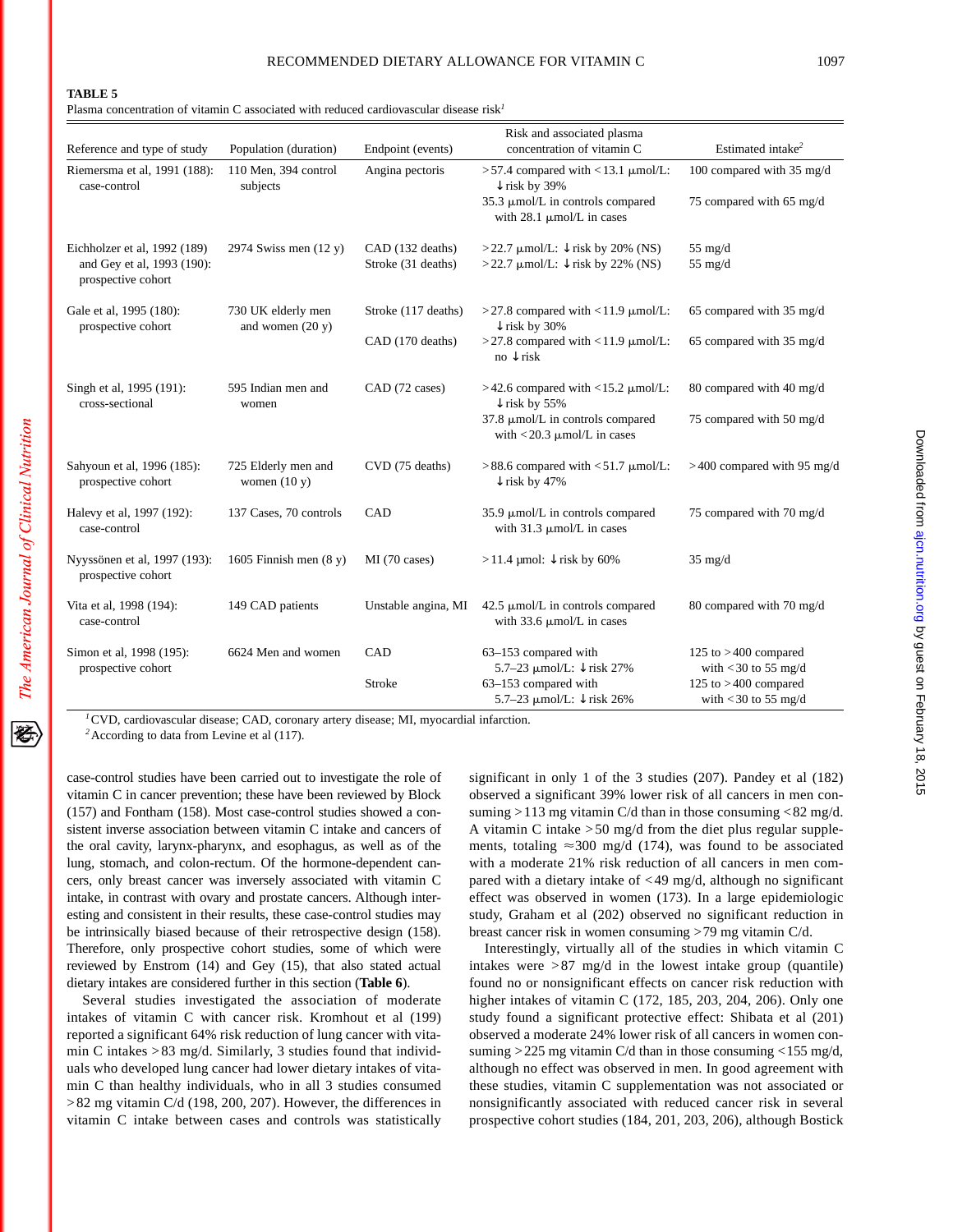移

#### 1098 CARR AND FREI

#### **TABLE 6**

Vitamin C intake associated with reduced cancer risk (prospective cohort studies)

| Risk and associated dietary intake of vitamin C<br>101 mg/d in noncases compared with 92 mg/d in cases (NS)<br>>250 compared with <250 mg/d: no $\downarrow$ risk<br>83–103 compared with <63 mg/d: $\downarrow$ risk by 64%<br>83 mg/d in noncases compared with 81 mg/d in cases (NS) |
|-----------------------------------------------------------------------------------------------------------------------------------------------------------------------------------------------------------------------------------------------------------------------------------------|
|                                                                                                                                                                                                                                                                                         |
|                                                                                                                                                                                                                                                                                         |
|                                                                                                                                                                                                                                                                                         |
|                                                                                                                                                                                                                                                                                         |
|                                                                                                                                                                                                                                                                                         |
| >50 mg/d + regular supplement: $\downarrow$ risk by 21%<br>>50 mg/d + regular supplement: no $\downarrow$ risk                                                                                                                                                                          |
| >210 compared with <145 mg/d: no $\downarrow$ risk; 500 mg/d                                                                                                                                                                                                                            |
| supplement compared with no supplement: no $\downarrow$ risk<br>>225 compared with <155 mg/d: $\downarrow$ risk by 24%; 500 mg/d<br>supplement compared with no supplement: no $\downarrow$ risk                                                                                        |
| >79 compared with <34 mg/d: no $\downarrow$ risk                                                                                                                                                                                                                                        |
| >359 compared with <93 mg/d (total) <sup>1</sup> : no $\downarrow$ risk; regular<br>supplement compared with no supplement: no $\downarrow$ risk;<br>supplement $\geq 10$ y compared with no supplement: no $\downarrow$ risk                                                           |
| >392 compared with <112 mg/d (total) <sup>1</sup> : $\sqrt{\text{risk}}$ (NS); >201<br>compared with <91 mg/d (diet): no $\downarrow$ risk; >60 mg/d<br>supplement compared with no supplement: $\downarrow$ risk by 33%                                                                |
| 120 mg/d supplement: no $\downarrow$ risk (+ 30 µg Mo/d cosupplement)                                                                                                                                                                                                                   |
| All cancers (155 deaths) > 113 compared with <82 mg/d: $\downarrow$ risk by 39%                                                                                                                                                                                                         |
| All cancers (761 deaths) Regular supplement compared with no supplement: no $\downarrow$ risk                                                                                                                                                                                           |
| >388 compared with <90 mg/d: no $\downarrow$ risk                                                                                                                                                                                                                                       |
| >392 compared with <112 mg/d (total) <sup>1</sup> : no $\downarrow$ risk; >198<br>compared with <87 mg/d (diet): no $\downarrow$ risk; regular<br>supplement compared with no supplement: no $\downarrow$ risk                                                                          |
| 82 mg/d in noncases compared with 64 mg/d in cases                                                                                                                                                                                                                                      |
|                                                                                                                                                                                                                                                                                         |

*<sup>1</sup>*Intake from diet plus supplements.

*<sup>2</sup>*Trial (not prospective cohort study).

et al (204) observed a 33% reduction in colon cancer risk in a large population of women consuming >60 mg supplemental vitamin C/d. No association was apparent when supplements were taken for  $>10$  y by patients with breast cancer (203). The Linxian trial found no significant effect of supplementing a population of Chinese men and women with 120 mg vitamin C/d and 30  $\mu$ g Mo/d for 5 y on the risk of cancers of the esophagus or stomach (205). The results of clinical trials, however, depend on the use of sufficient doses, sufficient durations, and low baseline concentrations of vitamin C.

In summary, in most of the studies in Table 6 that reported no significant reduction in cancer risk, intakes of vitamin C in the lowest quantile were > 86 mg/d; those studies that reported significant risk reductions (173, 182, 199, 207) found this effect in individuals with vitamin C intakes  $\geq 80-110$  mg/d. As discussed above, this intake range of 80–110 mg/d is associated with vitamin C tissue saturation in healthy men (117). With one exception (204), studies investigating consumption of supplemental vitamin C, including the Linxian trial (205), did not show a protective effect against cancer, possibly because the dietary intake of vitamin C was already sufficient for tissue saturation. Therefore, the consensus protective intake emerging from the studies in Table 6 appears to be  $\approx 80-110$  mg vitamin C/d. More studies investigating cancer risk in persons with low vitamin C intakes are warranted.

Several case-control and prospective cohort studies have investigated the association between plasma concentrations of vitamin C and cancer risk (**Table 7**). Four studies found signifi-

 $=$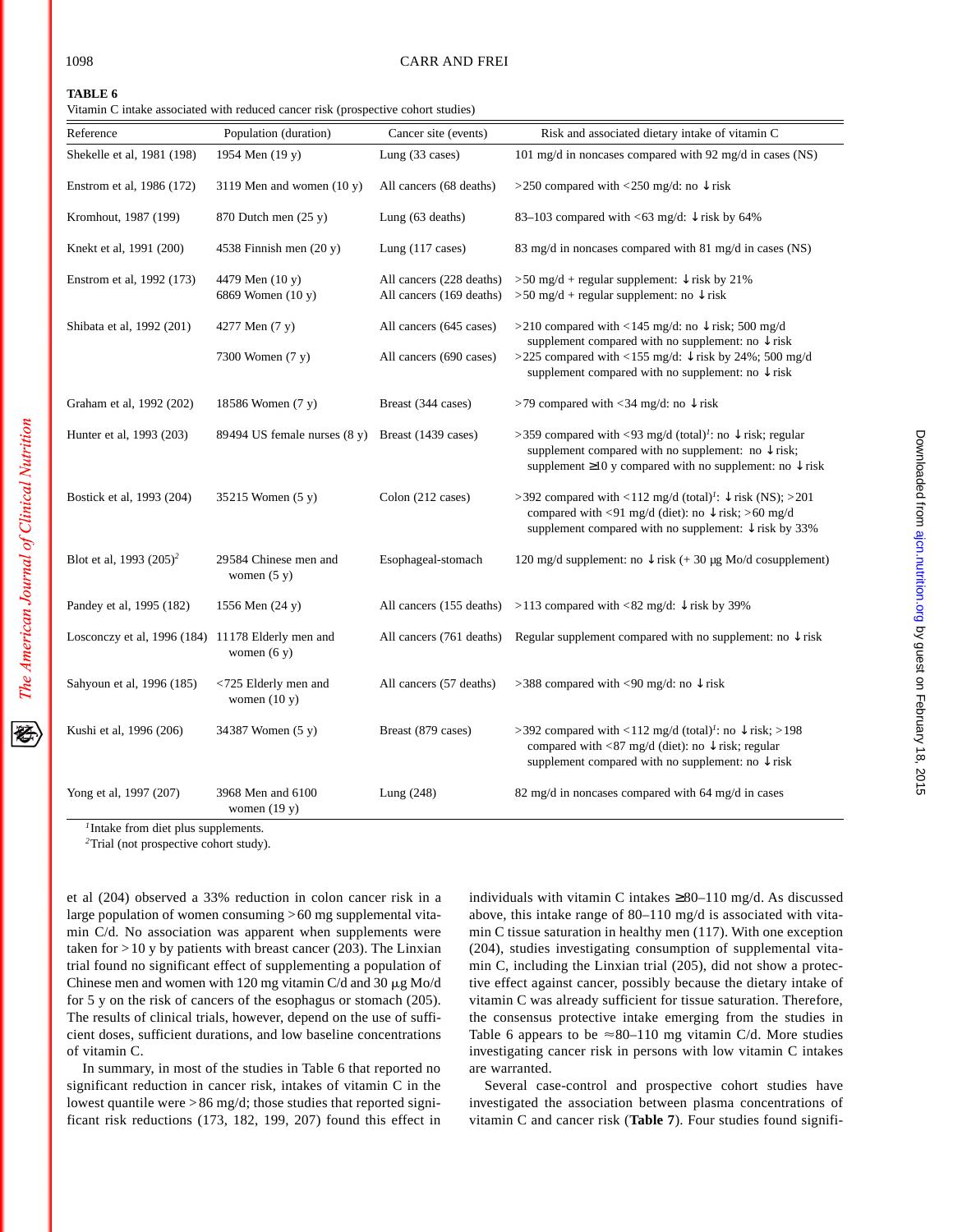#### **TABLE 7**

Plasma concentration of vitamin C associated with reduced cancer risk

| Reference and type of study                               | Population (duration)                  | Cancer site            | Risk and associated<br>concentration of vitamin C                         | Estimated intake <sup>1</sup>             |
|-----------------------------------------------------------|----------------------------------------|------------------------|---------------------------------------------------------------------------|-------------------------------------------|
| Stahelin et al, 1984 (208):<br>case-control               | 129 Cases, 258 controls                | All sites              | 51.5 µmol/L in controls compared<br>with 44.9 µmol/L in cases             | 95 compared<br>with $85$ mg/d             |
| Romney et al, 1985 (209):<br>case-control                 | 46 Cases, 34 controls                  | Cervix                 | 42.6 µmol/L in controls compared<br>with 20.5 µmol/L in cases             | 80 compared<br>with $50 \text{ mg/d}$     |
| Eichholzer et al, 1996 (210):<br>prospective cohort       | 2974 Swiss men $(17 y)$                | All sites (290 deaths) | $>22.7$ compared with <22.7 $\mu$ mol/L:<br>$\downarrow$ risk by 19% (NS) | $55 \text{ mg/d}$                         |
|                                                           |                                        | Colon (22 deaths)      | >22.7 compared with <22.7 µmol/L:<br>$\downarrow$ risk by 42% (NS)        | $55$ mg/d                                 |
|                                                           |                                        | Stomach (28 deaths)    | $>22.7$ compared with <22.7 $\mu$ mol/L:<br>$no \downarrow$ risk          | $55 \text{ mg/d}$                         |
|                                                           |                                        | Lung (87 deaths)       | $>22.7$ compared with <22.7 $\mu$ mol/L:<br>$\downarrow$ risk by 45% (NS) | $55 \text{ mg/d}$                         |
|                                                           |                                        | Prostate (30 deaths)   | $>22.7$ compared with <22.7 $\mu$ mol/L:<br>$no \downarrow$ risk          | $55 \text{ mg/d}$                         |
| Sahyoun et al, 1996 (185):<br>prospective cohort          | <725 Elderly men<br>and women $(10 y)$ | All sites (57 deaths)  | $>88.6$ compared with $< 51.7$ µmol/L:<br>$\downarrow$ risk by 32%        | >400 compared<br>with $95 \text{ mg/d}$   |
| Ramaswamy and Krishnamoorthy,<br>1996 (211): case-control | 100 Cases, 50 controls                 | <b>Breast</b>          | 112.5 µmol/L in controls compared<br>with 35.8 µmol/L in cases            | $>400$ compared<br>with $75 \text{ mg/d}$ |
|                                                           | 100 Cases, 50 controls                 | Cervix                 | 112.5 µmol/L in controls compared<br>with 27.6 µmol/L in cases            | >400 compared<br>with $65 \text{ mg/d}$   |
| Erhola et al, 1997 (212):<br>case-control                 | 57 Cases, 76 controls                  | Lung                   | 46.5 µmol/L in controls compared<br>with 34.0 µmol/L in cases             | 85 compared<br>with $75 \text{ mg/d}$     |
| Comstock et al, 1997 (46):<br>case-control                | 258 Cases, 515 controls                | Lung                   | 69.8 µmol/L in controls compared<br>with $59.0 \mu$ mol/L in cases (NS)   | 400 compared<br>with $150$ mg/d           |
| Webb et al, 1997 (213):<br>cross-sectional                | 1400 Men and women                     | Stomach (29 cases)     | 47.6 µmol/L in controls compared<br>with $40.6 \mu$ mol/L in cases (NS)   | 90 compared<br>with 80 mg/d               |

<sup>1</sup> According to data from Levine et al (117).

cantly higher concentrations of vitamin C in control subjects or survivors than in patients with cancer (208, 209, 211, 212), who in all 4 studies had plasma vitamin C concentrations  $<$  45  $\mu$ mol/L. Two recent studies also found lower plasma vitamin C concentrations in cancer patients than in control subjects, but the differences were nonsignificant (46, 213). Because of the retrospective nature of case-control studies, it is not clear whether decreased plasma vitamin C concentrations in cancer patients are a cause or a consequence of the disease. In a prospective cohort study, Sahyoun et al (185) found a 32% lower risk of cancer in elderly persons with concentrations of vitamin  $C > 89$   $\mu$ mol/L than in those with concentrations  $\langle 52 \mu \text{mol/L}$ . The Basel study investigated cancers at several sites over 7–17 y of follow-up in a population of 2974 Swiss men (210, 214, 215). Vitamin C concentrations  $>23$  µmol/L were associated with a nonsignificant reduction in risk of cancer at all sites after 17 y (210). Nonsignificant reductions of 42% and 45% in colon cancer and lung cancer risk, respectively, were observed. No associations were observed for risk of stomach cancer or prostate cancer, the latter being a hormone-dependent cancer and hence less likely to be affected by diet, including vitamin C (157). In a comprehensive review article, Gey (15) suggested that plasma vitamin C concentrations  $>50$  µmol/L are associated with protection against cancer, which is consistent with the findings of the studies listed in Table 7 and an intake of  $\approx$  100 mg/d (117).

# *Cataract*

Cataract is the leading cause of blindness in the world (216), accounting for 50% of significant visual impairment among adults in developed countries (54). In the United States alone, more than one million cataract extractions are performed annually at a cost of >\$5 billion. Cataract extraction is the most frequently performed surgery in elderly Americans and is the largest single item of Medicare expenditure, accounting for 12% of the budget (54, 216). The population at greatest risk of cataract is persons aged  $\geq 55$  y, with 5% of persons aged  $\geq 65$  y and 50% of persons aged ≥75 y having visually significant cataract.

Several epidemiologic studies have investigated the association of vitamin C intake with the incidence of cataract (**Table 8**). Two case-control studies indicated a strong inverse association between high intakes of vitamin C and cataract (217, 218). Robertson et al (217) found that intakes of >300 mg vitamin C/d were associated with a 70% reduced risk of cataract. Similarly, Jacques and Chylack (218) found that daily intakes of >490 mg were associated with a 75% lower risk of cataract than intakes < 125 mg/d. These investigators also measured plasma concen-

经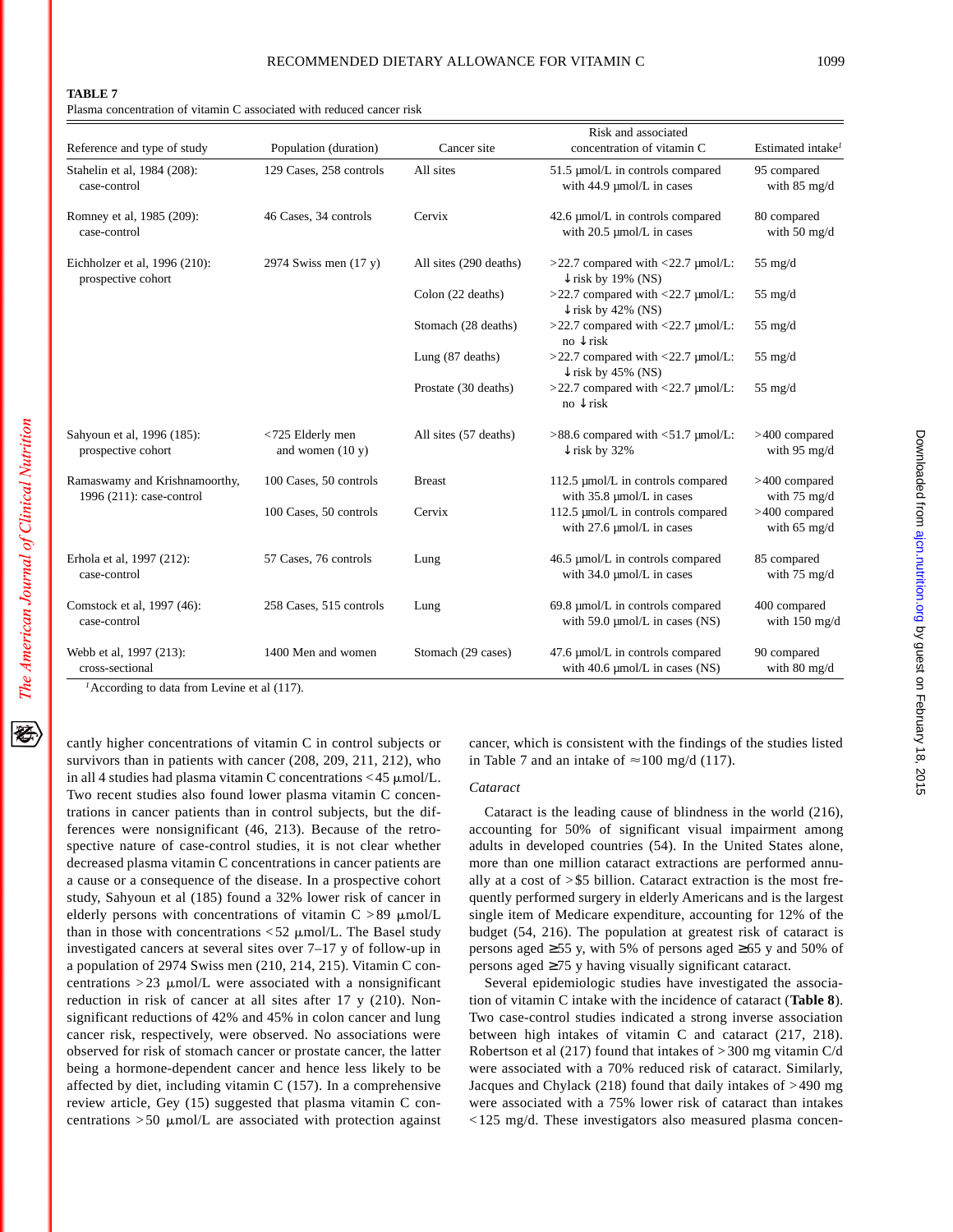Vitamin C intake or plasma concentration with reduced cataract risk

|                                                                       |                                       |                               | Risk and associated intake or plasma                                                                      |
|-----------------------------------------------------------------------|---------------------------------------|-------------------------------|-----------------------------------------------------------------------------------------------------------|
| Reference and type of study                                           | Population (duration)                 | Endpoint                      | concentration of vitamin C                                                                                |
| Dietary intake                                                        |                                       |                               |                                                                                                           |
| Robertson et al, 1989 (217): case-control                             | 175 Cases, 175 controls               | Cataract                      | >300 mg/d supplement: $\downarrow$ risk by 70%                                                            |
| Jacques and Chylack, 1991 (218): case-control                         | 77 Cases, 35 controls                 | Cataract                      | $>490$ compared with $< 125$ mg/d:<br>$\downarrow$ risk by 75%                                            |
| Hankinson et al, 1992 (219): prospective cohort                       | 50828 Women (8 y)                     | Cataract (493<br>extractions) | 705 compared with 70 mg/d: no $\downarrow$ risk;<br>supplements for >10 y: $\downarrow$ risk by 45 %      |
| Vitale et al, 1993 (220): longitudinal                                | 660 Men and women (6 y)               | Cataract                      | >261 compared with <115 mg/d: no $\downarrow$ risk                                                        |
| Sperduto et al, 1993 (221): trial                                     | 3249 Chinese men<br>and women $(5 y)$ | Cataract                      | 120 mg/d supplement: $\downarrow$ risk by 22% (NS)<br>$(+ 30 \mu g$ Mo/d cosupplement)                    |
| Jacques et al, 1997 (222): cross-sectional                            | 247 Women $(10 y)$                    | Cataract                      | >359 compared with <93 mg/d: no $\downarrow$ risk;<br>supplements for > 10 y: $\downarrow$ risk by 77–83% |
| Plasma concentration<br>Jacques and Chylack, 1991 (218): case-control | 77 Cases, 35 controls                 | Cataract                      | >90 compared with <40 µmol/L: $\downarrow$ risk by<br>71% (>400 compared with 80 mg/d) <sup>1</sup>       |
| Vitale et al, 1993 (220): longitudinal                                | 660 Men and women $(6 y)$             | Cataract                      | $>80$ compared with <60 µmol/L: no $\downarrow$ risk<br>$(>400$ compared with 150 mg/d) <sup>1</sup>      |

*<sup>1</sup>*Corresponding estimated dietary intake according to data from Levine et al (117).

trations of vitamin C: concentrations  $> 90 \mu$ mol/L were associated with a 71% lower risk than concentrations  $<$  40  $\mu$ mol/L. In contrast, Vitale et al (220) found no protective effect of 260 mg vitamin C/d over that of 115 mg/d and no association with plasma concentrations  $>80 \mu$ mol/L compared with <60  $\mu$ mol/L.

Two studies, one of them involving >50000 women (219), indicated that vitamin C has a positive effect on cataract risk when supplements are taken for  $\geq 10$  y; risk reductions of 45% (219) and 77–83% (222) were reported. To date, one intervention trial has been carried out to determine the effect of vitamin C intake on cataract formation, among other diseases (221). In this trial, a large population of Chinese adults was supplemented with 120 mg vitamin C/d in conjunction with 30  $\mu$ g Mo/d for 5 y, resulting in a nonsignificant reduction in cataract risk of 22%. A significant 36% risk reduction was observed in the same trial when a multivitamin and mineral supplement was consumed (221). Several other investigators reported reductions in cataract risk of  $\approx$ 30–60% when multivitamin supplements or antioxidant combinations were consumed (216, 223–226). In the largest study, which included 17744 men (216), it was noted that although vitamin C supplements alone did not show an association with cataract, the numbers of that particular subpopulation were small.

As mentioned earlier, epidemiologic studies can provide only a semiquantitative estimation of vitamin C intake depending on the accuracy of dietary recall questionnaires; additionally, in many of the above-mentioned studies, intake at only one time point was assessed. Determination of plasma concentrations of vitamin C may more accurately reflect body stores of the vitamin. The protective concentrations of vitamin C in most of the diet-based cataract studies were relatively high (217–219, 222). Why amounts of vitamin C well above those resulting in tissue saturation (117) should reduce cataract is uncertain. Elderly persons may require higher intakes of vitamin C because of reduced bioavailability (54). Lens concentrations of vitamin C are related

to dietary intake and can be significantly increased with supplementation (54). Eye tissues may become saturated with vitamin C at intakes between 150 and 250 mg/d (54).

At this stage it is difficult to propose a protective vitamin C intake with respect to cataract because of the limited number of prospective cohort studies and the wide range of protective concentrations reported. The only intervention trial conducted showed nonsignificant reductions in cataract risk with 120 mg vitamin C/d (221). Providing for additional vitamin C intake in this study from the diet, and considering the intake required for eye tissue saturation (54), it is plausible that  $\approx$  150–200 mg vitamin C/d provides optimal protection against cataract. This estimate is consistent with the higher intakes in the epidemiologic studies. Long-term supplementation for  $\geq 10$  y may be of benefit in reducing the incidence of age-related cataract (219, 222).

# **SPECIAL POPULATIONS**

Several populations warrant special attention with respect to vitamin C requirements. These include smokers, pregnant and lactating women, and the elderly. Persons with iron-overload conditions, such as homozygous hemochromatosis, and requiring treatment of  $\beta$ -thalassemia may also have different requirements (11, 227). Vitamin C requirements in severely iron-overloaded persons are complicated by safety issues, however, and it is beyond the scope of this review to discuss the tolerable upper intake level of vitamin C.

#### **Smokers**

A significant amount of research has indicated that smokers have a higher requirement for vitamin C than do nonsmokers (5, 8). Vitamin C concentrations are lower in smokers than in nonsmokers and are inversely related to cigarette consumption (88,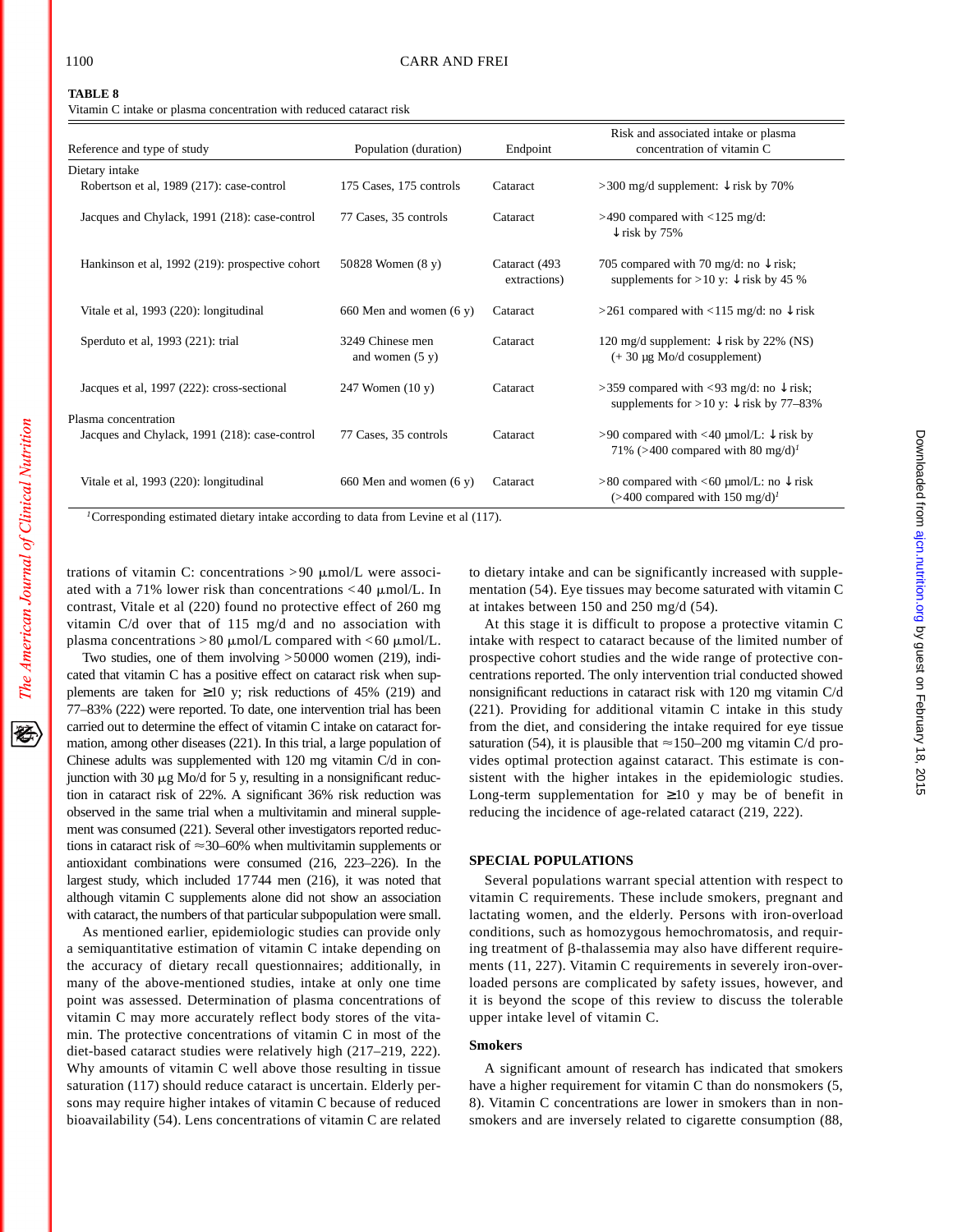89, 228, 229). The lower vitamin C status of smokers is most likely due to increased turnover of the vitamin as a result of increased oxidative stress (88, 89, 196, 230). In one study, vitamin C supplementation (2000 mg/d for 5 d) significantly reduced the amount of urinary  $F_2$ -isoprostanes, an indicator of oxidative stress that is elevated in smokers, whereas vitamin E had no effect (77). The RDA for smokers is 100 mg vitamin C/d (6), although it has been proposed that smokers require  $\geq 2-3$ -fold the current RDA of 60 mg/d to maintain plasma vitamin C concentrations comparable with those in nonsmokers (2, 5, 89, 231).

# **Pregnant and lactating women**

Women who are pregnant or lactating also require a higher intake of vitamin C to maintain their plasma vitamin C concentrations near those of other women (8, 232). The higher requirement is probably due to active placental vitamin C transport, whereby vitamin C concentrations are significantly higher in cord blood and in newborn infants than in the mothers, and to additional loss of vitamin C through milk (8, 233). The current RDAs for women during pregnancy and lactation are 80 and 100 mg/d, respectively (6). If a new RDA for healthy, nonsmoking persons is adopted, then recommended intakes for pregnant and lactating women may also need to be adjusted accordingly.

# **The elderly**

The American Journal of Clinical Nutrition

袳

The elderly are prone to vitamin C deficiency, probably because of dietary habits (5, 8, 227). The elderly also appear to have a higher requirement for vitamin C (232), although the evidence is inconsistent, suggesting that further study is required. Oxidative processes have been implicated in aging (30) and it has been proposed that antioxidants may have beneficial effects on cognitive functions in the elderly. In one cross-sectional study there was no association between cognitive function and intakes of vitamin C  $\geq$  160 mg/d compared with intakes <70 mg/d (234). However, in another cross-sectional and longitudinal study, high plasma vitamin C concentrations were associated with better memory performance (235). A recent cohort study also showed that consumption of vitamin C supplements was associated with a lower prevalence of severe cognitive impairment (236). Finally, 2 other recent studies found that patients with Alzheimer disease have low plasma vitamin C concentrations despite an adequate diet and that supplementation with vitamin C may lower the risk of Alzheimer disease (237, 238).

### **SUMMARY AND CONCLUSIONS**

Vitamin C is required for the optimal activity of several important biosynthetic enzymes and is therefore essential for various metabolic pathways in the body. A deficiency of this vitamin results in the symptoms of scurvy and death. Vitamin C acts as a cosubstrate for several mono- and dioxygenases and oxidases and maintains the active-site metal ions of these enzymes in the reduced state. Vitamin C also acts as an efficient scavenger of aqueous radicals and oxidants, thus protecting other biomolecules from oxidative damage. In addition, vitamin C can spare or recycle glutathione and vitamin E, 2 other important physiologic antioxidants.

Oxidative biomarker studies indicate that vitamin C protects against in vivo oxidation of lipids and DNA in humans, particularly in persons exposed to enhanced oxidative stress, such as smokers (Tables 1 and 2). Numerous epidemiologic studies strongly suggest that vitamin C lowers the incidence of and mortality from 2 of the most prevalent human diseases: cardiovascular disease (Tables 4 and 5) and cancer (Tables 6 and 7). This role of vitamin C in lowering disease incidence is most likely derived from its antioxidant activity, although other mechanisms may also contribute. In addition, vitamin C seems to have a substantial effect on cataract formation (Table 8), again most likely through an antioxidant mechanism. As such, the potential of adequate vitamin C nutriture to benefit public health and reduce the economic and medical costs associated with these chronic diseases is enormous.

If the antioxidant function of vitamin C is accepted as relevant to and important for human health, then morbidity and mortality from cancer, cardiovascular disease, and cataract in addition to scurvy must be used as criteria for determining vitamin C requirements. Therefore, the current RDA of 60 mg/d must be reevaluated and adjusted if justified by the available data. The totality of evidence from the human studies presented in Tables 4–7 strongly suggests that a dietary intake of 90–100 mg vitamin C/d is associated with reduced risk of cardiovascular disease and cancer; there is no indication that 46 mg/d is adequate, ie, the amount on which the current RDA of 60 mg/d is based (7). Therefore, we suggest that the RDA for vitamin C be doubled to 120 mg/d. Even higher intakes of vitamin C, and possibly supplementation, may be required to reduce cataract risk (Table 8), although the evidence is less secure because of the limited number of studies. Furthermore, chronic 500-mg/d doses or acute 1–3-g doses of vitamin C significantly improve vasoreactivity (Table 3), an important consideration for the clinical expression of cardiovascular and cerebrovascular disease (eg, angina pectoris, myocardial infarction, and stroke).

One might argue that the suggested RDA of 120 mg vitamin C/d for optimal risk reduction of cardiovascular disease and cancer is derived solely from epidemiologic studies and not clinical trials, and epidemiologic studies cannot establish causality, but merely show associations. However, these data are the best available for estimating vitamin C adequacy in humans. Clinical trials will not provide this information for several reasons: *1*) it is neither practical nor economically feasible to examine a range of vitamin C supplemental doses, ie, to perform detailed dose-response studies; *2*) the beneficial effects of vitamin C with respect to cardiovascular disease and cancer appear to be derived from intakes well within the dietary range, ie, supplementation has little or no effect; and *3*) without knowledge of exact baseline concentrations or intakes of vitamin C, total intakes cannot be determined. Thus, although clinical trials provide valuable information regarding the usefulness of supplements, they are unlikely to provide the data necessary to determine the RDA for vitamin C, because it appears to be well within the dietary range. Nevertheless, properly designed clinical trials, ie, double-blind, placebo-controlled, randomized trials of vitamin C supplementation in populations with low to very low vitamin C status, would be useful to provide the "proof of concept" that vitamin C can lower morbidity or mortality from cardiovascular disease, cancer, and cataract. Whether such trials are economically and logistically feasible and will be conducted in the foreseeable 睾 future is uncertain.

#### **REFERENCES**

- 1. Jaffe GM. Vitamin C. In: Machlin L, ed. Handbook of vitamins. New York: Marcel Dekker Inc, 1984:199–244.
- 2. Woodall AA, Ames BN. Diet and oxidative damage to DNA: the importance of ascorbate as an antioxidant. In: Packer L, Fuchs J, eds. Vitamin C in health and disease. New York: Marcel Dekker Inc, 1997:193–203.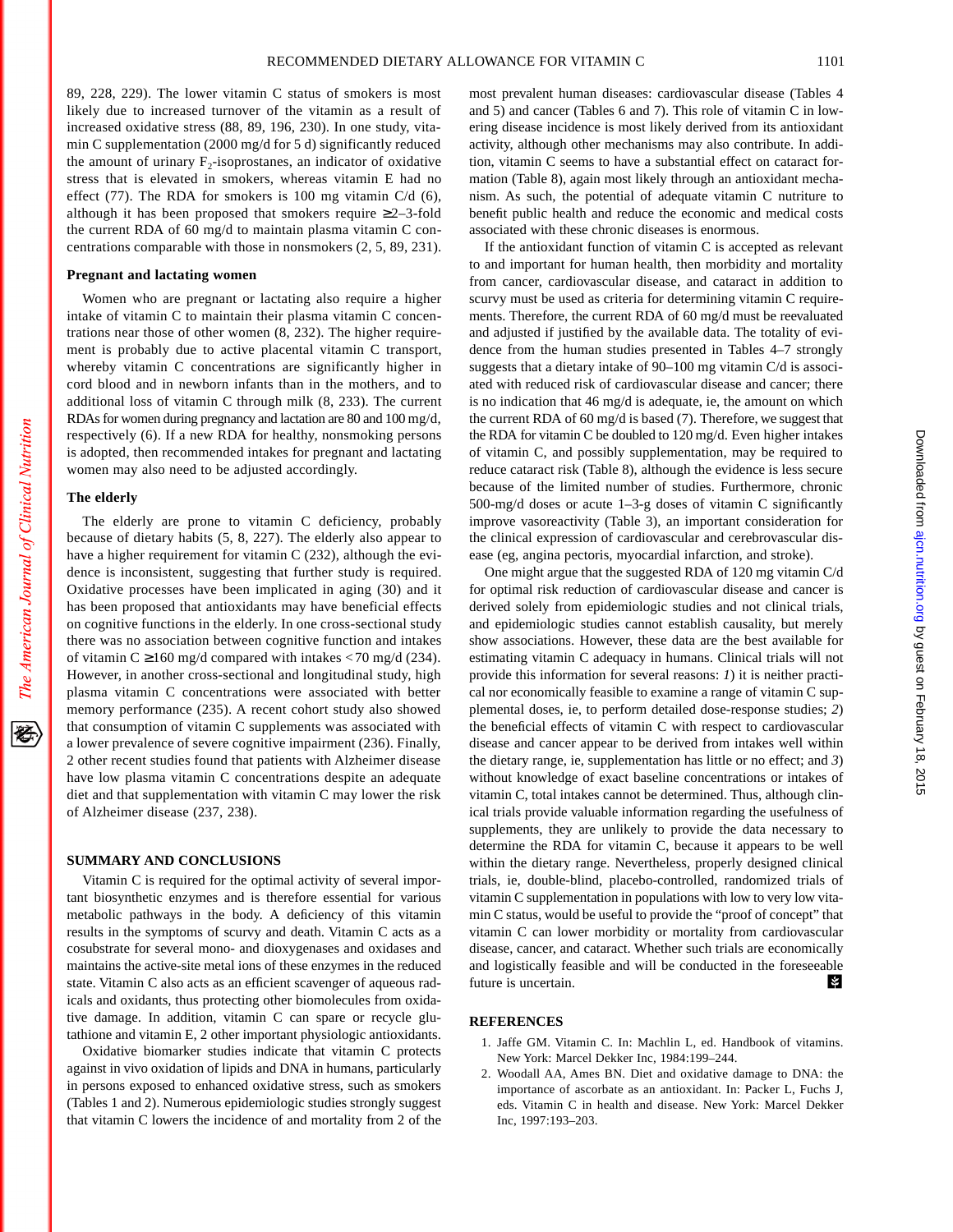- 3. Bendich A. Vitamin C safety in humans. In: Packer L, Fuchs J, eds. Vitamin C in health and disease. New York: Marcel Dekker Inc, 1997:367–79.
- 4. Levine M. New concepts in the biology and biochemistry of ascorbic acid. N Engl J Med 1986;314:892–902.
- 5. Weber P, Bendich A, Schalch W. Vitamin C and human health—a review of recent data relevant to human requirements. Int J Vitam Nutr Res 1996;66:19–30.
- 6. National Research Council. Recommended dietary allowances. 10th ed. Washington, DC: National Academy Press, 1989.
- 7. Young VR. Evidence for a recommended dietary allowance for vitamin C from pharmacokinetics: a comment and analysis. Proc Natl Acad Sci U S A 1996;93:14344–8.
- 8. Burri BJ, Jacob RA. Human metabolism and the requirement for vitamin C. In: Packer L, Fuchs J, eds. Vitamin C in health and disease. New York: Marcel Dekker Inc, 1997:341–66.
- 9. Tsao CS. An overview of ascorbic acid chemistry and biochemistry. In: Packer L, Fuchs J, eds. Vitamin C in health and disease. New York: Marcel Dekker Inc, 1997:25–58.
- 10. Phillips CL, Yeowell HN. Vitamin C, collagen biosynthesis, and aging. In: Packer L, Fuchs J, eds. Vitamin C in health and disease. New York: Marcel Dekker Inc, 1997:205–30.
- 11. Halliwell B. Vitamin C: antioxidant or pro-oxidant in vivo. Free Radic Res 1996;25:439–54.
- 12. Bendich A, Cohen M. Ascorbic acid safety: analysis of factors affecting iron absorption. Toxicol Lett 1990;51:189–201.
- 13. Meister A. Glutathione-ascorbic acid antioxidant system in animals. J Biol Chem 1994;269:9397–400.
- 14. Enstrom JE. Vitamin C in prospective epidemiological studies. In: Packer L, Fuchs J, eds. Vitamin C in health and disease. New York: Marcel Dekker Inc, 1997:381–98.
- 15. Gey KF. Vitamins E plus C and interacting conutrients required for optimal health. Biofactors 1998;7:113–74.
- 16. Frei B, England L, Ames BN. Ascorbate is an outstanding antioxidant in human blood plasma. Proc Natl Acad Sci U S A 1989;86:6377–81.
- 17. Frei B, Stocker R, England L, Ames BN. Ascorbate: the most effective antioxidant in human blood plasma. Adv Exp Med Biol 1990;264:155–63.
- 18. Food and Nutrition Board, Institute of Medicine. Dietary reference intakes. Washington, DC: National Academy Press, 1998.
- 19. Niki E, Noguchi N. Protection of human low-density lipoprotein from oxidative modification by vitamin C. In: Packer L, Fuchs J, eds. Vitamin C in health and disease. New York: Marcel Dekker Inc, 1997:183–92.
- 20. Packer L. Vitamin C and redox cycling antioxidants. In: Packer L, Fuchs J, eds. Vitamin C in health and disease. New York: Marcel Dekker Inc, 1997:95–121.
- 21. Bowry VW, Mohr D, Cleary J, Stocker R. Prevention of tocopherolmediated peroxidation in ubiquinol-10-free human low density lipoprotein. J Biol Chem 1995;270:5756–63.
- 22. Neuzil J, Thomas SR, Stocker R. Requirement for, promotion, or inhibition by  $\alpha$ -tocopherol of radical-induced initiation of plasma lipoprotein lipid peroxidation. Free Radic Biol Med 1997;22:57–71.
- 23. Edge R, Truscott TG. Prooxidant and antioxidant reaction mechanisms of carotene and radical interactions with vitamins E and C. Nutrition 1997;13:992–4.
- 24. Buettner GR. The pecking order of free radicals and antioxidants: lipid peroxidation, a-tocopherol, and ascorbate. Arch Biochem Biophys 1993;300:535–43.
- 25. Wells WW, Jung C. Regeneration of vitamin C. In: Packer L, Fuchs J, eds. Vitamin C in health and disease. New York: Marcel Dekker Inc, 1997:109–21.
- 26. Monsen ER. New dietary reference intakes proposed to replace the recommended dietary allowances. J Am Diet Assoc 1996;96:754–5.
- 27. Food labeling; nutrient content claims: definition for "high potency" and definition of "antioxidant" for use in nutrient content claims for

dietary supplements and conventional foods. Docket no. 95N-0347. Fed Regist 1997;62:49868–81.

- 28. Bucala R. Lipid and lipoprotein oxidation: basic mechanisms and unresolved questions in vivo. Redox Rep 1996;2:291–307.
- 29. Berger TM, Polidori MC, Dabbagh A, et al. Antioxidant activity of vitamin C in iron-overloaded human plasma. J Biol Chem 1997;272:15656–60.
- 30. Ames BN, Shigenaga MK, Hagen TM. Oxidants, antioxidants, and the degenerative diseases of aging. Proc Natl Acad Sci U S A 1993;90:7915–22.
- 31. Frei B. Vitamin C as an antiatherogen: mechanisms of action. In: Packer L, Fuchs J, eds. Vitamin C in health and disease. New York: Marcel Dekker Inc, 1997:163–82.
- 32. Esterbauer H, Gebicki J, Puhl H, Jurgens G. The role of lipid peroxidation and antioxidants in oxidative modification of LDL. Free Radic Biol Med 1992;13:341–90.
- 33. Heinecke JW. Cellular mechanisms for the oxidative modification of lipoproteins: implications for atherogenesis. Coron Artery Dis 1994;5:205–10.
- 34. Keaney JF, Frei B. Antioxidant protection of low-density lipoprotein and its role in the prevention of atherosclerotic vascular disease. In: Frei B, ed. Natural antioxidants in human health and disease. San Diego: Academic Press Inc, 1994:303–51.
- 35. Heinecke JW. Pathways for oxidation of low density lipoprotein by myeloperoxidase: tyrosyl radical, reactive aldehydes, hypochlorous acid and molecular chlorine. Biofactors 1997;6:145–55.
- 36. Heinecke JW. Oxidants and antioxidants in the pathogenesis of atherosclerosis: implications for the oxidized low density lipoprotein hypothesis. Atherosclerosis 1998;141:1–15.
- 37. McCall MR, Frei B. Mechanism(s) of LDL oxidation. In: Keaney JF, ed. Oxidative stress and vascular disease. Norwell, MA: Kluwer Academic Press (in press).
- 38. Ylä-Herttuala S, Palinski W, Rosenfeld ME, et al. Evidence for the presence of oxidatively modified low density lipoprotein in atherosclerotic lesions of rabbit and man. J Clin Invest 1989;84:1086–95.
- 39. Hazell LJ, Arnold L, Flowers D, Waeg G, Malle E, Stocker R. Presence of hypochlorite-modified proteins in human atherosclerotic lesions. J Clin Invest 1996;97:1535–44.
- 40. Gniwotta C, Morrow JD, Roberts LJ, Kuhn H. Prostaglandin F<sub>2</sub>like compounds,  $F_2$ -isoprostanes, are present in increased amounts in human atherosclerotic lesions. Arterioscler Thromb Vasc Biol 1997;17:3236–41.
- 41. Pratico D, Luliano L, Mauriello A, et al. Localization of distinct F<sub>2</sub>isoprostanes in human atherosclerotic lesions. J Clin Invest 1997;100:2028–34.
- 42. Steinberg D, Parthasarathy S, Carew TE, Khoo JC, Witztum JL. Beyond cholesterol: modifications of low density lipoprotein that increase its atherogenicity. N Engl J Med 1989;320:915–24.
- 43. Lynch SM, Gaziano JM, Frei B. Ascorbic acid and atherosclerotic cardiovascular disease. In: Harris JR, ed. Ascorbic acid: biochemistry and biomedical cell biology. New York: Plenum Press, 1996:331–67.
- 44. Lynch SM, Frei B. Antioxidants as antiatherogens: animal studies. In: Frei B, ed. Natural antioxidants in human health and disease. San Diego: Academic Press Inc, 1994:353–85.
- 45. Kehrer JP, Smith CV. Free radicals in biology: sources, reactivities, and roles in the etiology of human diseases. In: Frei B, ed. Natural antioxidants in human health and disease. San Diego: Academic Press Inc, 1994:25–62.
- 46. Comstock GW, Alberg AJ, Huang H, et al. The risk of developing lung cancer associated with antioxidants in the blood: ascorbic acid, carotenoids,  $\alpha$ -tocopherol, selenium, and total peroxyl radical absorbing capacity. Cancer Epidemiol Biomarkers Prev 1997;6:907–16.
- 47. Lindahl T. Instability and decay of the primary structure of DNA. Nature 1993;362:709–15.
- 48. Asami S, Manabe H, Miyake J, et al. Cigarette smoking induces an increase in oxidative DNA damage, 8-hydroxydeoxyguanosine, in a central site in the human lung. Carcinogenesis 1997;18:1763–6.

Downloaded from [ajcn.nutrition.org](http://ajcn.nutrition.org/) by guest on February 18, 2015

Downloaded from ajon nutrition org by guest on February 18, 2015

The American Journal of Clinical Nutrition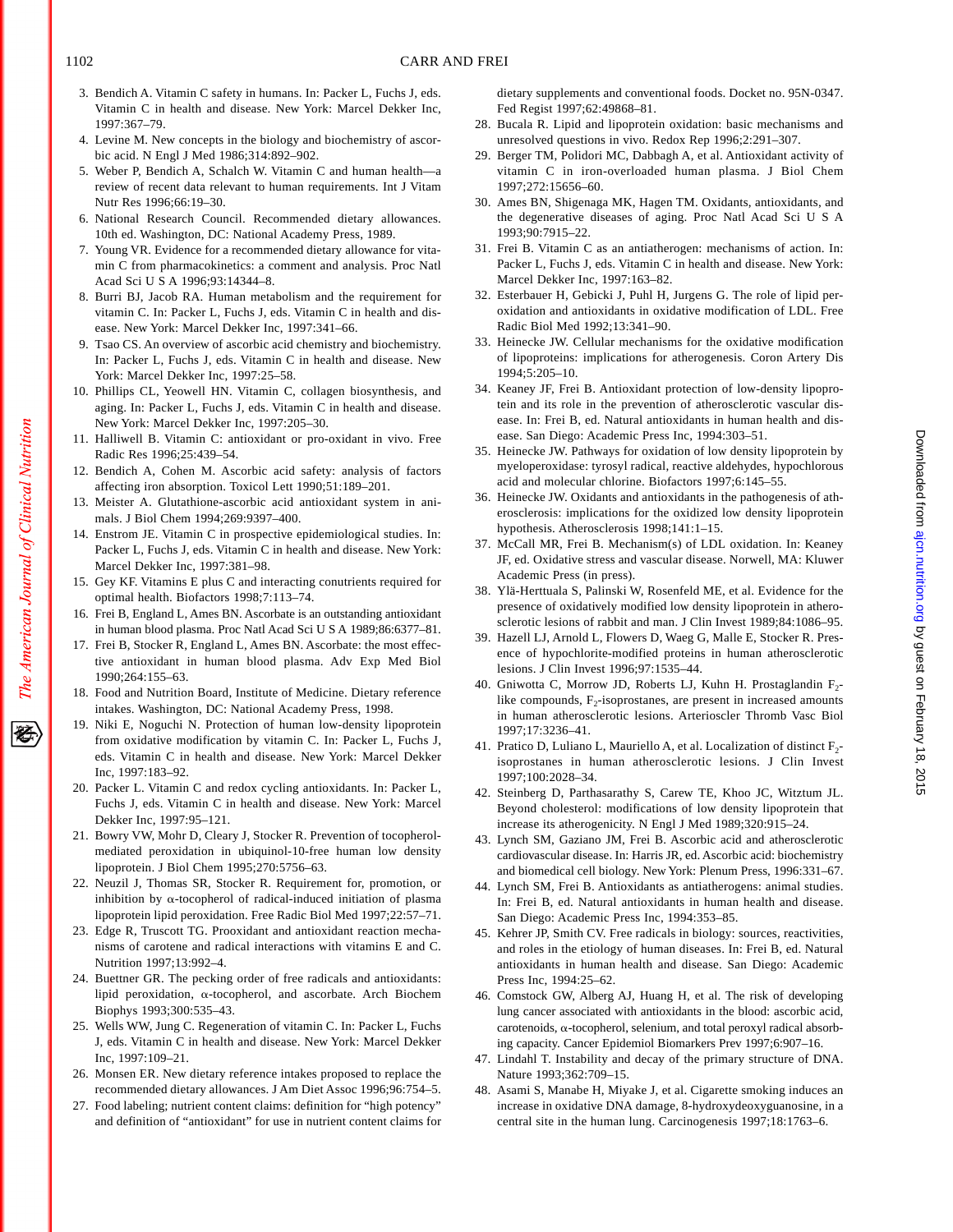- 49. Loft S, Vistisen K, Ewertz M, Tjonneland A, Overvad K, Poulsen HE. Oxidative DNA damage estimated by 8-hydroxydeoxyguanosine excretion in humans: influence of smoking, gender and body mass index. Carcinogenesis 1992;13:2241–7.
- 50. Prieme H, Loft S, Klarlund M, Gronbaek K, Tonnesen P, Poulsen HE. Effect of smoking cessation on oxidative DNA modification estimated by 8-oxo-7,8-dihydro-2'-deoxyguanosine excretion. Carcinogenesis 1998;19:347–51.
- 51. Musarrat J, Arezina-Wilson J, Wani AA. Prognostic and aetiological relevance of 8-hydroxyguanosine in human breast carcinogenesis. Eur J Cancer 1996;32:1209–14.
- 52. Malins DC, Haimanot R. Major alterations in the nucleotide structure of DNA in cancer of the female breast. Cancer Res 1991;51:5430–2.
- 53. Poulsen HE, Prieme H, Loft S. Role of oxidative DNA damage in cancer initiation and promotion. Eur J Cancer Prev 1998;7:9–16.
- 54. Taylor A, Dorey CK, Nowell T. Oxidative stress and ascorbate in relation to risk for cataract and age-related maculopathy. In: Packer L, Fuchs J, eds. Vitamin C in health and disease. New York: Marcel Dekker Inc, 1997:231–64.
- 55. Rose RC, Richer SP, Bode AM. Ocular oxidants and antioxidant protection. Proc Soc Exp Biol Med 1998;217:397–407.
- 56. Christen WG, Manson JE, Seddon JM, et al. A prospective study of cigarette smoking and risk of cataract in men. JAMA 1992;268:989–93.
- 57. Hankinson SE, Willett WC, Colditz GA, et al. A prospective study of cigarette smoking and risk of cataract surgery in women. JAMA 1992;268:994–8.
- 58. Monnier VM, Sell DR, Nagaraj RH, et al. Maillard reaction-mediated molecular damage to extracellular matrix and other tissue proteins in diabetes, aging and uremia. Diabetes 1992;41:36–41.
- 59. de Zwart LL, Meerman JHN, Commandeur JNM, Vermeulen NPE. Biomarkers of free radical damage: applications in experimental animals and in humans. Free Radic Biol Med 1999;26:202–26.
- 60. McCall MR, Frei B. Can antioxidant vitamins materially reduce oxidative damage in humans? Free Radic Biol Med 1999;26:1034–53.
- 61. Frei B, Yamamoto Y, Niclas D, Ames BN. Evaluation of an isoluminol chemiluminescence assay for the detection of hydroperoxides in human blood plasma. Anal Biochem 1988;175:120–30.
- 62. Esterbauer H. Estimation of peroxidative damage: a critical review. Pathol Biol 1996;44:25–8.
- 63. Frei B, Gaziano JM. Content of antioxidants, preformed lipid hydroperoxides, and cholesterol as predictors of the susceptibility of human LDL to metal ion-dependent and -independent oxidation. J Lipid Res 1993;34:2135–45.
- 64. Davi G, Alessandrini P, Mezzetti A, et al. In vivo formation of 8  $epi$ -prostaglandin  $F_{2\alpha}$  is increased in hypercholesterolemia. Arterioscler Thromb Vasc Biol 1997;17:3230–5.
- 65. Morrow JD, Frei B, Longmire AW, et al. Increase in circulating products of lipid peroxidation  $(F_2$ -isoprostanes) in smokers. N Engl J Med 1995;332:1198–203.
- 66. Lynch SM, Morrow JD, Roberts LJ, Frei B. Formation of noncyclooxygenase-derived prostanoids  $(F_2$ -isoprostanes) in plasma and low density lipoprotein exposed to oxidative stress in vitro. J Clin Invest 1994;93:998–1004.
- 67. McCall MR, Frei B. Antioxidant vitamins: evidence from biomarkers in humans. In: Walter P, ed. Evidence for vitamin functions beyond RDAs. Basel, Switzerland: Karger (in press).
- 68. Steinberg FM, Chait A. Antioxidant vitamin supplementation and lipid peroxidation in smokers. Am J Clin Nutr 1998;68:319–27.
- 69. Nyyssonen K, Porkkala E, Salonen R, Korpela H, Salonen JT. Increase in oxidation resistance of atherogenic serum lipoproteins following antioxidant supplementation: a randomized double-blind placebo-controlled clinical trial. Am J Clin Nutr 1994;48:633–42.
- 70. Abbey M, Noakes M, Nestel PJ. Dietary supplementation with orange and carrot juice in cigarette smokers lowers oxidation products in copper-oxidized low-density lipoproteins. J Am Diet Assoc 1995;95:671–5.
- 71. Jialal I, Grundy SM. Effect of combined supplementation with  $\alpha$ -

tocopherol, ascorbate, and  $\beta$ -carotene on low-density lipoprotein oxidation. Circulation 1993;88:2780–6.

- 72. Rifici VA, Khachadurian AK. Dietary supplementation with vitamins C and E inhibits in vitro oxidation of lipoproteins. J Am Coll Nutr 1993;12:631–7.
- 73. Gilligan DM, Sack MN, Guetta V, et al. Effect of antioxidant vitamins on low density lipoprotein oxidation and impaired endothelium-dependent vasodilation in patients with hypercholesterolemia. J Am Coll Cardiol 1994;24:1611–7.
- 74. Mosca L, Rubenfire M, Mandel C, et al. Antioxidant nutrient supplementation reduces the susceptibility of low density lipoprotein to oxidation in patients with coronary artery disease. J Am Coll Cardiol 1997;30:392–9.
- 75. Harats D, Ben-Naim M, Dabach Y, et al. Effect of vitamin C and E supplementation on susceptibility of plasma lipoproteins to peroxidation induced by acute smoking. Atherosclerosis 1990;85:47–54.
- 76. Fuller CJ, Grundy SM, Norkus EP, Jialal I. Effect of ascorbate supplementation on low density lipoprotein oxidation in smokers. Atherosclerosis 1996;119:139–50.
- 77. Reilly M, Delanty N, Lawson JA, Fitzgerald GA. Modulation of oxidant stress in vivo in chronic cigarette smokers. Circulation 1996;94:19–25.
- 78. Mulholland CW, Strain JJ, Trinick TR. Serum antioxidant potential, and lipoprotein oxidation in female smokers following vitamin C supplementation. Int J Food Sci Nutr 1996;47:227–31.
- 79. Cadenas S, Rojas C, Mendez J, Herrero A, Barja G. Vitamin E decreases urine lipid peroxidation products in young healthy human volunteers under normal conditions. Pharmacol Toxicol 1996;79:247–53.
- 80. Nyyssönen K, Poulsen HE, Hayn M, et al. Effect of supplementation of smoking men with plain or slow-release ascorbic acid on lipoprotein oxidation. Eur J Clin Nutr 1997;51:154–63.
- 81. Samman S, Brown AJ, Beltran C, Singh S. The effect of ascorbic acid on plasma lipids and oxidisability of LDL in male smokers. Eur J Clin Nutr 1997;51:472–7.
- 82. Anderson D, Phillips BJ, Yu T, Edwards AJ, Ayesh R, Butterworth KR. The effects of vitamin C supplementation on biomarkers of oxygen radical generated damage in human volunteers with "low" or "high" cholesterol levels. Environ Mol Mutagen 1997;30:161–74.
- 83. Wen Y, Cooke T, Feely J. The effect of pharmacological supplementation with vitamin C on low-density lipoprotein oxidation. Br J Clin Pharmacol 1997;44:94–7.
- 84. Harats D, Chevion S, Nahir M, Norman Y, Sagee O, Berry EM. Citrus fruit supplementation reduces lipoprotein oxidation in young men ingesting a diet high in saturated fat: presumptive evidence for an interaction between vitamins C and E in vivo. Am J Clin Nutr 1998;67:240–5.
- 85. Naidoo D, Lux O. The effect of vitamin C and E supplementation on lipid and urate oxidation products in plasma. Nutr Res 1998;18:953–61.
- 86. Gokce N, Keaney JF Jr, Frei B, et al. Chronic ascorbic acid administration reverses endothelial vasomotor dysfunction in patients with coronary artery disease. Circulation (in press).
- 87. Jacob RA, Kutnink MA, Csallany AS, Daroszewska M, Burton GW. Vitamin C nutriture has little short-term effect on vitamin E concentrations in healthy women. J Nutr 1996;126:2268–77.
- 88. Cross CE, Halliwell B. Nutrition and human disease: how much extra vitamin C might smokers need? Lancet 1993;341:1091 (letter).
- 89. Jarvinen R, Knekt P. Vitamin C, smoking, and alcohol consumption. In: Packer L, Fuchs J, eds. Vitamin C in health and disease. New York: Marcel Dekker Inc, 1997:425–55.
- 90. Barja G, Lopez-Torres M, Perez-Campo R, et al. Dietary vitamin C decreases endogenous protein oxidative damage, malondialdehyde, and lipid peroxidation and maintains fatty acid unsaturation in the guinea pig liver. Free Radic Biol Med 1994;17:105–15.
- 91. Kimura H, Yamada Y, Morita Y, Ikeda H, Matsuo T. Dietary ascorbic acid depresses plasma and low density lipoprotein lipid peroxidation in genetically scorbutic rats. J Nutr 1992;122:1904–9.

Downloaded from [ajcn.nutrition.org](http://ajcn.nutrition.org/) by guest on February 18, 2015

Downloaded from ajon nutrition org by guest on February 18, 2015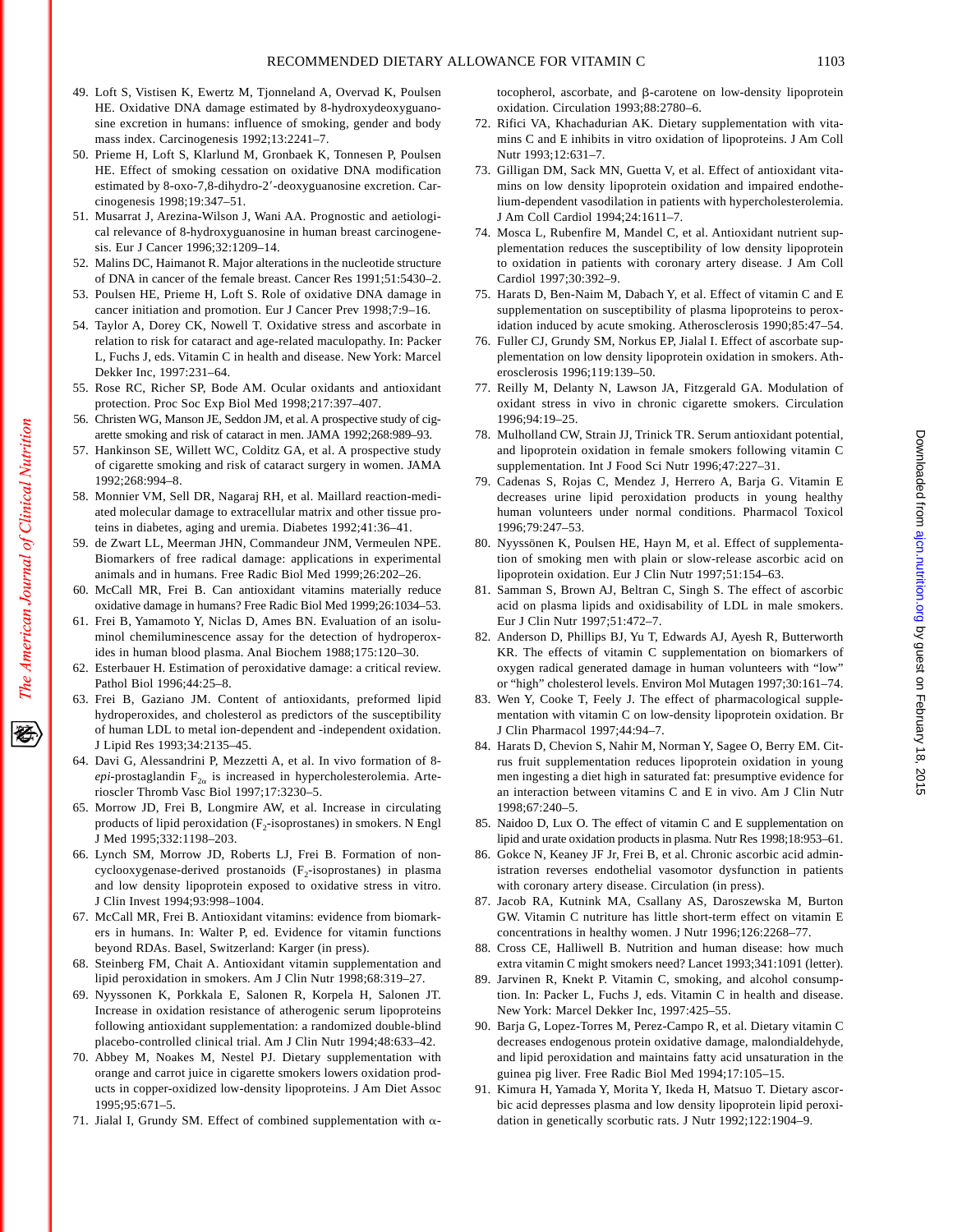- 92. Kunert KJ, Tappel AL. The effect of vitamin C on in vivo lipid peroxidation in guinea pigs as measured by pentane and ethane production. Lipids 1983;18:271–4.
- 93. Cadenas S, Lertsiri S, Otsuka M, Barga G, Miyazawa T. Phospholipid hydroperoxides and lipid peroxidation in liver and plasma of ODS rats supplemented with  $\alpha$ -tocopherol and ascorbic acid. Free Radic Res 1996;24:485–93.
- 94. Do BK, Garewal HS, Clements NC, Peng YM, Habib MP. Exhaled ethane and antioxidant vitamin supplements in active smokers. Chest 1996;110:159–64.
- 95. Frei B. Ascorbic acid protects lipids in human plasma and low-density lipoprotein against oxidative damage. Am J Clin Nutr 1991;54(suppl):1113S–8S.
- 96. Collins AR, Dusinska M, Gedik CM, Stetina R. Oxidative damage to DNA: do we have a reliable biomarker? Environ Health Perspect 1996;104:465–9.
- 97. Collins A, Cadet J, Epe B, Gedik C. Problems in the measurement of 8-oxoguanine in human DNA. Carcinogenesis 1997;18:1833–6.
- 98. Kow IH, Chen BX, Erlanger BF, Wallace SS. Antibodies to oxidative DNA damage: characterization of antibodies to 8-oxopurines. Cell Biol Toxicol 1997;13:405–17.
- 99. Fraga CG, Motchnik PA, Wyrobek AJ, Rempel DM, Ames BN. Smoking and low antioxidant levels increase oxidative damage to sperm DNA. Mutat Res 1996;351:199–203.
- 100. Fraga CG, Motchnik PA, Shigenaga MK, Helbock HJ, Jacob RA, Ames BN. Ascorbic acid protects against endogenous oxidative DNA damage in human sperm. Proc Natl Acad Sci U S A 1991;88:11003–6.
- 101. Green MHL, Lowe JE, Waugh APW, Aldridge KE, Cole J, Arlett CF. Effect of diet and vitamin C on DNA strand breakage in freshly-isolated human white blood cells. Mutat Res 1994;316:91–102.
- 102. Panayiotidis M, Collins AR. Ex vivo assessment of lymphocyte antioxidant status using the comet assay. Free Radic Res 1997;27:533–7.
- 103. Prieme H, Loft S, Nyyssonen K, Salonen JT, Poulsen HE. No effect of supplementation with vitamin E, ascorbic acid, or coenzyme Q10 on oxidative DNA damage estimated by 8-oxo-7,8-dihydro-2'deoxyguanosine excretion in smokers. Am J Clin Nutr 1997;65:503–7.
- 104. Podmore ID, Griffiths HR, Herbert KE, Mistry N, Mistry P, Lunec J. Vitamin C exhibits pro-oxidant properties. Nature 1998;392:559 (letter).
- 105. Rehman A, Collis CS, Yang M, et al. The effects of iron and vitamin C co-supplementation on oxidative damage to DNA in healthy volunteers. Biochem Biophys Res Commun 1998;246:293–8.
- 106. Levine MA, Daruwala RC, Park JB, Rumsey SC, Wang Y. Does vitamin C have a pro-oxidant effect? Nature 1998;395:231 (letter).
- 107. Poulsen HE, Weimann A, Salonen JT, et al. Does vitamin C have a pro-oxidant effect? Nature 1998;395:231–2 (letter).
- 108. Duthie SJ, Ma A, Ross MA, Collins AR. Antioxidant supplementation decreases oxidative DNA damage in human lymphocytes. Cancer Res 1996;56:1291–5.
- 109. Cadenas S, Barja G, Poulsen HE, Loft S. Oxidative DNA damage estimated by oxo8dG in the liver of guinea-pigs supplemented with graded dietary doses of ascorbic acid and  $\alpha$ -tocopherol. Carcinogenesis 1997;18:2373–7.
- 110. Witt EH, Reznick Z, Viguie CA, Starke-Reed P, Packer L. Exercise, oxidative damage and effects of antioxidant manipulation. J Nutr 1992;122:766–73.
- 111. Berlett BS, Stadtman ER. Protein oxidation in aging, disease, and oxidative stress. J Biol Chem 1997;272:20313–6.
- 112. Dean RT, Fu S, Stocker R, Davies MJ. Biochemistry and pathology of radical-mediated protein oxidation. Biochem J 1997;324:1–18.
- 113. Esterbauer H, Schaur RJ, Zollner H. Chemistry and biochemistry of 4-hydroxynonenal, malonaldehyde and related aldehydes. Free Radic Biol Med 1991;11:81–128.
- 114. Ortwerth BJ, Monnier VM. Protein glycation by the oxidation products of ascorbic acid. In: Packer L, Fuchs J, eds. Vitamin C in health and disease. New York: Marcel Dekker Inc, 1997:123–42.
- 115. Cadenas S, Rojas C, Barja G. Endotoxin increases oxidative injury

to proteins in guinea pig liver: protection by dietary vitamin C. Pharmacol Toxicol 1998;82:11–8.

- 116. Mannick EE, Bravo LE, Zarama G, et al. Inducible nitric oxide synthase, nitrotyrosine, and apoptosis in *Helicobacter pylori* gastritis: effect of antibiotics and antioxidants. Cancer Res 1996;56:3238–43.
- 117. Levine M, Conry-Cantilena C, Wang Y, et al. Vitamin C pharmacokinetics in healthy volunteers: evidence for a recommended dietary allowance. Proc Natl Acad Sci U S A 1996;93:3704–9.
- 118. Kallner A, Hartmann D, Hornig D. Steady-state turnover and body pool of ascorbic acid in man. Am J Clin Nutr 1979;32:530–9.
- 119. Simon JA. Vitamin C and cardiovascular disease: a review. J Am Coll Nutr 1992;11:107–25.
- 120. Gatto LM, Hallen GK, Brown AJ, Samman S. Ascorbic acid induces favorable lipoprotein profile in women. J Am Coll Nutr 1996;15:154–8.
- 121. Ness AR, Khaw KT, Bingham S, Day NE. Vitamin C status and serum lipids. Eur J Clin Nutr 1996;50:724–9.
- 122. Toohey L, Harris MA, Allen KG, Melgy CL. Plasma ascorbic acid concentrations are related to cardiovascular risk factors in African-Americans. J Nutr 1996;126:121–8.
- 123. Simon JA, Hudes ES. Relation of serum ascorbic acid to serum lipids and lipoproteins in US adults. J Am Coll Nutr 1998;17:250–5.
- 124. Hallfrisch J, Singh VN, Muller DC, Baldwin H, Bannon ME, Andres R. High plasma vitamin C associated with high plasma HDL and HDL<sub>2</sub> cholesterol. Am J Clin Nutr 1994;60:100-5.
- 125. Jacques PF. Effects of vitamin C on high-density lipoprotein cholesterol and blood pressure. J Am Coll Nutr 1992;11:139–44.
- 126. Woodward M, Lowe GD, Rumley A, et al. Epidemiology of coagulation factors, inhibitors and activation markers: the third Glasco MONICA survey. Br J Haematol 1997;97:785–97.
- 127. Khaw KT, Woodhouse P. Interrelation of vitamin C, infection, hemostatic factors, and cardiovascular disease. BMJ 1995;310:1559–63.
- 128. Bordia AK. The effect of vitamin C on blood lipids, fibrinolytic activity and platelet adhesiveness in patients with coronary artery disease. Atherosclerosis 1980;35:181–7.
- 129. Bordia A, Verma SK. Effect of vitamin C on platelet adhesiveness and platelet aggregation in coronary artery disease patients. Clin Cardiol 1985;8:552–4.
- 130. Calzada C, Bruckdorfer KR, Rice-Evans CA. The influence of antioxidant nutrients on platelet function in healthy volunteers. Atherosclerosis 1997;128:97–105.
- 131. Woodhouse PR, Meade TW, Khaw KT. Plasminogen activator inhibitor-1, the acute phase response and vitamin C. Atherosclerosis 1997;133:71–6.
- 132. Weber C, Wolfgang E, Weber K, Weber PC. Increased adhesiveness of isolated monocytes to endothelium is prevented by vitamin C intake in smokers. Circulation 1996;93:1488–92.
- 133. Adams MR, Jessup W, Celermajer DS. Cigarette smoking is associated with increased human monocyte adhesion to endothelial cells: reversibility with oral L-arginine but not vitamin C. J Am Coll Cardiol 1997;29:491–7.
- 134. Lehr H, Frei B, Arfors K. Vitamin C prevents cigarette smokeinduced leukocyte aggregation and adhesion to endothelium in vivo. Proc Natl Acad Sci U S A 1994;91:7688–92.
- 135. Lehr HA, Weyrich AS, Saetzler RK, et al. Vitamin C blocks inflammatory platelet-activating factor mimetics created by cigarette smoking. J Clin Invest 1997;99:2358–64.
- 136. Lehr H, Frei B, Olofsson M, Carew TE, Arfors K. Protection from oxidized LDL-induced leukocyte adhesion to microvascular and macrovascular endothelium in vivo by vitamin C but not by vitamin E. Circulation 1995;91:1525–32.
- 137. Moran JP, Cohen L, Greene JM, et al. Plasma ascorbic acid concentrations relate inversely to blood pressure in human subjects. Am J Clin Nutr 1993;57:213–7.
- 138. Jacques PF. A cross-sectional study of vitamin C intake and blood pressure in the elderly. Int J Vitam Nutr Res 1992;62:252–5.
- 139. Ness AR, Khaw KT, Bingham S, Day NE. Vitamin C status and blood pressure. J Hypertens 1996;14:503–8.

The American Journal of Clinical Nutrition

移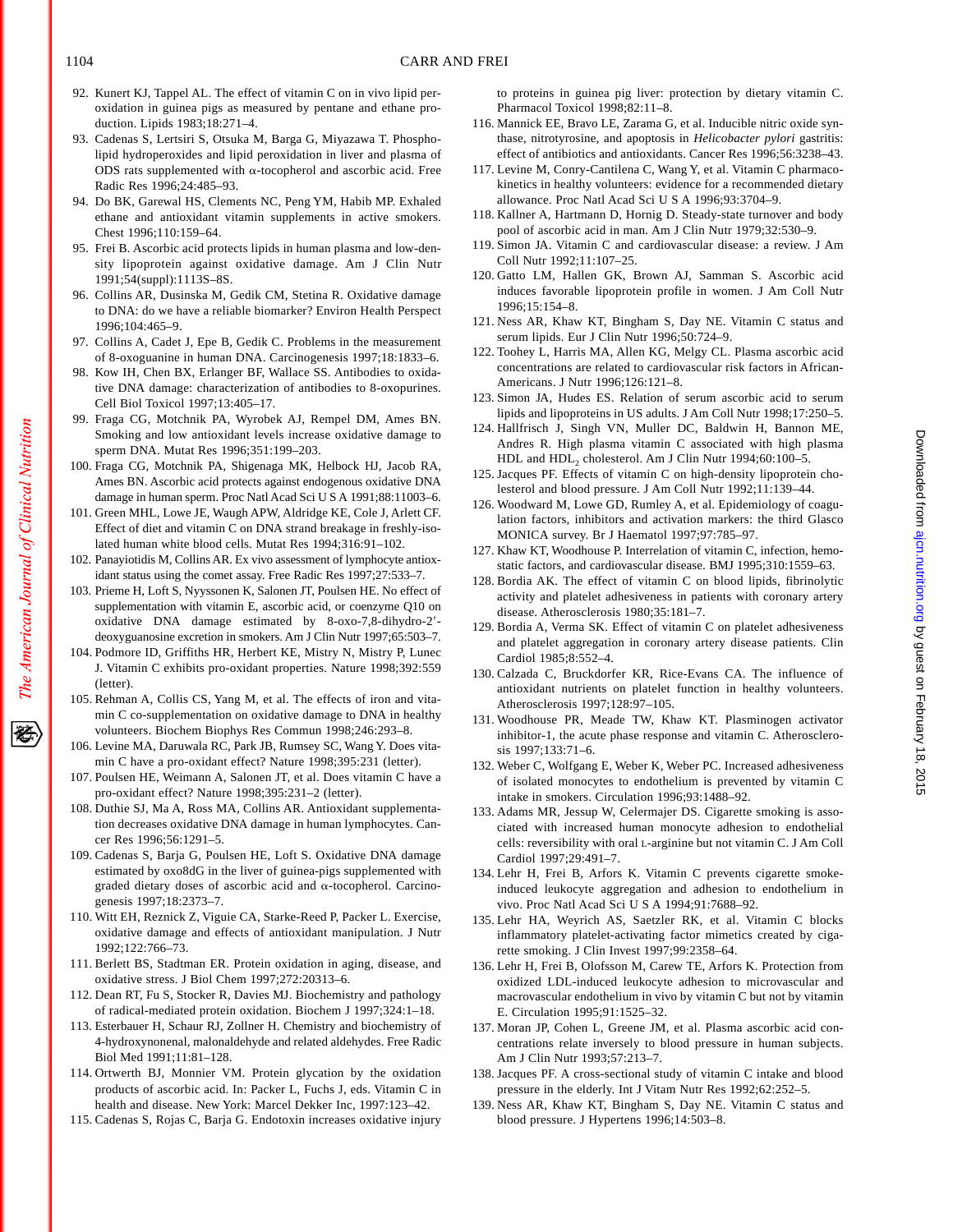- 140. Ting HH, Timimi FK, Boles KS, Creager SJ, Ganz P, Creager MA. Vitamin C improves endothelium-dependent vasodilation in patients with non-insulin-dependent diabetes mellitus. J Clin Invest 1996;97:22–8.
- 141. Levine GL, Frei B, Koulouris SN, Gerhard MD, Keaney JF, Vita JA. Ascorbic acid reverses endothelial vasomotor dysfunction in patients with coronary artery disease. Circulation 1996;93:1107–13.
- 142. Heitzer T, Just H, Munzel T. Antioxidant vitamin C improves endothelial dysfunction in chronic smokers. Circulation 1996;94:6–9.
- 143. Motoyama T, Kawano H, Kugiyama K, et al. Endothelium-dependent vasodilation in the brachial artery is impaired in smokers: effect of vitamin C. Am J Physiol 1997;273:H1644–50.
- 144. Ting HH, Timimi FK, Haley EA, Roddy M, Ganz P, Creager MA. Vitamin C improves endothelium-dependent vasodilation in forearm resistance vessels of humans with hypercholesterolemia. Circulation 1997;95:2617–22.
- 145. Solzbach U, Hornig B, Jeserich M, Just H. Vitamin C improves endothelial dysfunction of epicardial coronary arteries in hypertensive patients. Circulation 1997;96:1513–9.
- 146. Hornig B, Arakawa N, Kohler C, Drexler H. Vitamin C improves endothelial function of conduit arteries in patients with chronic heart failure. Circulation 1998;97:363-8.
- 147. Timimi FK, Ting HH, Haley EA, Roddy M, Ganz P, Creager MA. Vitamin C improves endothelium-dependent vasodilation in patients with insulin-dependent diabetes mellitus. J Am Coll Cardiol 1998;31:552–7.
- 148. Kugiyama K, Motoyama T, Hirashima O, et al. Vitamin C attenuates abnormal vasomotor reactivity in spasm coronary arteries in patients with coronary spastic angina. J Am Coll Cardiol 1998;32:103–9.
- 149. Taddei S, Virdis A, Ghiadoni L, Magagna A, Salvetti A. Vitamin C improves endothelium-dependent vasodilation by restoring nitric oxide activity in essential hypertension. Circulation 1998;97:2222–9.
- 150. Ito K, Akita H, Kanazawa K, et al. Comparison of effects of ascorbic acid on endothelium-dependent vasodilation in patients with chronic congestive heart failure secondary to idiopathic dilated cardiomyopathy versus patients with effort angina pectoris secondary to coronary artery disease. Am J Cardiol 1998;82:762–7.
- 151. Plotnick GD, Corretti MC, Vogel RA. Effect of antioxidant vitamins on the transient impairment of endothelium-dependent brachial artery vasoactivity following a single high-fat meal. JAMA 1997;278:1682–6.
- 152. Vita JA, Frei B, Holbrook M, Gokce N, Leaf C, Keaney JF. L-2-Oxothiazolidine-4-carboxylic acid reverses endothelial dysfunction in patients with coronary artery disease. J Clin Invest 1998;101:1408–14.
- 153. Hecht SS. Approaches to cancer prevention based on an understanding of *N*-nitrosamine carcinogenesis. Proc Soc Exp Biol Med 1997;216:181–91.
- 154. Tannenbaum SR, Wishnok JS. Inhibition of nitrosamine formation by ascorbic acid. Ann N Y Acad Sci 1987;498:354–63.
- 155. Parsonnet J. Bacterial infection as a cause of cancer. Environ Health Perspect 1995;103:263–8.
- 156. Satarug S, Haswell-Elkins MR, Tsuda M, et al. Thiocyanate-independent nitrosation in humans with carcinogenic parasite infection. Carcinogenesis 1996;17:1075–81.
- 157. Block G. Vitamin C and cancer prevention: the epidemiologic evidence. Am J Clin Nutr 1991;53(suppl):270S–82S.
- 158. Fontham ETH. Vitamin C, vitamin C-rich foods, and cancer: epidemiologic studies. In: Frei B, ed. Natural antioxidants in human health and disease. San Diego: Academic Press Inc, 1994:157–97.
- 159. Jacob RA, Kelley DS, Pianalto FS, et al. Immunocompetence and oxidant defense during ascorbate depletion of healthy men. Am J Clin Nutr 1991;54(suppl):1302S–9S.
- 160. Hemila H. Vitamin C and infectious diseases. In: Packer L, Fuchs J, eds. Vitamin C in health and disease. New York: Marcel Dekker Inc, 1997:471–503.
- 161. Vohra K, Khan AJ, Telang V, Rosenfeld W, Evans HE. Improvement of neutrophil migration by systemic vitamin C in neonates. J Perinatol 1990;10:134–6.
- 162. Johnston CS, Martin LJ, Cai X. Antihistamine effect of supplemental ascorbic acid and neutrophil chemotaxis. J Am Coll Nutr 1992;11:172–6.
- 163. Levy R, Shriker O, Porath A, Riesenberg K, Schlaeffer F. Vitamin C for the treatment of recurrent furunculosis in patients with impaired neutrophil functions. J Infect Dis 1996;173:1502–5.
- 164. Maderazo EG, Woronick CL, Hickingbotham N, Jacobs L, Bhagavan HN. A randomized trial of replacement antioxidant vitamin therapy for neutrophil locomotory dysfunction in blunt trauma. J Trauma 1991;31:1142–50.
- 165. Heuser G, Vojdani A. Enhancement of natural killer cell activity and T and B cell function by buffered vitamin C in patients exposed to toxic chemicals: the role of protein kinase-C. Immunopharmacol Immunotoxicol 1997;19:291–312.
- 166. Smit MJ, Anderson R. Inhibition of mitogen-activated proliferation of human lymphocytes by hypochlorous acid in vitro: protection and reversal by ascorbate and cysteine. Agents Actions 1990;30:338–43.
- 167. Haskell BE, Johnston CS. Complement component C1q activity and ascorbic acid nutriture in guinea pigs. Am J Clin Nutr 1991;54(suppl):1228S–30S.
- 168. Tanaka M, Muto N, Gohda E, Yamamoto I. Enhancement by ascorbic acid 2-glucoside or repeated additions of ascorbate of mitogeninduced IgM and IgG productions by human peripheral blood lymphocytes. Jpn J Pharmacol 1994;66:451–6.
- 169. Kelley DS, Bendich A. Essential nutrients and immunologic functions. Am J Clin Nutr 1996;63(suppl):994S–6S.
- 170. Gaziano JM, Manson JE, Hennekens CH. Natural antioxidants and cardiovascular disease: observational epidemiologic studies and randomized trials. In: Frei B, ed. Natural antioxidants in human health and disease. San Diego: Academic Press Inc, 1994:387–409.
- 171. Jha P, Flather M, Lonn E, Farkouh M, Yusuf S. The antioxidant vitamins and cardiovascular disease: a critical review of epidemiologic and clinical trial data. Ann Intern Med 1995;123:860–72.
- 172. Enstrom JE, Kanim LE, Breslow L. The relationship between vitamin C intake, general health practices, and mortality in Alameda County, California. Am J Public Health 1986;76:1124–30.
- 173. Enstrom JE, Kanim LE, Klein MA. Vitamin C intake and mortality among a sample of the United States population. Epidemiology 1992;3:194–202.
- 174. Enstrom JE. Counterpoint—vitamin C and mortality. Nutr Today 1993;28:28–32.
- 175. Manson JE, Stampfer MJ, Willett WC, Colditz GA, Speizer FE, Hennekens CH. A prospective study of vitamin C and incidence of coronary heart disease in women. Circulation 1992;85:865 (abstr).
- 176. Manson JE, Stampfer MJ, Willett WC, Colditz GA, Speizer FE, Hennekens CH. Antioxidant vitamins and incidence of stroke in women. Circulation 1993;87:678 (abstr).
- 177. Rimm EB, Stampfer MJ, Asherio A, Giovannucci E, Colditz GA, Willett WC. Vitamin E consumption and the risk of coronary heart disease in men. N Engl J Med 1993;328:1450–6.
- 178. Fehily AM, Yarnell JWG, Sweetnam PM, Elwood PC. Diet and incident ischaemic heart disease: the Caerphilly Study. Br J Nutr 1993;69:303–14.
- 179. Knekt P, Reunanen A, Jarvinen R, Seppanen R, Heliovaara M, Aromaa A. Antioxidant vitamin intake and coronary mortality in a longitudinal population study. Am J Epidemiol 1994;139:1180–9.
- 180. Gale CR, Martyn CN, Winter PD, Cooper C. Vitamin C and risk of death from stroke and coronary heart disease in cohort of elderly people. BMJ 1995;310:1563–6.
- 181. Kritchevsky SB, Shimakawa T, Tell GS, et al. Dietary antioxidants and carotid artery wall thickness. Circulation 1995;92:2142–50.
- 182. Pandey DK, Shekelle R, Selwyn BJ, Tangney C, Stamler J. Dietary vitamin C and  $\beta$ -carotene and risk of death in middle-aged men. Am J Epidemiol 1995;142:1269–78.
- 183. Kushi LH, Folsom AR, Prineas RJ, Mink PJ, Wu Y, Bostick RM. Dietary antioxidant vitamins and death from coronary heart disease in postmenopausal women. N Engl J Med 1996;334:1156–62.

Downloaded from [ajcn.nutrition.org](http://ajcn.nutrition.org/) by guest on February 18, 2015

Downloaded from ajon nutrition org by guest on February 18, 2015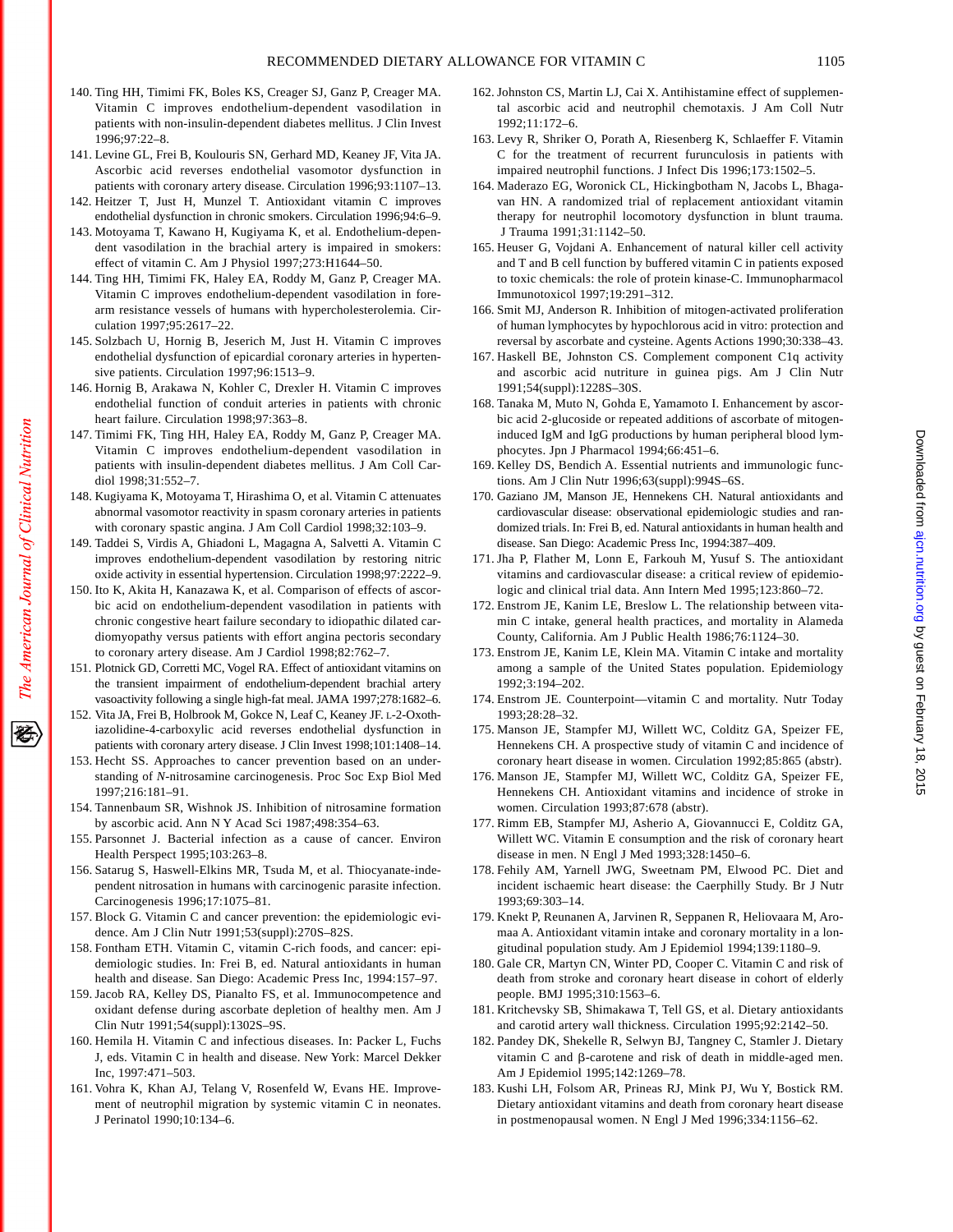- 1106 CARR AND FREI
- 184. Losonczy KG, Harris TB, Havlik RJ. Vitamin E and vitamin C supplement use and risk of all-cause and coronary heart disease mortality in older persons: the Established Populations for Epidemiologic Studies of the Elderly. Am J Clin Nutr 1996;64:190–6.
- 185. Sahyoun NR, Jacques PF, Russell RM. Carotenoids, vitamins C and E, and mortality in an elderly population. Am J Epidemiol 1996;144:501–11.
- 186. Mark SD, Wang W, Fraumeni JF, et al. Do nutritional supplements lower the risk of stroke or hypertension? Epidemiology 1998;9:9–15.
- 187. Manson JE, Stampfer MJ, Willett WC, Colditz GA, Speizer FE, Hennekens CH. Antioxidant vitamin score and incidence of coronary heart disease in women. Circulation 1991;84:546 (abstr).
- 188. Riemersma RA, Wood DA, Macintyre CCA, Elton RA, Gey KF, Oliver MF. Risk of angina pectoris and plasma concentrations of vitamins A, C, and E and carotene. Lancet 1991;337:1–5.
- 189. Eichholzer M, Stahelin HB, Gey KF. Inverse correlation between essential antioxidants in plasma and subsequent risk to develop cancer, ischemic heart disease and stroke respectively: 12-year follow-up of the Prospective Basel Study. EXS 1992;62:398–410.
- 190. Gey KF, Stahelin HB, Eichholzer M. Poor plasma status of carotene and vitamin C is associated with higher mortality from ischemic heart disease and stroke: Basel Prospective Study. Clin Invest 1993;71:3–6.
- 191. Singh RB, Ghosh S, Niaz MA, et al. Dietary intake, plasma levels of antioxidant vitamins, and oxidative stress in relation to coronary artery disease in elderly subjects. Am J Cardiol 1995;76:1233–8.
- 192. Halevy D, Thiery J, Nagel D, et al. Increased oxidation of LDL in patients with coronary artery disease is independent from dietary vitamins E and C. Arterioscler Thromb Vasc Biol 1997;17:1432–7.
- 193. Nyyssonen K, Parviainen MT, Salonen R, Tuomilehto J, Salonen JT. Vitamin C deficiency and risk of myocardial infarction: prospective population study of men from eastern Finland. BMJ 1997;314:634–8.
- 194. Vita JA, Keaney JF, Raby KE, et al. Low plasma ascorbic acid independently predicts the presence of an unstable coronary syndrome. J Am Coll Cardiol 1998;31:980–6.
- 195. Simon JA, Hudes ES, Browner WS. Serum ascorbic acid and cardiovascular disease prevalence in U.S. adults. Epidemiology 1998;9:316–21.
- 196. Lykkesfeldt J, Loft S, Nielsen JB, Poulsen HE. Ascorbic acid and dehydroascorbic acid as biomarkers of oxidative stress caused by smoking. Am J Clin Nutr 1997;65:959–63.
- 197. Ames BN, Gold LS, Willett WC. The causes and prevention of cancer. Proc Natl Acad Sci U S A 1995;92:5258–65.
- 198. Shekelle RB, Liu S, Raynor WJ, et al. Dietary vitamin A and risk of cancer in the Western Electric Study. Lancet 1981;28:1185–90.
- 199. Kromhout D. Essential micronutrients in relation to carcinogenesis. Am J Clin Nutr 1987;45:1361–7.
- 200. Knekt P, Jarvinen R, Seppanen R, et al. Dietary antioxidants and the risk of lung cancer. Am J Epidemiol 1991;134:471–9.
- 201. Shibata A, Paganini-Hill A, Ross RK, Henderson BE. Intake of vegetables, fruits,  $\beta$ -carotene, vitamin C and vitamin supplements and cancer incidence among the elderly: a prospective study. Br J Cancer 1992;66:673–9.
- 202. Graham S, Zielezny M, Marshall J, et al. Diet in the epidemiology of postmenopausal breast cancer in the New York State cohort. Am J Epidemiol 1992;136:1327–37.
- 203. Hunter DJ, Manson JE, Colditz GA, et al. A prospective study of the intake of vitamins C, E, and A and the risk of breast cancer. N Engl J Med 1993;329:234–40.
- 204. Bostick RM, Potter JD, McKenzie DR, et al. Reduced risk of colon cancer with high intake of vitamin E: the Iowa Women's Health Study. Cancer Res 1993;53:4230–7.
- 205. Blot WJ, Li JY, Taylor PR, et al. Nutrition intervention trials in Linxian, China: supplementation with specific vitamin/mineral combinations, cancer incidence and disease-specific mortality in the general population. J Natl Cancer Inst 1993;85:1483–92.
- 206. Kushi LH, Fee RM, Sellers TA, Zheng W, Folsom AR. Intake of vitamins A, C, and E and postmenopausal breast cancer. The Iowa Women's Health Study. Am J Epidemiol 1996;144:165–74.
- 207. Yong L, Brown CC, Schatzkin A, et al. Intake of vitamins E, C, and A and risk of lung cancer. Am J Epidemiol 1997;146:231–43.
- 208. Stahelin HB, Rosel F, Buess E, Brubacher G. Cancer, vitamins, and plasma lipids: prospective Basel study. J Natl Cancer Inst 1984;73:1463–8.
- 209. Romney SL, Duttagupta C, Basu J, et al. Plasma vitamin C and uterine cervical dysplasia. Am J Obstet Gynecol 1985;151:976–80.
- 210. Eichholzer M, Stahelin HB, Gey KF, Ludin E, Bernasconi F. Prediction of male cancer mortality by plasma levels of interacting vitamins: 17-year follow-up of the prospective Basel study. Int J Cancer 1996;66:145–50.
- 211. Ramaswamy G, Krishnamoorthy L. Serum carotene, vitamin A, and vitamin C levels in breast cancer and cancer of the uterine cervix. Nutr Cancer 1996;25:173–7.
- 212. Erhola M, Nieminen MM, Kellokumpu-Lehtinen P, Metsa-Ketela T, Poussa T, Alho H. Plasma peroxyl radical trapping capacity in lung cancer patients: a case-control study. Free Radic Res 1997;26:439–47.
- 213. Webb PM, Bates CJ, Palli D, Forman D. Gastric cancer, gastritis and plasma vitamin C: results from an international correlation and cross-sectional study. Int J Cancer 1997;73:684–9.
- 214. Gey KF, Brubacher GB, Stahelin HB. Plasma levels of antioxidant vitamins in relation to ischemic heart disease and cancer. Am J Clin Nutr 1987;45(suppl):1368–77.
- 215. Stahelin HB, Gey KF, Eichholzer M, et al. Plasma antioxidant vitamins and subsequent cancer mortality in the 12-year follow-up of the prospective Basel study. Am J Epidemiol 1991;133:766–75.
- 216. Seddon JM, Christen WG, Manson JE, et al. The use of vitamin supplements and the risk of cataract among US male physicians. Am J Public Health 1994;84:788–92.
- 217. Robertson JM, Donner AP, Trevithick JR. Vitamin E intake and risk of cataracts in humans. Ann N Y Acad Sci 1989;570:372–82.
- 218. Jacques PF, Chylack LT. Epidemiologic evidence of a role for the antioxidant vitamins and carotenoids in cataract prevention. Am J Clin Nutr 1991;53(suppl):352S–5S.
- 219. Hankinson SE, Stampfer MJ, Seddon JM, et al. Nutrient intake and cataract extraction in women: a prospective study. BMJ 1992;305:335–9.
- 220. Vitale S, West S, Hallfrisch J, et al. Plasma antioxidants and risk of cortical and nuclear cataract. Epidemiology 1993;4:195–203.
- 221. Sperduto RD, Hu TS, Milton RC, et al. The Linxian cataract studies: two nutrition intervention trials. Arch Ophthalmol 1993;111:1246–53.
- 222. Jacques PF, Taylor A, Hankinson SE, et al. Long-term vitamin C supplement use and prevalence of early age-related lens opacities. Am J Clin Nutr 1997;66:911–6.
- 223. Mohan M, Sperduto RD, Angra SK, et al. India-US case-control study of age-related cataracts. Arch Ophthalmol 1989;107:670–6.
- 224. Mares-Perlman JA, Klein BE, Klein R, Ritter LL. Relation between lens opacities and vitamin and mineral supplement use. Ophthalmology 1994;101:315–25.
- 225. Leske MC, Chylack LT, Wu SY. The lens opacities case-control study: risk factors for cataract. Arch Ophthalmol 1991;109:244–51.
- 226. Leske MC, Chylack LT, He QM, et al. Antioxidant vitamins and nuclear opacities—the longitudinal study of cataract. Ophthalmology 1998;105:831–6.
- 227. Cohen A, Cohen IJ, Schwartz E. Scurvy and altered iron stores in thalassemia major. N Engl J Med 1981;304:158–60.
- 228. Marangon K, Herbeth B, Lecomte E, et al. Diet, antioxidant status, and smoking habits in French men. Am J Clin Nutr 1998;67:231–9.
- 229. Lykkesfeldt J, Prieme H, Loft S, Poulsen HE. Effect of smoking cessation on plasma ascorbic acid concentration. BMJ 1996;313:91.
- 230. Kallner AB, Hartmann D, Hornig DH. On the requirements of ascorbic acid in man: steady-state turnover and body pool in smokers. Am J Clin Nutr 1981;34:1347–55.
- 231. Smith JL, Hodges RE. Serum levels of vitamin C in relation to dietary and supplemental intake of vitamin C in smokers and nonsmokers. Ann N Y Acad Sci 1987;498:144–52.
- 232. Plodin NW. Vitamin C. In: Pharmacology of micronutrients. New York: Alan R Liss Inc, 1988:201–44.